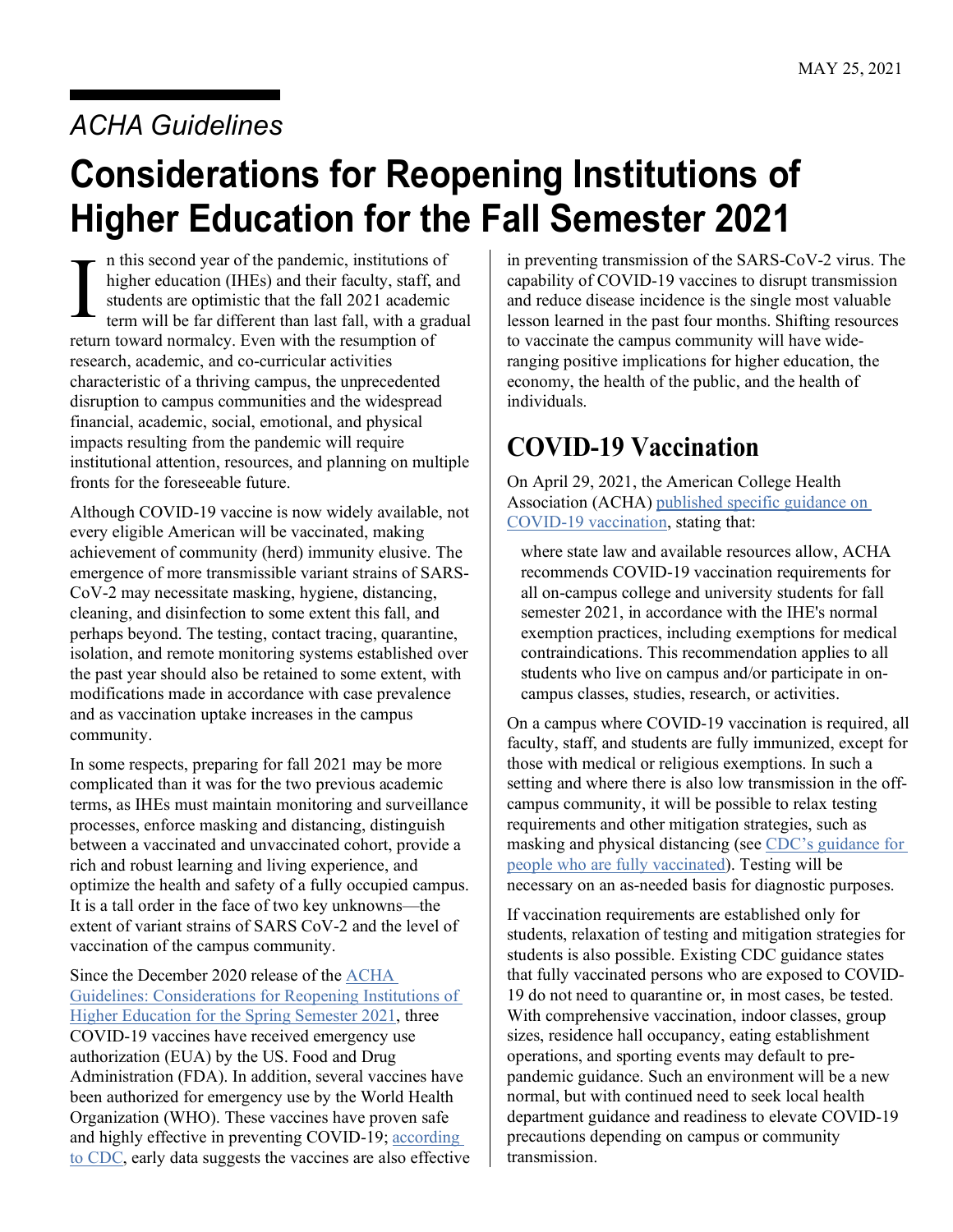If a COVID-19 vaccine requirement is not implemented, it will be extremely important for IHEs to remain at heightened alert with their current oversight of populationbased strategies to mitigate and contain the spread of COVID-19. Physical distancing, masking, control of group sizes, appropriate ventilation, advanced testing strategies, and rapid contact tracing would likely need to be continued. Communicating and reinforcing behavioral interventions will be particularly important as students arrive in the fall. New students may be unaware of the campus culture, rules, and procedures for COVID-19 containment, and they may be less likely to have previously been infected and therefore lack immunity. Fraternity and sorority rush; welcome events; the arrival of incoming students, including international students; bar patronage; congregate living, and various other group events may precipitate outbreaks when participants are not fully vaccinated.

Some colleges and universities may choose a plan of voluntary vaccinations but require a COVID-19 vaccine declination. The declination process serves to inform the individual of the benefits and risks of vaccination vs. nonvaccination and documents the individual's choice. Additionally, the document provides an estimate of community risk. Any declination process should be thoroughly reviewed by legal counsel and approved by the governing body. Similar processes for vaccine declination have been used with health care employees for many years (e.g., for hepatitis B vaccination) and on many campuses for students (e.g., meningococcal vaccination).

At this time, the need for COVID-19 vaccine boosters is not known. Variants may demonstrate resistance to vaccines and result in a need for boosters. Colleges and universities need to be well informed about booster recommendations and be prepared to advise and potentially provide booster doses or referral to a local resource.

Mass immunization involves distribution of vaccine to large groups of persons in the most efficient manner. These sites may be referred to as a "Point of Distribution" or "POD." Efficient vaccine PODs may deliver each shot in one to two minutes and have door-to-door experiences of 25 or 30 minutes. PODs may be drive-through or walkthrough. Drive-through PODs offer advantages such as reduced mixing of persons getting vaccinated but require large spaces for car access, and accessing the site is difficult or impossible for those without a vehicle. Indoor PODs are more accessible for persons by foot and offer climate control for workers and patients. Careful attention must be given to physical distancing, masking, airflow and filtering, and other infection prevention strategies.

PODs are usually classified as open or closed. Open PODs are, as the name implies, open to all persons. This would include campus members and non-campus members. Most state and federal vaccine sites have an open POD designation. Closed PODs are limited to a specific population, generally defined at a community level. College and university community definition would typically include all faculty, staff, and students. Spouses and household members may be included. A closed POD would not, however, include members outside of that community. Establishment of a Memorandum of Agreement with a local public health entity may be beneficial in defining the POD and planned use of vaccines.<sup>[1](#page-1-0)</sup>

As outlined by ACHA's [Mass Vaccination Clinic](https://www.acha.org/ACHA/Resources/Topics/Mass_Vaccination_Clinic_Guidance_and_Resources.aspx)  [Guidance and Resources,](https://www.acha.org/ACHA/Resources/Topics/Mass_Vaccination_Clinic_Guidance_and_Resources.aspx) COVID-19 mass vaccination events will require additional planning such as:

- Attention to the event site layout and flow patterns for efficient and safe events, as well as a registration process for the event.
- Access to vaccine doses.
- Security for vaccines and supplies.
- Appropriate cold-chain management of vaccines.
- Consideration for providing appropriate PPE for staff, masking requirements for patient participants, and easy access to hand sanitizer/hand hygiene.
- Strengthening of community partnerships (e.g., with local pharmacies, hospitals, health departments).
- Addressing the needs of vulnerable and special needs populations.
- Management of records, including connecting to state registries; sending reminders for additional doses as needed; and tracking of student immunization status.
- Encouraging use of CDC's v-safe post vaccination [health check tool](https://www.cdc.gov/coronavirus/2019-ncov/vaccines/safety/vsafe.html) for COVID-19 vaccine symptom tracking and reporting.

In addition to the considerations included in ACHA's [recommendation for COVID-19 vaccination requirements](https://www.acha.org/ACHA/About/ACHA_News/ACHA_Recommends_COVID-19_Vaccination_Requirements_for_Fall_2021.aspx)  [for all on-campus students](https://www.acha.org/ACHA/About/ACHA_News/ACHA_Recommends_COVID-19_Vaccination_Requirements_for_Fall_2021.aspx) for fall 2021, campuses should:

• Develop strategies utilizing best practices to maximize acceptance of vaccination, including understanding and addressing vaccine hesitancy,

<span id="page-1-0"></span><sup>&</sup>lt;sup>1</sup> The Center for Infectious Disease Research and Policy (CIDRAP) provides templates, checklists, and other [resources for](https://www.cidrap.umn.edu/practice/guide-provides-resources-and-training-planning-closed-dispensing-sites) planning a [closed dispensing site.](https://www.cidrap.umn.edu/practice/guide-provides-resources-and-training-planning-closed-dispensing-sites)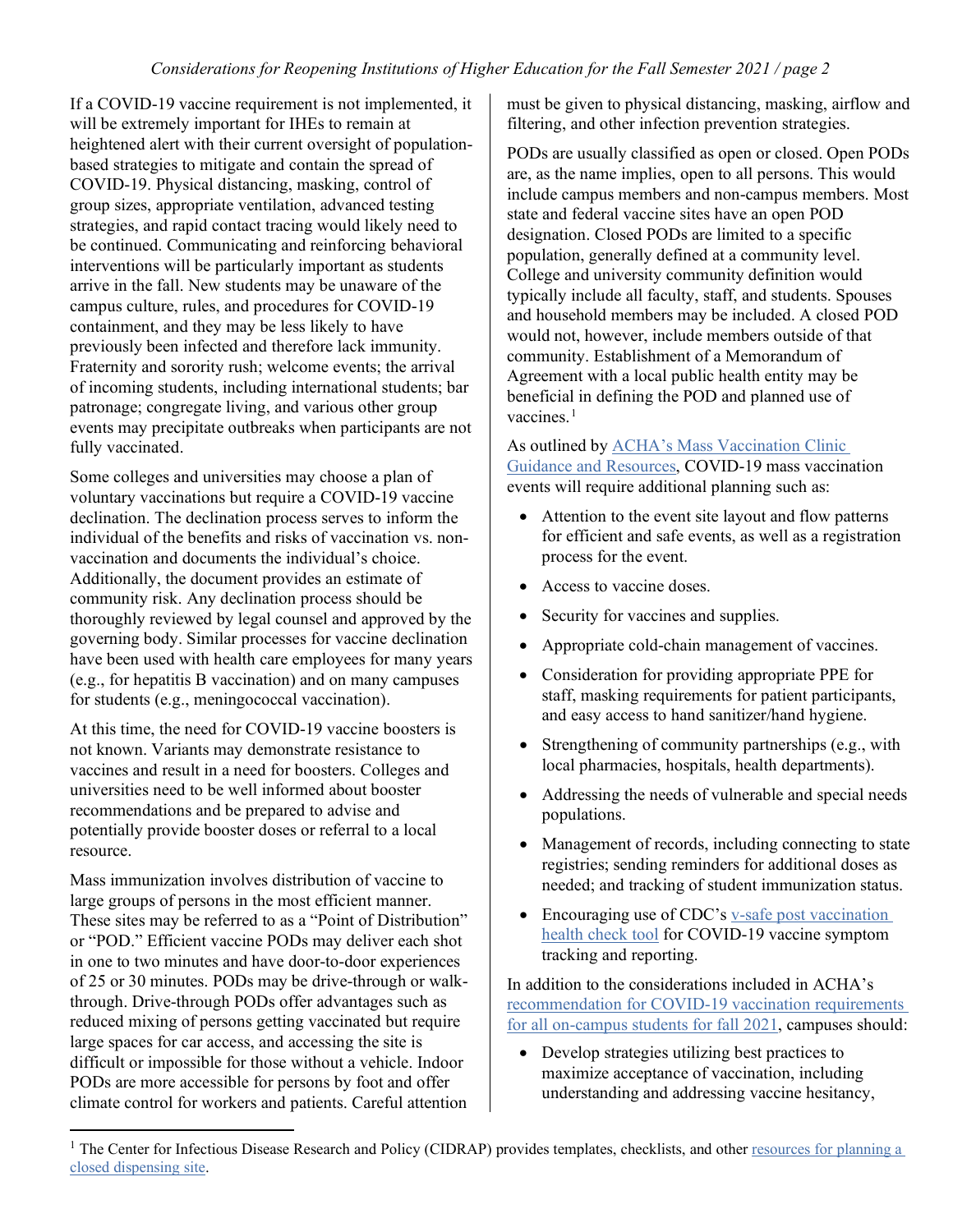communicating messages targeted to the appropriate audience, providing incentives for vaccinations, or implementing vaccine requirements for subgroups (such as those using campus housing, students in health professions, and athletes). ACHA's Campus [COVID-19 Vaccine \(CoVAC\) Initiative](https://www.acha.org/ACHA/Resources/COVID-19_Novel_Coronavirus/Campus_COVID-19_Vaccine_Initiative/ACHA/Resources/Topics/CoVAC.aspx) will be providing tools and resources to help IHEs address vaccine hesitancy and promote vaccine uptake,

- Utilize established resources and toolkits such as the Association of Immunization Manager's [COVID-19](http://bit.ly/AIMCOVIDResourceGuide)  [Vaccine Communication Resources](http://bit.ly/AIMCOVIDResourceGuide) or CDC's [Vaccination Communication Toolkit](https://www.cdc.gov/vaccines/covid-19/health-systems-communication-toolkit.html) to optimize and tailor communications based on the audience .
- Stay up to date with [FDA guidance on vaccines.](https://www.fda.gov/emergency-preparedness-and-response/coronavirus-disease-2019-covid-19/covid-19-vaccines) Attributes specific to the different COVID-19 vaccines, such as the requisite number of doses, storage requirements, and timing of doses, may influence vaccination strategies. Availability of vaccine and cold storage freezers may be primary determinants of vaccine choice.
- As vaccines become more widely available, college health centers should maintain an inventory of COVID-19 vaccines for routine administration. Student health programs should anticipate providing access to vaccines within their establishment or via other means, such as pop-up vaccination sites, and should be prepared to vaccinate or direct to local resources any students arriving to campus who are not adequately immunized.
- IHEs should determine the adequacy of immunization with vaccines not authorized by either FDA or by WHO in accordance with updated [CDC](https://www.cdc.gov/vaccines/covid-19/info-by-product/clinical-considerations.html#people-vaccinated-outside-us)  [recommendations regarding people vaccinated](https://www.cdc.gov/vaccines/covid-19/info-by-product/clinical-considerations.html#people-vaccinated-outside-us)  [outside the United States.](https://www.cdc.gov/vaccines/covid-19/info-by-product/clinical-considerations.html#people-vaccinated-outside-us)
- Educate and train student-facing staff and faculty on vaccination benefits, venues, and other resources.
- Provide guidance on getting a second dose of vaccine. If the initial dose of a two-dose vaccine was received prior to arrival on campus in fall 2021, IHEs should share strategies with students for getting the second dose by the same manufacturer either on campus or in the local community.

## **COVID-19 Testing**

COVID-19 testing remains a cornerstone for containment and mitigation of the pandemic. Even with a fully vaccinated campus, testing will still be required in some circumstances. It is crucial to have [a clear understanding](https://www.fda.gov/consumers/consumer-updates/coronavirus-disease-2019-testing-basics) of the available tests; their uses, advantages, and limitations; and their place in the context of the larger

campus COVID-19 mitigation plan. Testing is used for diagnosis, screening, and surveillance. Viral testing with either a molecular test or antigen test is the mainstay of testing. Molecular tests identify genetic material from the virus and include the reverse transcription-polymerase chain reaction (RT-PCR) tests and nucleic acid amplification tests (NAATs). Molecular tests are highly sensitive and have high specificity. However, most of these tests need processing in a lab and have one to two days of turnaround time. Tests with a turnaround time of 15–45 minutes require specialized equipment and may be difficult to implement at large scale. RT-PCR testing may identify many post-infectious cases and therefore have diminished usefulness when used for screening.

Antigen tests identify specific proteins from the virus. Antigen tests provide convenient, low-cost testing with rapid results. However, they are less sensitive than molecular tests and may require RT-PCR confirmation. Their specificity is similar to that of molecular tests, and their [sensitivity correlates closely with the period of](https://www.medrxiv.org/content/10.1101/2021.03.19.21253964v2.full)  [COVID-19 infectiousness.](https://www.medrxiv.org/content/10.1101/2021.03.19.21253964v2.full)

Per CDC's [interim guidelines,](https://www.cdc.gov/coronavirus/2019-ncov/lab/resources/antibody-tests-guidelines.html) antibody testing currently has limited utility. Its primary uses are with the diagnosis of multisystem inflammatory syndrome or other complications from COVID-19 and for epidemiologic studies. Currently, antibody tests are not to be used to assess immunity status after COVID-19 vaccination, nor are they to be used to determine the need for vaccination. In some countries, antibody tests are being considered to allow participation in international travel in lieu of a vaccine passport.

Home collection and at-home tests are becoming more common but are still relatively expensive for frequent or serial testing. If used for asymptomatic screening, these antigen tests are most accurate if used on day 0 and again on day 3. Those tests that require samples collected at home and sent away for testing may incur delays with results. Only those at-home testing products that have FDA authorization should be recommended to patients. Large retailers are now providing rapid at home tests directly to consumers without a provider prescription.

The data increasingly supports the frequency of testing, the speed of turnaround time and results notification, rapid containment of positive individuals, contact tracing efficiency and quarantine as more important than test sensitivity. How frequently to test asymptomatic individuals will vary depending on the level of immunity achieved on campus either through vaccination or recovery from natural disease, as well as the impact of susceptibility to variant strains and disease prevalence in the community.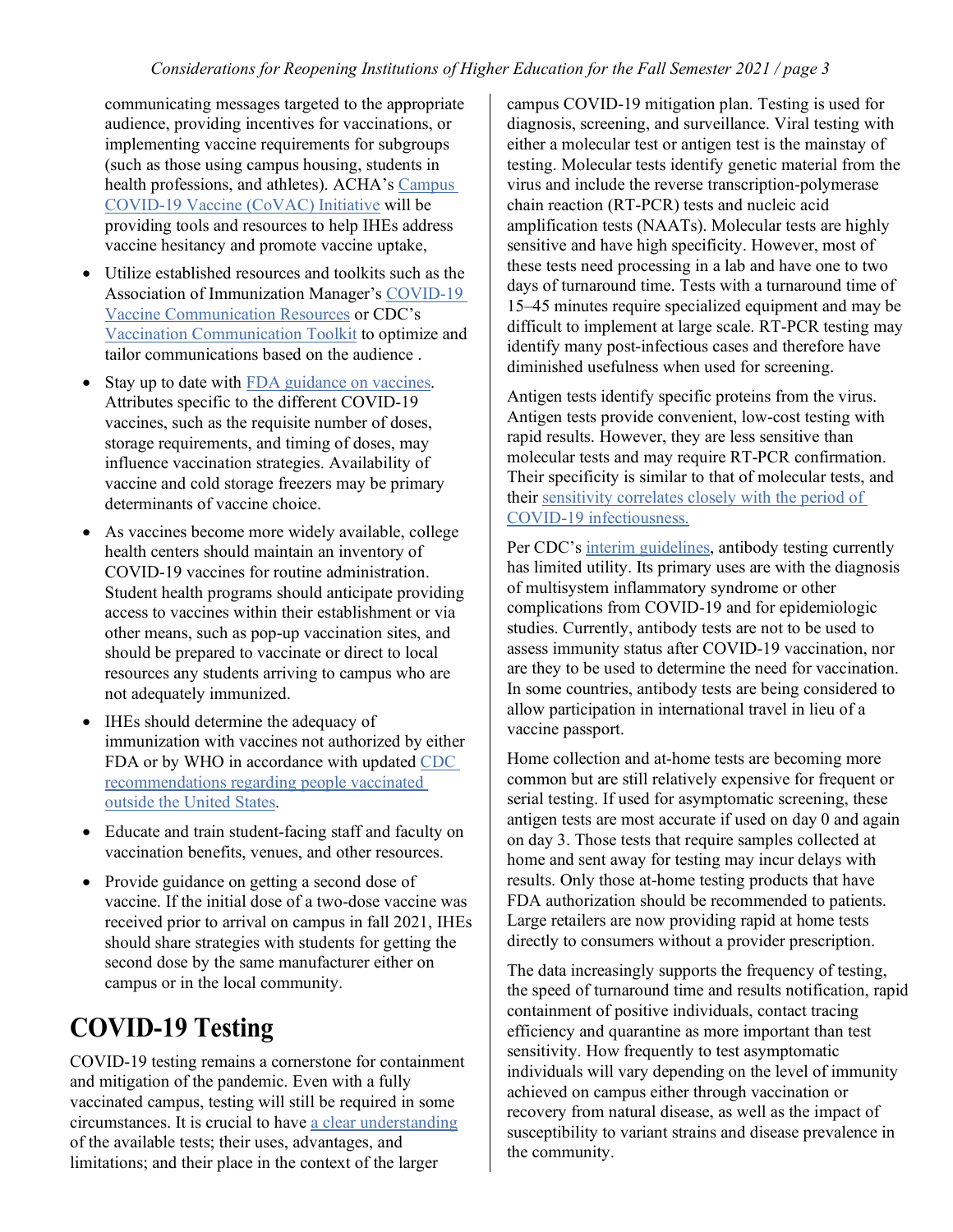Testing strategies on campuses have evolved significantly since the onset of the COVID-19 pandemic. Most have established well-defined systems independently or in collaboration with internal or external partners. Campus strategies now include an array of options such as diagnostic testing, move-in screening, random screening, pop-up testing, wastewater surveillance, or genomic surveillance. CDC provides interim guidance for SARS-CoV-2 testing and screening at IHEs [here.](https://www.cdc.gov/coronavirus/2019-ncov/community/colleges-universities/ihe-testing.html)

- Diagnostic testing is usually considered testing of persons with symptoms or potential exposure. This may include testing persons with symptoms who are being evaluated by a healthcare provider, testing as part of contact tracing, testing unvaccinated persons exposed to COVID-19, or testing unvaccinated persons at an event attended by an individual with COVID-19. Whether fully vaccinated or unvaccinated, immunocompromised individuals, including those taking immunosuppressants should be evaluated for testing if symptomatic, exposed to COVID-19, or at an event attended by an individual with COVID-19. For most persons, testing is [not](https://www.cdc.gov/coronavirus/2019-ncov/hcp/duration-isolation.html?CDC_AA_refVal=https%3A%2F%2Fwww.cdc.gov%2Fcoronavirus%2F2019-ncov%2Fcommunity%2Fstrategy-discontinue-isolation.html)  [recommended for determination of resolution of](https://www.cdc.gov/coronavirus/2019-ncov/hcp/duration-isolation.html?CDC_AA_refVal=https%3A%2F%2Fwww.cdc.gov%2Fcoronavirus%2F2019-ncov%2Fcommunity%2Fstrategy-discontinue-isolation.html)  [infection.](https://www.cdc.gov/coronavirus/2019-ncov/hcp/duration-isolation.html?CDC_AA_refVal=https%3A%2F%2Fwww.cdc.gov%2Fcoronavirus%2F2019-ncov%2Fcommunity%2Fstrategy-discontinue-isolation.html)
- Screening tests may be used to test all students who move into campus-managed residential facilities at the beginning of the semester and may also include testing all competitive athletes on a frequent basis (see [NCAA's testing recommendation\)](https://www.ncaa.org/sport-science-institute/faq-principles-resocialization-collegiate-basketball-and-testing-considerations-all-sports). When community transmission of COVID-19 is moderate (10 or more cases per 100,000 persons each week) or higher, CDC advises serial screening of all campus members on at least a weekly basis. This testing is contingent on resources. In response to an outbreak, increased serial screening with contact tracing is likewise advised. Testing may take place with random selection of community members with molecular or antigen tests. To best function, results should be available as soon as possible and no longer than 48 hours.
- Pop-up testing is a means for providing testing on an as-needed basis in areas where individuals would most benefit. Depending on the patient's circumstance, this could be considered a diagnostic test or screening test.
- [Wastewater surveillance](https://www.cdc.gov/coronavirus/2019-ncov/cases-updates/wastewater-surveillance.html) is a newer public health strategy which complements but does not replace established surveillance methods. COVID-19 virus may be detected in wastewater [preceding a rise in](https://www.ncbi.nlm.nih.gov/pmc/articles/PMC7968922/)  [case counts.](https://www.ncbi.nlm.nih.gov/pmc/articles/PMC7968922/) Using wastewater surveillance results to estimate community prevalence is challenging unless

the community itself, wastewater flow, viral shedding in feces, etc. remain constant, but [trends may assist](https://www.ncbi.nlm.nih.gov/pmc/articles/PMC7291992/)  [with forecasting and mitigation.](https://www.ncbi.nlm.nih.gov/pmc/articles/PMC7291992/) Sampling wastewater is specialized and needs coordination with campus environmental health services and facilities. Testing of the samples may be provided by campus-based labs, state labs, or vendors.

• [Genomic testing](https://www.cdc.gov/coronavirus/2019-ncov/cases-updates/variant-surveillance.html) can determine the presence of COVID-19 variants. Since November 2020, CDC has regularly been receiving samples for sequencing and evaluation from state and other public health agencies. They are also partnering with large commercial diagnostic labs and universities to scale up sequencing. This work has led to the development of the SARS-CoV-2 [Sequencing for Public Health](https://www.cdc.gov/coronavirus/2019-ncov/covid-data/spheres.html)  [Emergency Response, Epidemiology, and](https://www.cdc.gov/coronavirus/2019-ncov/covid-data/spheres.html)  [Surveillance](https://www.cdc.gov/coronavirus/2019-ncov/covid-data/spheres.html) (SPHERES) consortium. Multiple public health and scientific organizations, including 53 academic institutions, participate in SPHERES to share genomic data. In addition to sequencing, which can be time consuming, labs could also re-test positive samples using PCR probes that are specific to the more commonly circulating variants.

Considerations:

- Entry testing remains a valuable strategy to reduce the spread of COVID-19. Some IHEs might opt to continue entry testing in order to identify breakthrough infections among vaccinated persons, particularly when students are coming from numerous points of origin. The IHE's plan must include the means to isolate and provide services and support for those who test positive.
- Those who have been fully vaccinated and those who have been diagnosed with COVID-19 within the past 90 days may be exempted from entry testing and surveillance testing. When designing campus testing programs, an individual or small select group should be assigned to monitor all the results in a systematic and regular basis. These results may give timely forewarning of an outbreak. An emerging challenge for institutions is assimilating multiple COVID-19 data sources in a meaningful fashion.
- Pooled sampling can be used to reduce costs and save time. It is a technique that is more beneficial when only a small number of positive results are expected. With pooled sampling, several patient samples are tested together. If the test is positive, individual samples must be tested. This may result in a need for resampling those persons.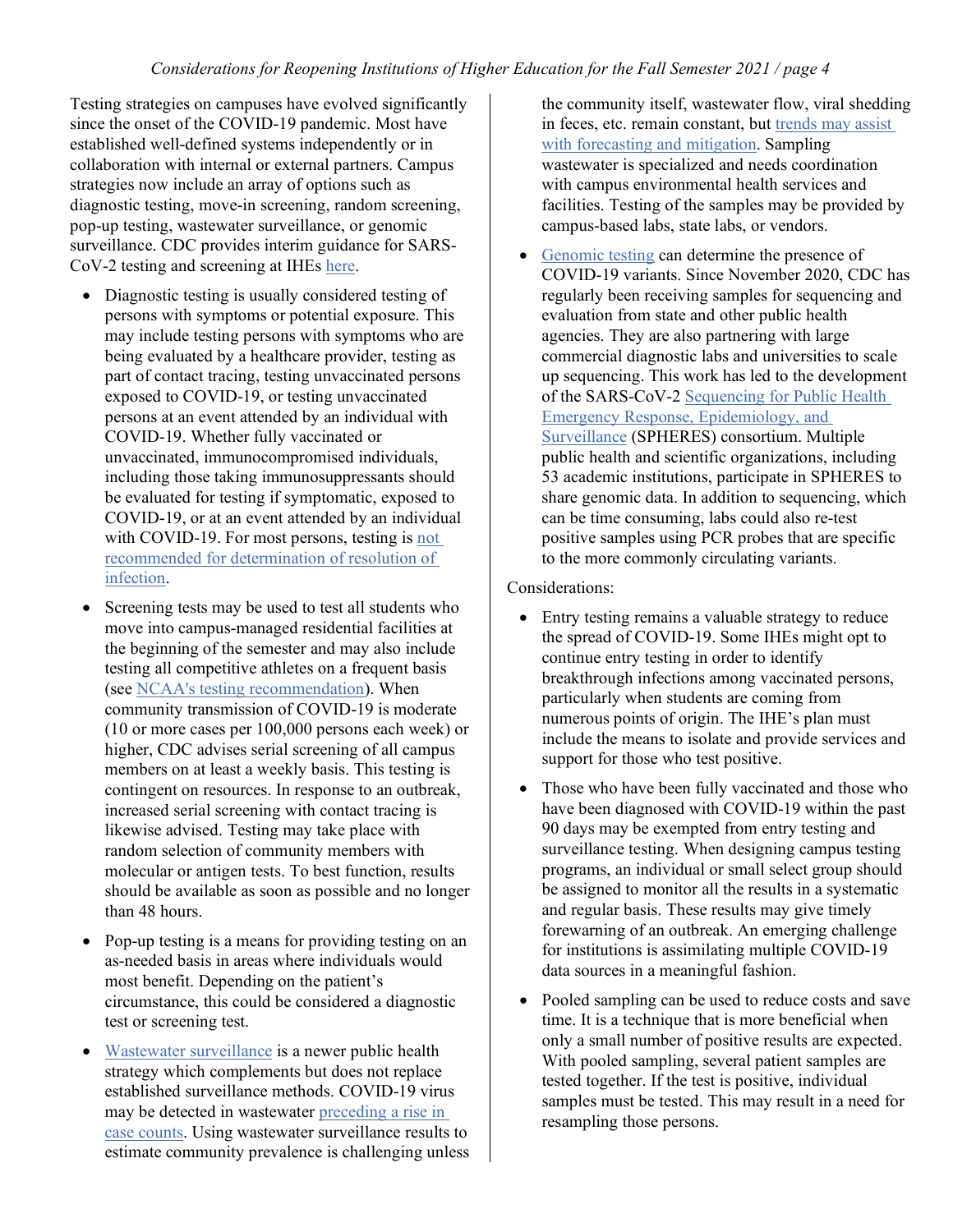- Diagnostic testing should remain available for symptomatic people and those who have been exposed to an individual who is positive for SARS- $CoV-2$ .
- Refer to the [testing algorithm](https://www.cdc.gov/coronavirus/2019-ncov/lab/resources/antigen-tests-guidelines.html) published by CDC to assess when a confirmatory molecular test is necessary after a positive antigen test:



*Source: U.S. Centers for Disease Control and Prevention, Interim Guidance for Antigen Testing for SARS-CoV-2*

- Generally, weekly asymptomatic testing should focus on unvaccinated students, faculty, and staff, particularly those living in a congregate setting.
- Health equity remains an important principle and should be considered in testing plans. All students, faculty, and staff deserve equitable access to testing. Testing criteria must be transparent, simple, and consistent. Positive results should be accompanied by referrals to accessible care or resources. Race and ethnicity must be reported with test results to local health departments. See CDC's health equity information and resources [here.](https://www.cdc.gov/coronavirus/2019-ncov/community/health-equity/index.html)
- CDC does not currently recommend routine surveillance testing on fully vaccinated individuals or those individuals within the 90-day window following infection, unless COVID-like symptoms occur.

### **Contact Tracing**

Campuses should continue to offer testing, contact tracing, and isolation/quarantine of ill and exposed individuals on campus. This approach will require access to immediate testing for all students, faculty, and staff with symptoms. As case counts fall, the contact tracing workload should also decrease. The capacity to expand and contract the contact tracing workforce to meet demand will optimize efficiency and conserve tight resources.

Local health departments are responsible for leading case investigations, contact tracing, and outbreak investigation. However, during the pandemic, many student health services assumed contact tracing responsibilities on campus to improve timeliness. Contact tracing follows case investigation and is a critical mitigation strategy to prevent the further spread of COVID-19[. According to CDC,](https://www.cdc.gov/coronavirus/2019-ncov/downloads/php/contact-tracing-CDC-role-and-approach.pdf) contact tracing "involves identifying cases and their contacts then working with them to interrupt disease transmission. This includes asking cases to isolate and contacts to quarantine at home voluntarily."

Contact tracing is a confidential process that has been used for years to curb the spread of infectious diseases and avoid outbreaks. To be effective, tracers must connect with known patients to identify and quickly alert their close contacts of possible SARS-CoV-2 exposure.

In addition to notification of exposure to an infected individual, contact tracers provide disease and transmission education; gather information such as demographics, living arrangements, school and daily activities, and other pertinent data that will assist in slowing the spread of COVID-19; and manage the individual's case. Contact tracers will also ask about signs/symptoms and underlying medical conditions and should have a system in place to direct those with symptoms to the appropriate health care or service provider. All contact tracers should complete a formal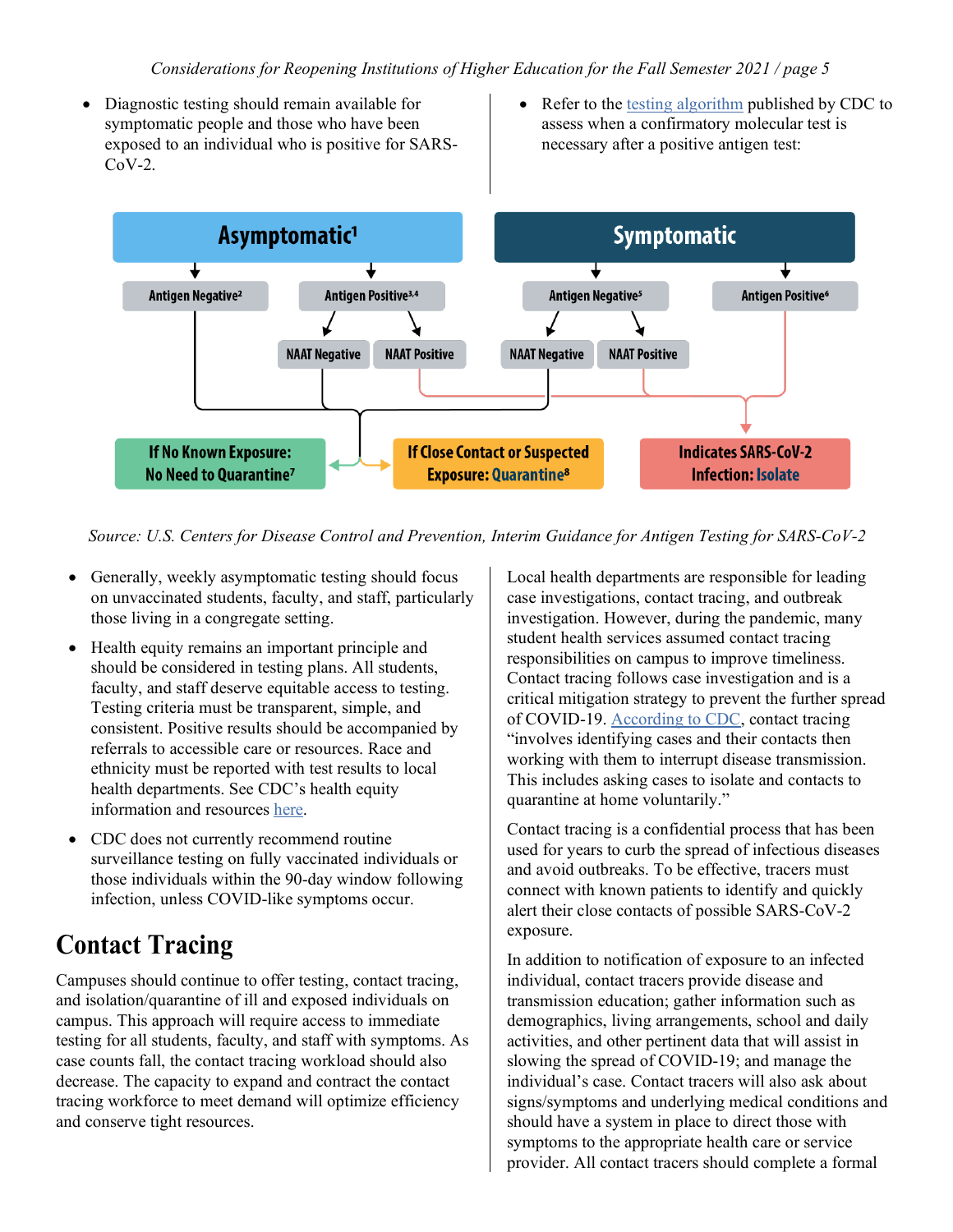training to ensure consistent and quality information. The training may be provided by the local health department, CDC, or via a program such as the [Johns](https://www.coursera.org/learn/covid-19-contact-tracing)  [Hopkins University COVID-19 Contact Tracing course.](https://www.coursera.org/learn/covid-19-contact-tracing)

All communications should be consistent with the institution's protocols, and the definition of a close contact must be clearly understood. The definition of a close contact is an individual who was within 6 feet of an infected person for a cumulative total of 15 minutes or more over a 24-hour period starting from two days prior to illness onset (or, for asymptomatic patients, two days prior to test specimen collection) until the time the infected person is isolated.

Contact tracers must be able to provide recommendations for quarantine and understand local health department and institutional policies for quarantine on and off campus. Many IHEs may not have the resources to offer quarantine and isolation accommodations for students who live off campus. However, as case numbers fall due to widespread vaccination, some IHEs may choose to offer quarantine and isolation accommodations to students who live off campus, particularly those with housing and food insecurity.

Resourcefulness may be the greatest skill needed for a contact tracer on a college campus since contacts may be difficult to reach or reluctant to engage in conversations.

Additional contact tracer skills include:

- Deep understanding of the structure of the IHE, including names of residence halls, terms that are frequently used by students and employees, and activities that are common among campus community members.
- Knowledge of the resources on campus and in the community, such as testing, medical and mental health care, academic support, financial aid, and food or meal delivery options for those in quarantine.
- The ability to gain the trust of the contact to gather sensitive and accurate information.
- The ability to conduct interviews without violating patient confidentiality.
- Current knowledge of medical terms and principles of exposure, incubation, vaccination status, infectious periods and interactions, and symptoms of COVID-19 for both pre-symptomatic and asymptomatic infection.
- Exceptional communication skills and cultural sensitivity.

Considerations for contact tracing:

• Partner with local, state, tribal, and territorial health agencies to augment contact tracing efforts and optimize efficiency.

- Provide formal training and resources for campus contact tracers.
- Recruit students in health-related fields such as medical, nursing, and public health to augment contact tracing staff.
- Develop public service announcements and campaigns outlining the importance of contact tracing and cooperation with contact tracers.

## **Masking and Physical Distancing**

Masking and physical distancing continue to be two of the most effective means of combating the spread of COVID-19. By now, IHEs have well-established policies, procedures, and physical reminders to comply with mask mandates and distancing requirements. CDC's interim public health recommendations fo[r](https://www.cdc.gov/coronavirus/2019-ncov/vaccines/fully-vaccinated.html) [fully](https://www.cdc.gov/coronavirus/2019-ncov/vaccines/fully-vaccinated.html)  [vaccinated](https://www.cdc.gov/coronavirus/2019-ncov/vaccines/fully-vaccinated.html) people required IHEs to accelerate a review of their current policies and procedures. Unless vaccination is required or vaccination status is known, the IHE must rely on the individual to demonstrate personal responsibility and comply with campus masking and physical distancing guidelines.

CDC's updated recommendations for fully vaccinated individuals includes discontinuation of masking and physical distancing requirements. IHEs must determine how to implement these new recommendations in consultation with public health authorities; in accordance with the governing body or local, state, territorial, or tribal regulations; and with consideration of rates of immunization, infection, hospitalization, and deaths in the campus and local community.

Therefore, implementation of masking and distancing guidelines could potentially include any of the following:

- Fully vaccinated students, faculty, and staff may resume pre-pandemic instructional, research, and co-curricular activities without physical distancing or masking. Those who are unvaccinated (including those who are not fully vaccinated) must continue to wear masks and maintain physical distance or attend class remotely. The IHE would need to designate a section of the space or a percentage of seats to accommodate unvaccinated individuals. Notably, without regulatory oversight or proof of vaccination, some may choose to disregard campus guidelines.
- Require face masks and physical distancing for all indoor public spaces, including classrooms, lecture halls, gyms, etc., and all large outdoor gatherings regardless of individuals' vaccination status.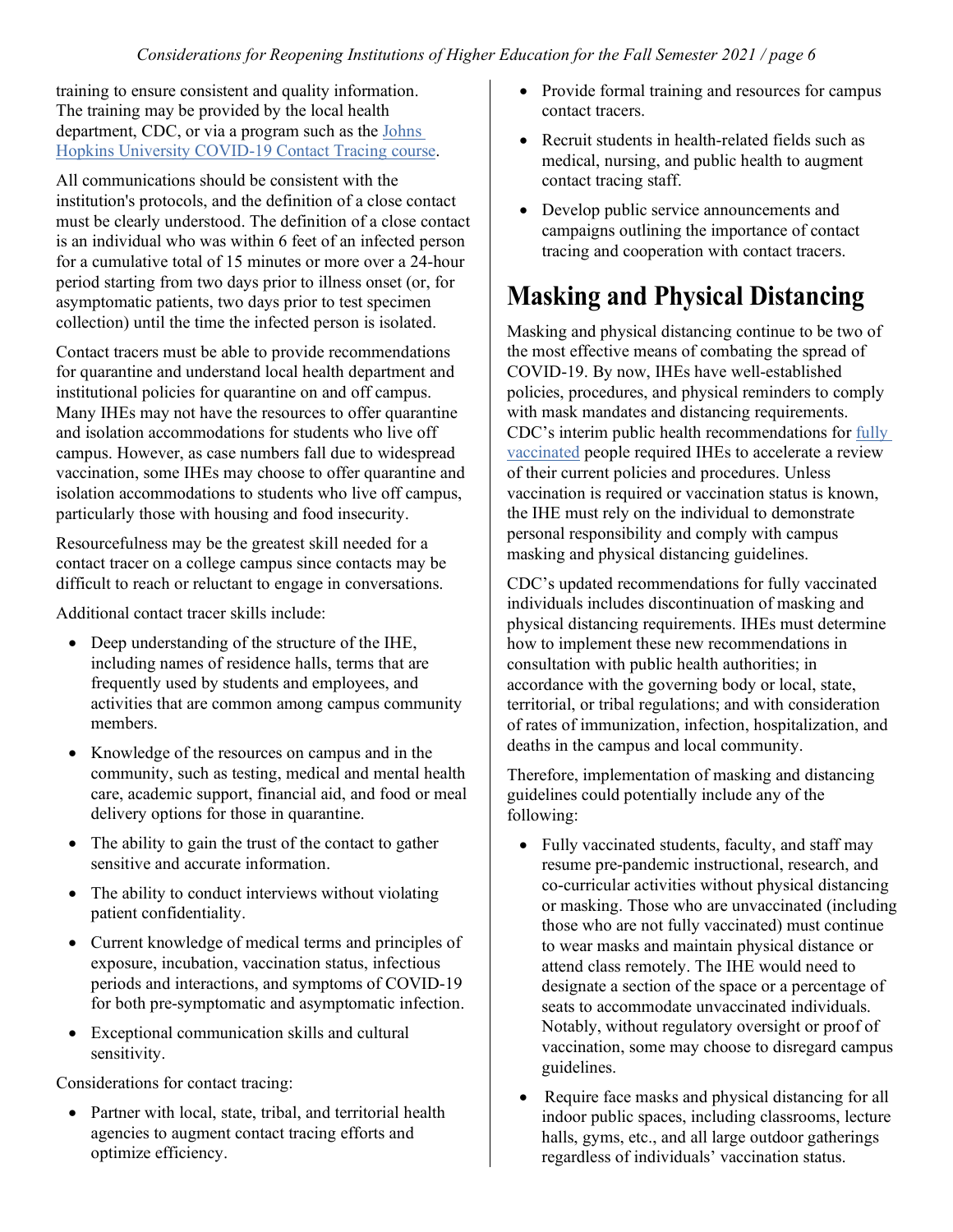- Establish a threshold of vaccination of the campus population before a blanket lifting of mask and physical distancing requirements.
- Develop a vaccine passport or other means to establish vaccine status to allow entry into classrooms or other public campus facilities.

CDC continues to recommend six feet of physical distancing if not fully vaccinated. A notable exception is the decrease in physical distancing standards from six feet to three feet for children in K-12 classrooms, with the caveats of concomitant universal mask wearing, meticulous hand hygiene, and optimal ventilation. See the most up-to-date CDC recommendations on [masking](https://www.cdc.gov/coronavirus/2019-ncov/prevent-getting-sick/about-face-coverings.html) an[d physical distancing](https://www.cdc.gov/coronavirus/2019-ncov/prevent-getting-sick/social-distancing.html) for unvaccinated people; see also CDC recommendations fo[r](https://www.cdc.gov/coronavirus/2019-ncov/vaccines/fully-vaccinated.html) [fully vaccinated](https://www.cdc.gov/coronavirus/2019-ncov/vaccines/fully-vaccinated.html) people.

Considerations:

- IHEs should require unvaccinated individuals to continue to wear well-fitted masks and adhere to campus physical distancing guidelines.
- All campus transit riders, regardless of vaccination status, should be required to wear masks and physically distance.
- Masks should be required in health care facilities or locations providing health or counseling services.
- Local businesses and services may continue to require their patrons to wear masks. Local policies should be widely shared throughout the campus community.
- Campuses should encourage individuals to carry masks, even if they are outdoors, in case they encounter a situation in which physical distancing is not feasible.

## **Isolation and Quarantine**

Most campuses have provided spaces for isolation and quarantine (e.g., designated residence halls or floors, contracted hotels, apartments) and have provided dining and support services for ill or exposed individuals. Generally, but not always, quarantine and isolation housing are reserved for students who live in on-campus housing. However, some IHEs may choose to offer quarantine and isolation accommodations to students who live off campus, particularly those with housing and food insecurity.

Current CDC guidance for quarantine and isolation are as follows:

**Isolation** (for those who have been diagnosed with COVID-19)**:**

• A symptomatic individual diagnosed with COVID-19 should self-isolate for 10 days from the start of symptoms with resolution of fever for at least 24 hours (without the use of fever reducing medications) and with improvement of other symptoms.

- An asymptomatic individual diagnosed with COVID-19 should self-isolate for 10 days from the date of testing.
- Individuals who have tested positive for COVID-19 with severe symptoms may need to extend selfisolation to 20 days.

**Quarantine** (for those who are not fully vaccinated and who have been in close contact with someone diagnosed with COVID-19)**:**

Although CDC still recommends 14 days of quarantine for a close contact, they have provided other options.

• Unvaccinated individuals who have come in close contact (within 6 feet for more than 15 minutes) with someone diagnosed with COVID-19 could end quarantine without a test for SARS-CoV-2 on day 10.

#### OR

• Quarantine can be ended on day 7 with a negative SARS-CoV-2 test. The test must be performed no earlier than day 5. Individuals should continue to self-monitor for symptoms through day 14, wear a mask, maintain physical distancing, and avoid crowds. If symptoms develop, quarantine should resume and SHS or a private health care provider should be contacted.

Individuals who have been previously diagnosed with symptomatic COVID-19 and have recovered and remain asymptomatic should not repeat testing for 90 days. Those who develop new symptoms consistent with COVID-19 within three months may warrant retesting.

Individuals who have been fully vaccinated and are exposed to someone with COVID-19 do not need to quarantine or undergo testing for SARS-CoV-2 but should continue to monitor for symptoms. Unvaccinated individuals who are antibody-positive within 90 days of exposure to someone with suspected or confirmed COVID-19 do not have to quarantine if there is limited or no risk of exposure to persons at higher risk for severe illness with COVID-19. See the full CDC guidance on [isolation](https://www.cdc.gov/coronavirus/2019-ncov/if-you-are-sick/isolation.html) and [quarantine.](https://www.cdc.gov/coronavirus/2019-ncov/if-you-are-sick/quarantine.html)

Considerations for isolation and quarantine:

• Policies should be coordinated and widely communicated so all members of the campus community have a clear understanding of the requirements.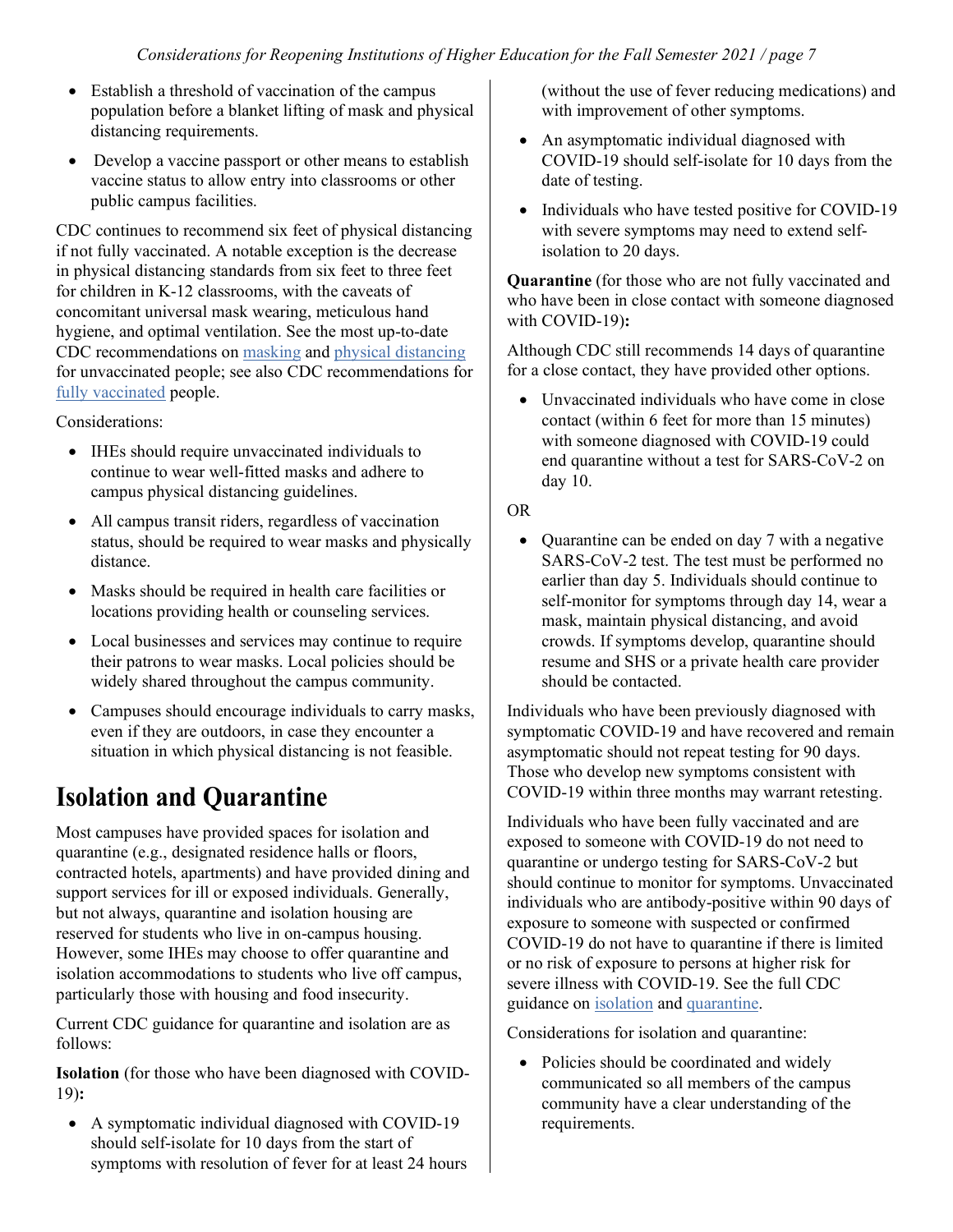- Protocols and procedures should be developed and made available to all individuals involved in the management of isolation and quarantine spaces.
- Campuses should be discouraged from sending students home to isolate or quarantine in order to help prevent further community spread during transit.
- If adequate housing inventory exists, isolation and quarantine rooms should be physically separated from other residential student rooms. If possible, a specific residence hall or specific floors of a residence hall should be designated for quarantine or isolation.
- Ideally, rooms should have private bathroom facilities and be supplied with a thermometer, sanitizing wipes, tissues, soap, hand sanitizer, and toiletries.
- Rooms should be identified and labeled with appropriate signage and access restricted to essential personnel providing services to these students.
- The number of quarantine and isolation rooms needed will be dependent on factors such as campus size as well as the level of community spread of COVID-19. Preparation and planning must be made for the possibility of increased case numbers.
- Students should develop a "COVID Plan" prior to arrival to campus that includes a list of items (medications, clothing, academic supplies, etc.) to bring with them to a quarantine or isolation room. Plans should also identify individuals (i.e., family or friends) who will assist in securing and delivering needed items while in isolation.
- Student health services and/or residential life staff, or their designees, should remotely monitor students daily (temperature checks and symptom screening). Plans should be developed for further clinical evaluation if symptoms progress or worsen or the patient requests.
- Dining services should arrange food delivery in collaboration with housing/residence life staff for students on the campus meal plan. Student affairs or campus life, in collaboration with housing/residence life staff, could arrange for the purchase of a campus meal plan or coordinate meal delivery for those students who have not purchased the campus meal plan. Consider food vouchers or gift cards for contact-free delivery.
- Counseling services and/or the office of spiritual and religious life should be available remotely to students in isolation or quarantine. Mental health care should be prioritized in recognition of the lack of physical and social contact during this time. Support teams could provide virtual wellness and entertainment activities to help decrease feelings of loneliness and isolation.
- Students in quarantine should have up to 60 minutes of scheduled time outdoors daily for physical activity, if possible. While outside, students should wear their masks and maintain physical distance from others.
- To the degree possible, students should continue academic activities remotely or be provided with note takers.
- A team of designated student affairs/campus life staff should be appropriately trained and on call to assist students with their urgent personal needs (medication pickup, delivery of personal hygiene supplies, etc.).
- Policies and safeguards should be developed to avoid in-person socializing among students who are being housed in isolation and quarantine spaces.
- Plans should be developed for transportation to and from isolation or quarantine rooms as well as to and from medical appointments as needed.
- The IHE must provide appropriate PPE (as per CDC guidelines) and require custodial and maintenance staff and live-in professionals to wear that PPE when cleaning or entering isolation and quarantine spaces.

## **Campus Access for Visitors and the Public**

In addition to students, faculty, and staff who access campus spaces in a more controllable fashion, campuses should also be prepared with policies and protocols regarding other persons who might need or wish to gain access to these spaces (e.g., official guests, informal visitors, and the general public). Such access might include brief visits for meetings and tours; informal visits for the purpose of casual interaction with specific students, faculty, or staff; participation in youth programs; and attendance at conferences, symposia, sporting events, performances, convocation, commencement, or other special events. Moreover, campuses might include spaces that were traditionally used by the general public (for example, restaurants, food courts, museums, parks/gardens, etc.).

Visitors include family members, significant others, alumni, sports fans, students from other colleges and universities, vendors, contractors, opposing athletic teams (players, coaches, support staff), patients and families at academic medical centers, off-campus EMS crews and law enforcement officers, public health officials, financial donors, and tourists.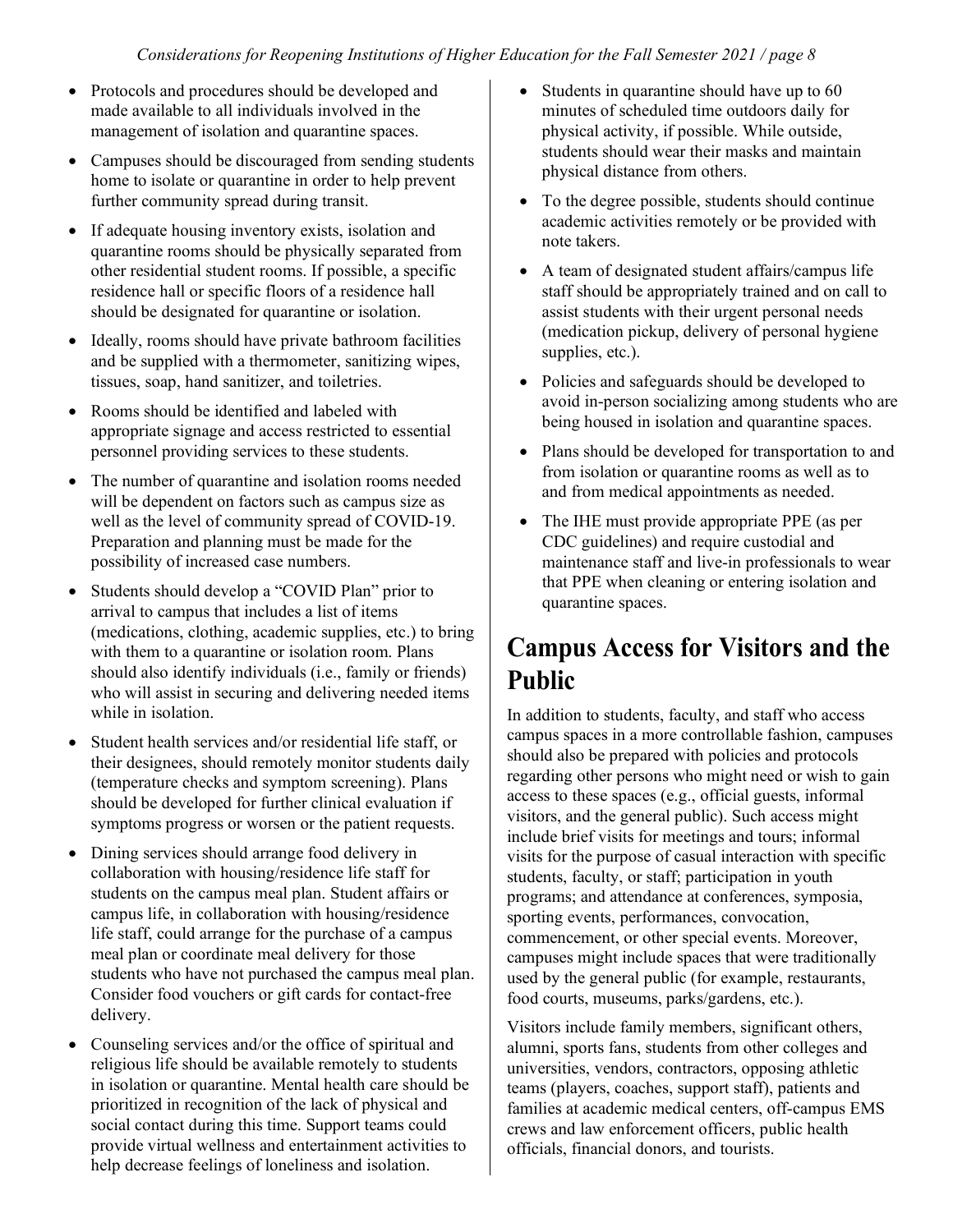Campuses should assess multiple factors including the health of visitors and the overall health of the campus community to determine the level of access available to the public. When disease prevalence is increasing on campus or in the surrounding community, campuses should explore modified, lower risk alternatives such as virtual platforms, outdoor activities, and limited in-person capacity. Specific rules will vary from campus to campus based upon resources and local risks.

Questions and considerations when planning for the presence of visitors, guests, and the public:

- Decide which campus spaces are open to visitors and which are limited to official students, faculty, and staff.
- Determine the behavioral expectations of visitors while on campus (e.g., masking, distancing) and how will this be conveyed and enforced.
- Assess the origin of visitors and whether that influences the level of risk: are visitors from the local vicinity or more distant places? Are they arriving from higher risk countries?
- Determine whether any type of screening will be required upon entry (e.g., verbal symptom attestation).
- Whenever possible, rules for visitors should mirror those for students, faculty, and staff who use the same space.
- Determine the occupancy limits of each space in which visitors will be permitted and how the limits will be enforced.
- Decide whether viral testing will be required for certain visitors (e.g., for visitors participating in higher risk activities such as large gatherings, events with food and drink, or other mask-free interactions).
- Place masks and hand sanitizer at highly trafficked building entries.
- Decide which segments of the campus population will be permitted to have guests (e.g., undergraduates living in residence halls).
- Where feasible, maintain a registry of guests to facilitate contact tracing.
- Place increased signage at entrances to (and within) spaces used by the general public, as visitors will be less knowledgeable about campus rules and protocols.
- For performances, consider the safety of performers as well as audiences. Distancing between audiences and performers may need to be greater when performers are projecting their voices or blowing into instruments. Use masks and instrument bell covers to reduce droplet spread.
- Decide how restrictions might be modified based upon variations in the level of community risk (e.g., community infection rates, vaccination levels, etc.).
- Consider whether there will be age restrictions for some activities or spaces.
- Review local and state public health guidelines to ensure compliance with applicable regulations. Rules that are specific to the IHE may not apply when the spaces are also used by the general public.

## **Student Health Services**

The role of student health services (SHS) has continued to expand during the COVID-19 pandemic, with SHS often adding testing, contact tracing, and case management to their responsibilities. As vaccines have become available, many SHS are also providing on site COVID-19 vaccinations. Campuses will continue to look to student health services for medical and public health expertise, and SHS leadership should be poised to deliver current, sound, evidence-informed recommendations. Maintaining essential services to students while providing pandemic-related care and campus support continue to challenge the campus health system.

#### **Patient Care Considerations**

As campuses begin to reopen more fully to in-person learning, there will likely be an increased demand for health care services. Student health services should plan for and anticipate more requests for in-person visits. To be fully prepared, SHS should:

- Develop protocols for in-person visits. Consider designating providers for telemedicine and inperson visits on a daily basis. If possible, allocate a separate area of the clinic for acute illness.
- Continue the delivery of routine clinical preventive services when possible to prevent health consequences of delayed care.
- Continue to provide options for telemedicine or telephone consults when appropriate. Students with conditions placing them at higher risk for complications from COVID-19 and who have not been vaccinated should be encouraged to seek care via telemedicine when possible (some symptoms may require in-person clinical assessment).
- Advise patients to call before coming to the SHS for any type of visit.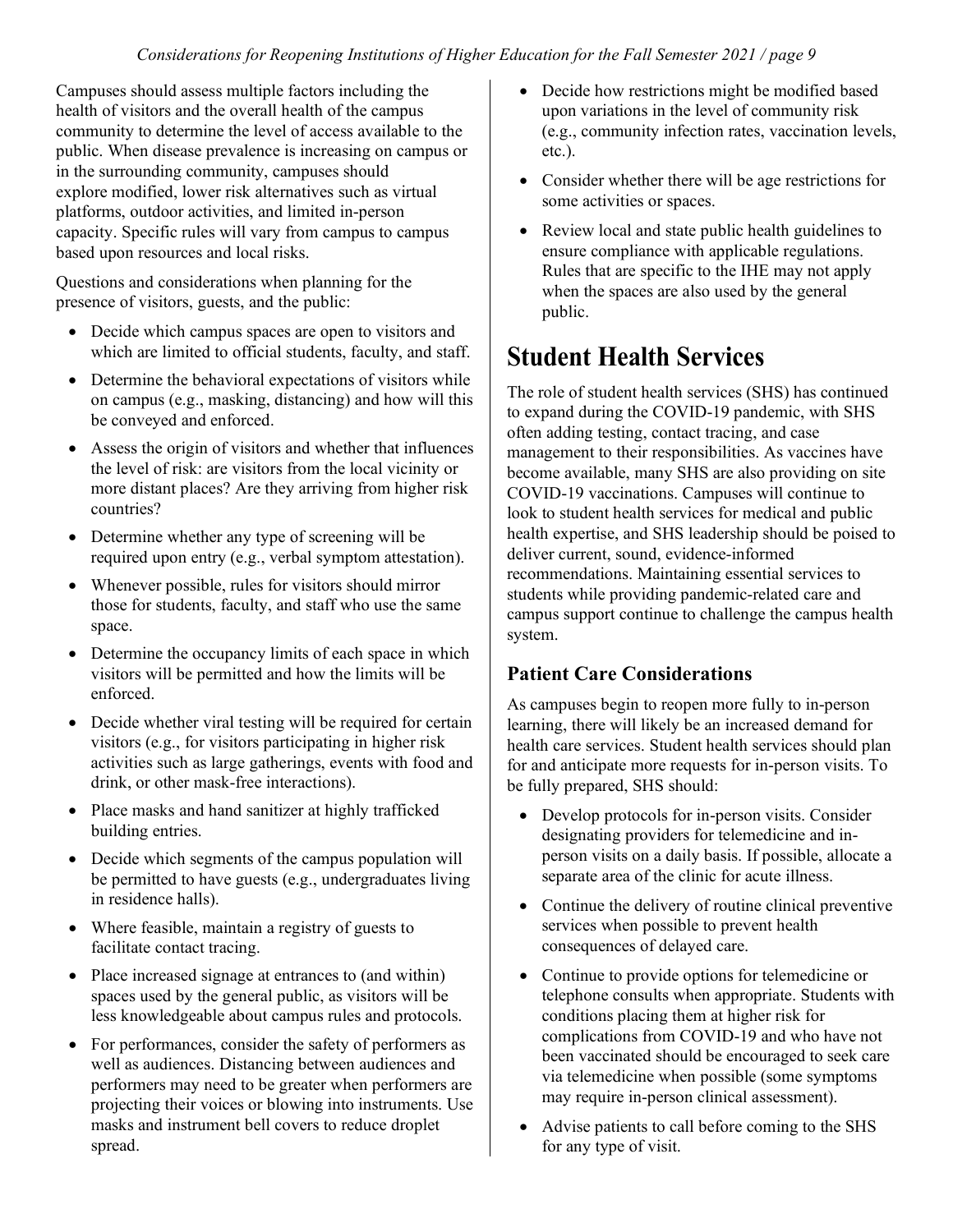- If possible, utilize an online or telephone process for patient check-in.
- Limit student contact with SHS computers/keypads. Have students complete and submit forms (health history, immunizations, consents, etc.) via the patient portal or utilize EHR templates.
- Require all patients and clinic guests to wear wellfitted, multi-layer cloth face masks or provide patients with a medical procedure (surgical) mask.
- Limit visitors, children, or accompanying guests who are not receiving care or services from entering the facility.
- Screen all patients and staff for COVID-19 symptoms before entering the clinic when local conditions suggest ongoing risk.
- Develop a plan for students with respiratory symptoms who need transportation to SHS, housing, or local hospitals. Ensure after-hours care options are included.
- Update screening forms to incorporate COVID-19 symptoms, including but not limited to: fever, cough, shortness of breath, chills, muscle pain, headache, sore throat, congestion, nausea, vomiting, diarrhea, and loss of sense of smell and taste (anosmia and dysgeusia).
- Include a question about COVID-19 vaccination status on screening forms.
- Establish protocols for managing patients with acute respiratory symptoms, including masking the patient, quickly rooming the patient, limiting and tracking the number of staff who enter the room, limiting the movement of the patient throughout the SHS, and cleaning of spaces where the patient was present.
- Avoid use of nebulizers and peak flow measurements which can generate additional aerosols. Follow best practices to reduce risk when nebulizers are used (e.g., distancing, PPE, separation of patients who require nebulizer treatment behind closed doors, use disposable tubing and other supplies).
- Ensure a COVID-19 testing plan is in place for students, faculty, and staff, either on- or off-site. Frequency and type of testing may vary depending on community and campus resources.
- If possible, provide vaccinations at SHS and offer the vaccine to unvaccinated students at all routine visits. If this is not feasible, provide community resources and locations for vaccine appointments.
- If dental operations are within the scope of services, review update[d CDC Guidance for Dental Settings.](https://www.cdc.gov/coronavirus/2019-ncov/hcp/dental-settings.html)
- Work closely with the marketing and communications department to provide updated messaging about COVID-19 protocols, policies, and services as well as the importance of COVID-19 vaccinations. Use a variety of platforms including websites, social media, and signage. Involve as many campus entities as possible in communicating these messages (housing, dining, recreation services, etc.).
- Work closely with residential life staff to identify and manage students who require isolation or quarantine.
- Develop relationships and agreements with local emergency departments (ED) to accept ill patients requiring a higher level of care.
- Consider embedding a mental health clinician within the SHS to provide easier access to mental health services and improve collaboration and coordination of care between health and counseling services.

### **SHS Facility Considerations**

- Design facility layout to provide in-person clinical services for needed preventative care and care for illnesses/injuries other than COVID-19 in the safest manner possible while minimizing transmission of COVID-19.
- If possible, segregate waiting areas for ill and well patient visits.
- Perform COVID-19 testing in a separate location of the clinic or outdoors when possible.
- Configure all waiting and other clinic areas to promote physical distancing.
- Ensure adequate amounts of alcohol-based (at least 60%) hand sanitizer, surgical masks for patients who do not bring their own mask, tissues, and closed bins for disposal are available.
- Provide plexiglass/clear barriers between reception staff and waiting areas.
- Develop protocols for environmental management, including frequency of and responsibility for clinic cleaning and decontamination.
- Assess air exchange and filtration in care, treatment, and administrative spaces and determine time required between uses in the event of a known or suspected COVID-19 patient. Facilities may need to consider updating air handlers and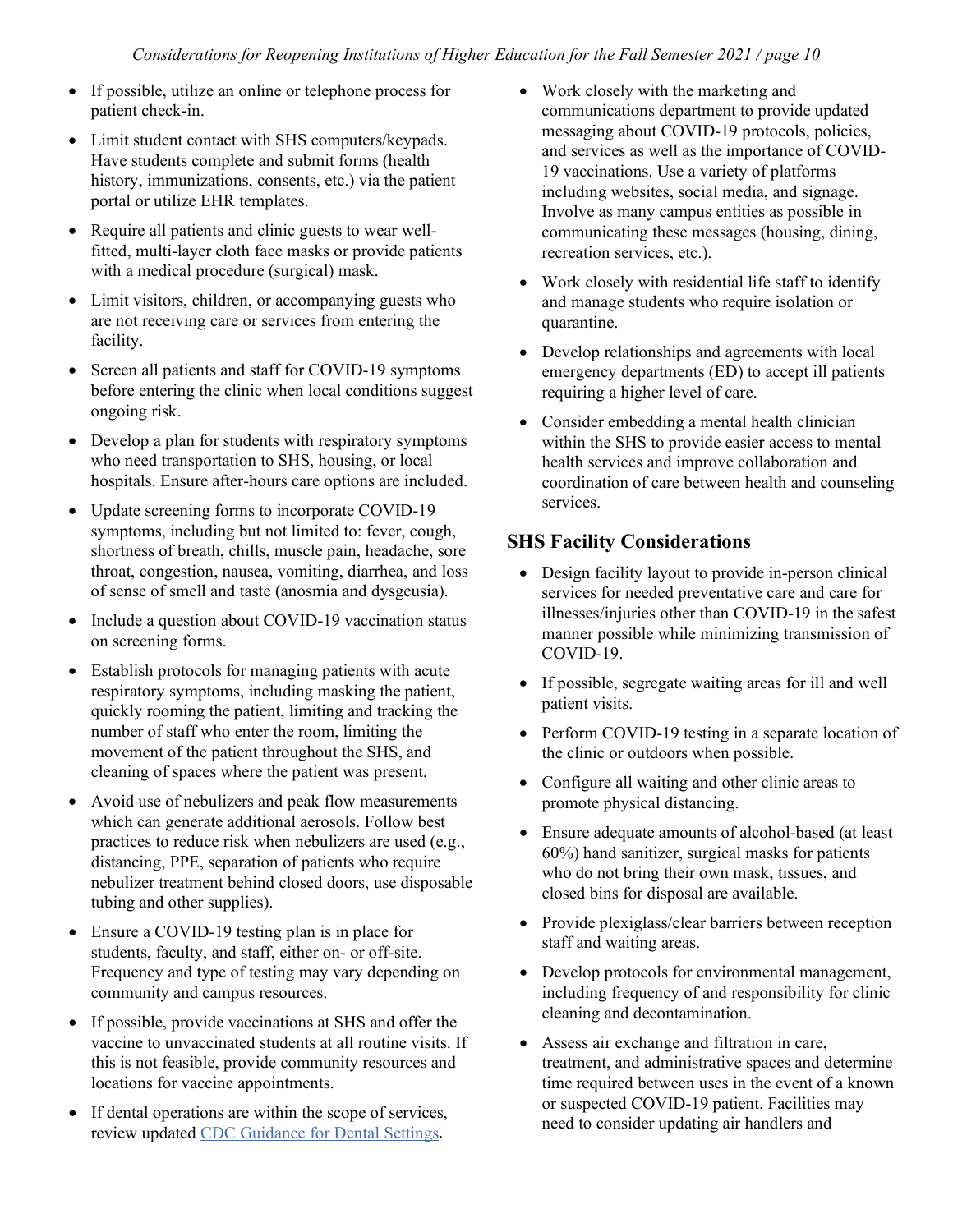negative-pressure rooms/tents and conducting some visits outside. Portable HEPA filters may be necessary, but they should be placed so that airflow is not directed from one person to another person.

• Ensure adequate IT network, wi-fi, hardware, and expertise to support telemedicine and telemental health visits.

#### **SHS Administrative/Staff Considerations**

- Utilize patient satisfaction surveys to obtain feedback about telemedicine or phone visits as well as clinic services. Develop a system to review the quality of care provided and incorporate into existing peer review processes.
- Ensure adequate PPE is available and that all staff are trained in its use. Monitor staff compliance with PPE use. Enough PPE supplies should be stocked to meet both patient care and testing needs. Establish Periodic Automatic Replacement (PAR) levels for PPE restocking, if such guidelines are not already in place.
- Maintain situational awareness of COVID-19 incidence and prevalence in the state and city and on campus.
- Require frontline SHS staff to be vaccinated for COVID-19.
- Consider a mandatory COVID-19 testing policy for all unvaccinated SHS staff.
- Implement effective patient-centered policies to safely meet the health and counseling needs of students.
- Develop employee health program protocols for management of exposed and ill staff members. Develop return to work protocols for staff who have become ill or were exposed to COVID-19.
- Document all providers and support staff involved in the care of every patient so that exposures can be tracked.
- Ensure staff are knowledgeable about COVID-19 symptoms, transmission, relevant protocols, and updated CDC guidance.
- Develop plans for alternative work assignments for unvaccinated staff at higher risk of severe COVID-19.
- Continue to track costs and funding mechanisms for testing, contact tracing, and case management. Consider the financial impact of mass vaccination with COVID-19 vaccine.
- Develop plans for mass immunization with COVID-19 vaccine, including necessary personnel, supplies, and locations for vaccination administration and delivery.

• Identify appropriate charges (if indicated) for visits, telehealth services, testing, and supplies, including medications or vaccines. Identify correct billing codes to facilitate prompt, accurate reimbursement if billed to insurance.

## **Mental Health**

The COVID-19 pandemic has significantly increased the mental health needs of our campus communities due to the consistent stress related to fear and uncertainty; burnout; and a sense of powerlessness, sorrow, and loss that has characterized life for so many. There is clear consensus that there will be a considerable psychological and psychiatric aftermath to this pandemic, resulting in high demand for counseling and psychiatric services when students return in the fall.

The pandemic's mental wellness impact was widely experienced but affected some more than others. Those who reported the poorest mental health were young adults and individuals with financial adversity or those unable to receive care for other medical conditions. [According to CDC,](https://www.cdc.gov/mmwr/volumes/69/wr/mm6932a1.htm) one in four young adults age 18–24 seriously considered suicide in spring 2020. The 18–24 year age group appears to be especially vulnerable, possibly due to many of the drastic transitions they were required to make and the isolation they experienced at what is typically a highly social stage of life. Factors such as inadequate sleep, exercise, or face-to-face socialization also increased the risk for poorer mental well-being. One of the most salient factors is not knowing when the pandemic and its consequences will end.

Other risk factors associated with poor mental wellbeing include:

- Having a pre-existing mental health condition or substance use disorder.
- Identifying as a sexual or gender minority, including transgender and nonbinary.
- Being a first-year college student or high school senior.
- Being a member of a marginalized population.
- Lacking social support.
- Having previously experienced trauma, having a childhood history of traumatic experiences.
- Experiencing poverty or lack of resources.
- Being a community college student and/or adult learner.
- Having a chronic illness, including long-term effects of COVID-19.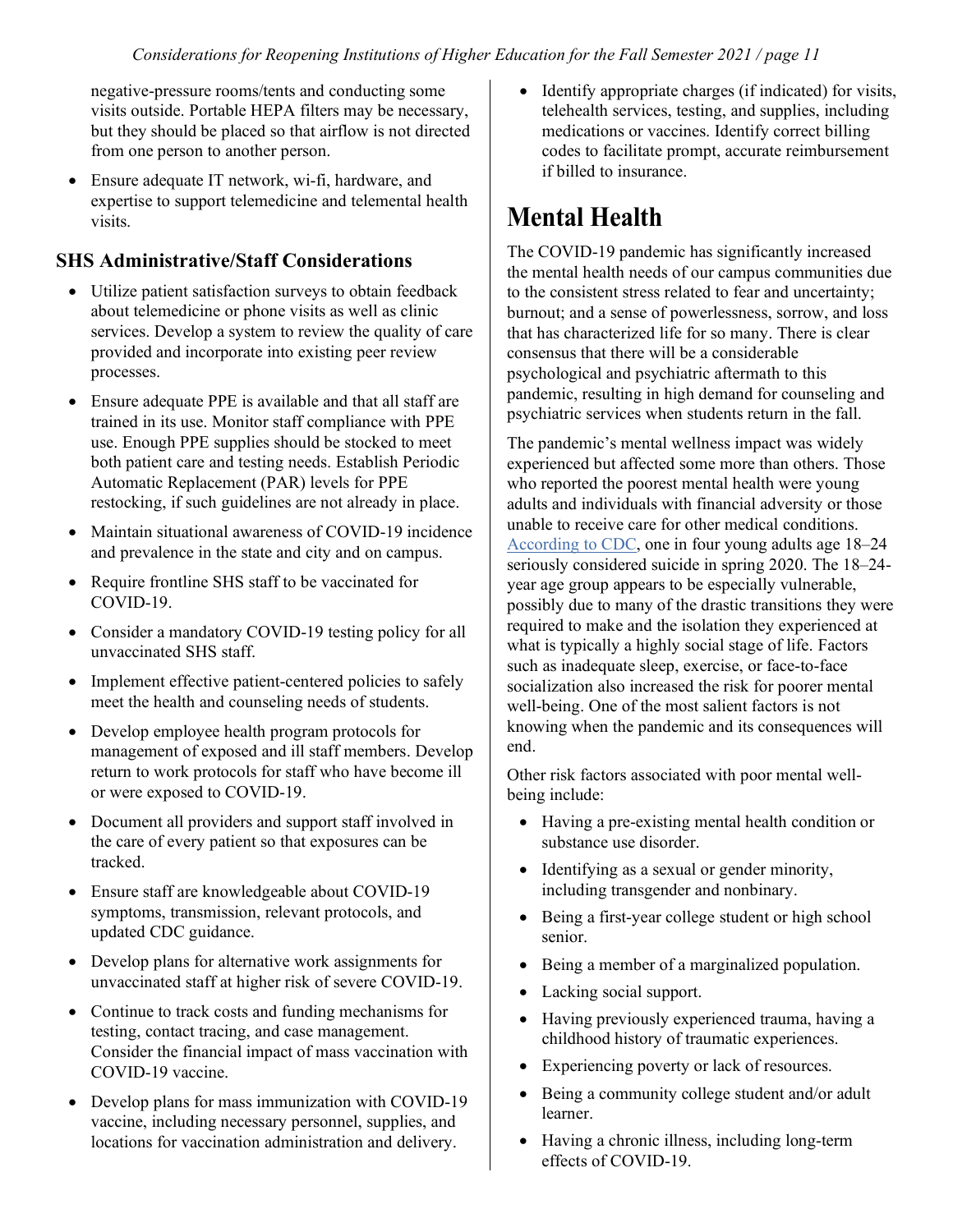#### [According to the Center for Collegiate Mental Health](https://ccmh.psu.edu/index.php?option=com_dailyplanetblog&view=entry&year=2021&month=02&day=01&id=9:part-1-of-5-covid-19-s-impact-on-college-student-mental-health)

(CCMH), students who perceived that their "mental health" was negatively impacted by COVID-19 and sought counseling treatment reported higher levels of mental-health distress in the following areas:

- Depression,
- Generalized anxiety,
- Academic distress, and
- General distress symptoms and overall wellness.

The data indicates that 85% of students seeking counseling services report that COVID-19 has negatively impacted at least one aspect of their life:

- Mental health  $(65\%)$ ,
- Motivation or focus  $(61\%)$ ,
- Loneliness or isolation  $(60\%)$ ,
- Academics (59%), and
- Missed experiences and opportunities (54%).

### **Mental Health Strategic Planning**

Now more than ever, a comprehensive public health approach is needed to address the looming mental health impact of the COVID-19 pandemic. Mental health must be viewed not just from an individual psychopathology level but from a public health standpoint. College counseling centers do not have the capacity to provide treatment to so many students on an individual level, nor should they. This is the time to engage and unite the campus in the goal of providing a safety net for students, faculty, and staff. There is an acute need to bolster resilience and create an environment of compassion and understanding. The campus should engage in strategic planning that is inclusive and considers not only the impact of COVID-19 but also proactively addresses the intersection of related academic, social, and institutional issues.

College and university leadership should prepare to address the continuous and future challenges encountered by the campus community caused by the pandemic. As students reintegrate into campus, leadership's focus should include:

- Improving access to mental health care, improving students' experience of mental health, integrating mental health issues and resources into class syllabi, and creating space for listening.
- Supporting resilience through consistent engagement with peers, leadership, and decision makers.
- Promoting healthy coping strategies through social norming.
- Fostering social connections and opportunities, especially for second-year students who may not have

anchored with the campus in their first year.

- Facilitating the diverse responses to the transition back toward pre-pandemic daily routines.
- Attending to the basics of food, shelter, and finances.
- Addressing academic worry, a key factor of reported distress as well as the anxiety related to the uncertainties surrounding the pandemic.
- Embracing resiliency programming that includes providing credit courses and implementing skillbased practices within student affairs and academic programs.

### **Counseling and Psychological Services**

Since the onset of the pandemic, counseling services implemented new and expanded services and delivery methods including:

- Transitioning to digital and virtual platforms vs. inperson individual and group sessions.
- Expanding crisis services.
- Providing on-demand virtual psychoeducation, support, and therapy sessions.
- Providing training and education that help students at risk, including bystander intervention and gatekeeping suicide prevention programs.
- Enhancing partnerships with other departments to provide consultation and support.
- Enhancing web presence with digital offerings and self-help options.

Counseling services will likely retain or expand many of these offerings this fall.

Colleges and universities should anticipate the need for enhanced mental health services and develop plans to support the mental health needs of students returning to campus. This has been a year of distancing from social and interpersonal interactions and friendships. Students may have greater levels of anxiety upon return to a social campus environment and greater opportunity and access to alcohol and other drugs.

Considerations for counseling centers:

- Make an institutional commitment to providing more resources to college counseling centers.
- Provide clinician training and utilization of evidence-based trauma-informed practices specific to assessment and treatment (see appendix A).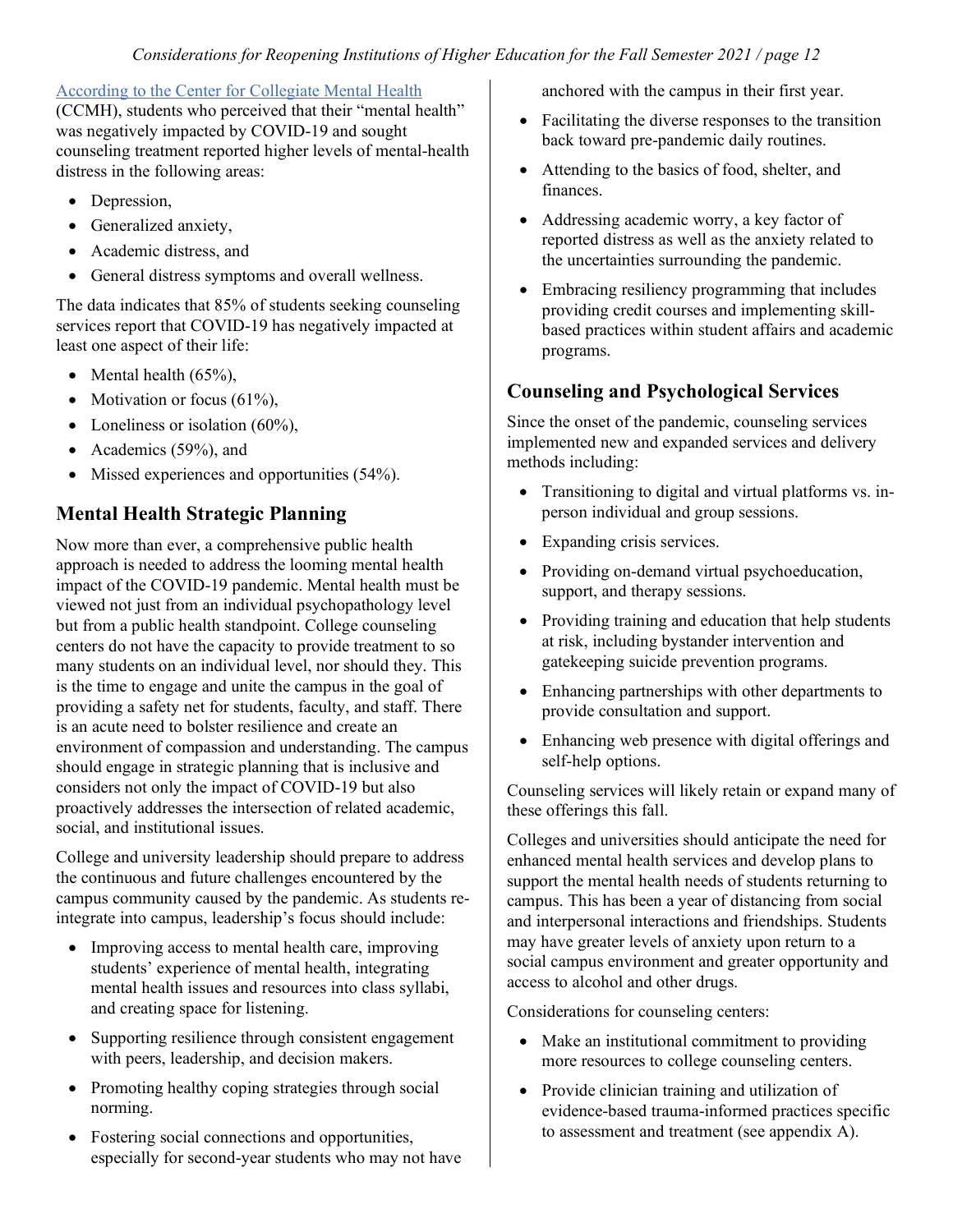- Provide clinician training about substance use disorders.
- Continue diversification of services by providing a menu of service options for students to include virtual, digital, and in-person options.
- Continue providing crisis management services; [SAMHSA](https://www.samhsa.gov/sites/default/files/national-guidelines-for-behavioral-health-crisis-care-02242020.pdf) provides a comprehensive guide on best practices in providing mental health crisis services.
- Continue collaborations with campus partners.
- Focus on in-person and virtual same day appointments and "on demand" counseling options.
- Provide options for drop-in counseling.
- Create stepped care venues that provide the correct type and level of service based on the student's presenting needs and functioning.
- Provide counseling services through remote service options, taking services to where the students are (residence halls, academic buildings, etc.). Collaborate with campus partners to ensure secure, private spaces for students to access remote care.
- Focus on normalizing and increasing help-seeking through consistent marketing, timely triage, and improving ease of access.
- Designate peer-based outreach and peer-based support groups provided virtually or in-person.
- Create service-learning opportunities on campus and in the community to encourage students to get involved as a part of the solution.
- Promote a work/life balance and a healing environment. Counseling staff are consistently addressing diverse and acute mental health needs of students while balancing their own personal stressors. Provision of therapy services through video can be more emotionally draining for mental health professionals. There is a need for acknowledgment and recognition for the important work that is done. The work climate must encourage and embrace self-care, collaboration, and focus on staff retention.
- Enhance gatekeeper strategies. Students will need a comprehensive approach to help maximize their strengths and engage in healthy habits such as finding social/academic balance, eating a nutritious diet, exercising, and developing healthy sleep patterns. It takes all campus stakeholders to encourage wellness, but also to identify those in distress. The need to crosstrain all front line personnel to recognize and respond to trauma and identify risk factors needs to be a priority. The training should include students as well as

parents, faculty, and staff. The [Jed Foundation](https://www.jedfoundation.org/you-can-help-a-friend-ychaf-training/#:%7E:text=A%20fundamental%20part%20of%20a,to%20professional%20help%20if%20n) and the [Suicide Prevention Resource Center](https://www.sprc.org/resources-programs/choosing-suicide-prevention-gatekeeper-training-program-comparison-table-1) (SPRC) provide valuable resource options.

- Coordinate medical and counseling services. Collaboration between medical services and counseling and psychological services must be seamless, with a focus on eliminating barriers and promoting access to care. Since students often initially present to SHS, it should adopt a wellness assessment in addition to a depression inventory to proactively address the magnitude of physical, emotional, and spiritual effects resulting from the pandemic. Screenings need to embrace a traumainformed approach with clear pathways for intervention and referral.
- Provide easy access to behavioral health providers. The practice of embedding behavioral health providers in primary care has had enormous success in both the private and public sector and allows for improved access to care, coordination, and a welcome warm hand-off.
- Provide opportunities for virtual telehealth sessions and consider safe in-person visits without masks, with adequate distancing, ventilation, and immunization; this acknowledges the value of facial expressions in providing accurate assessment, evaluation, and rapport building.

## **Health Promotion**

Health promotion is a process—a network of coordinated actions—that supports individuals' autonomy in creating health and well-being. Health promoting actions include implementing healthsupporting public policy, developing healthy working and living environments, coordinating collaborative community action, providing health education, and working with health care systems to think beyond treatment to promoting health as an everyday resource.

Health promotion processes can be applied to any health outcome of interest, and every institution selects focus areas for health promotion activities based on its unique contextual characteristics.

Senior health promotion professionals often have expertise in coordinating multi-layered, broad community action. They are uniquely skilled at developing and coordinating a comprehensive framework that effectively engages students in supporting healthy behaviors while utilizing best public health and prevention practices. Adapting policy and institutional operations to support health are core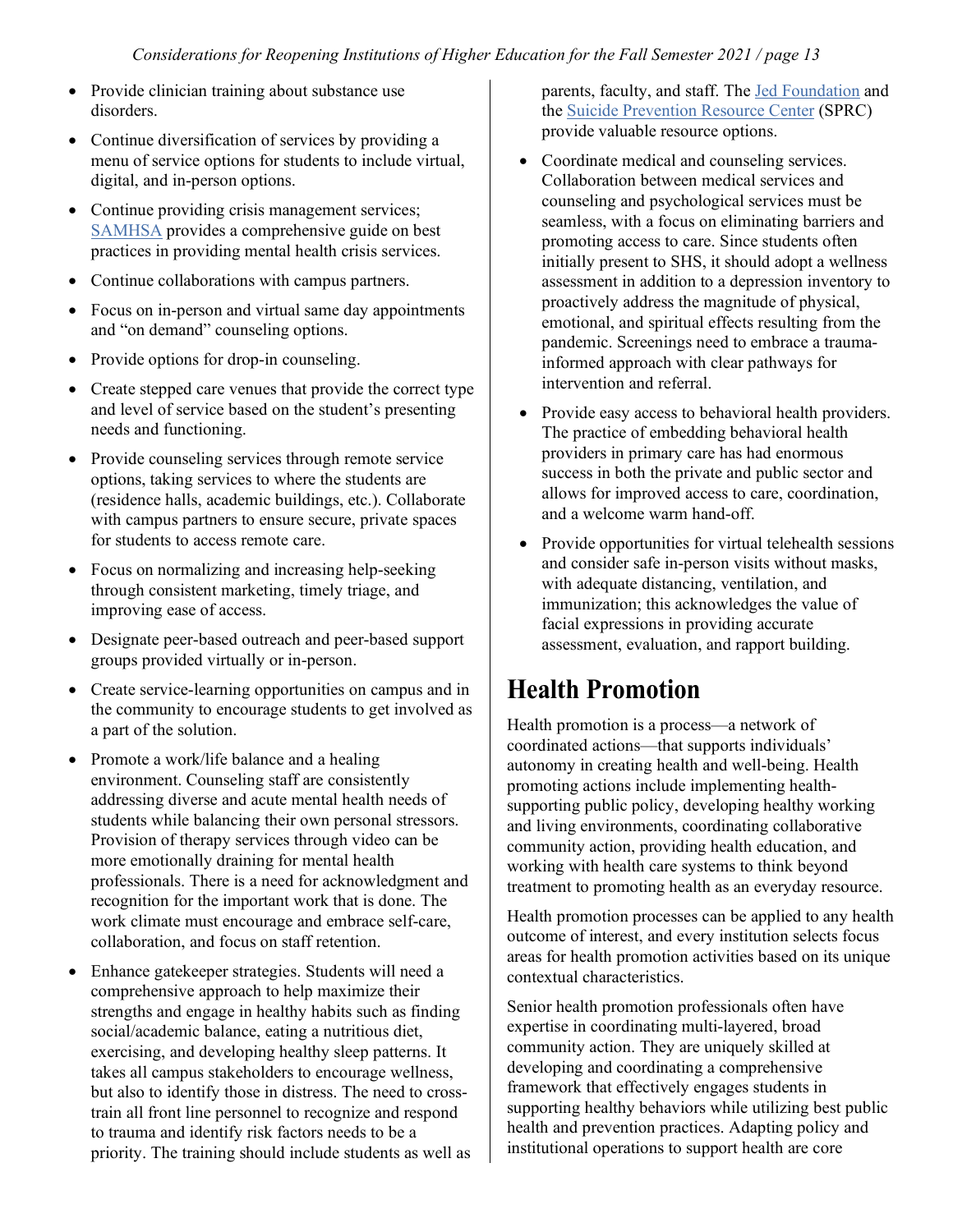concepts of health promotion. The intent is to make healthy behaviors the easy choice through identification and removal of barriers to healthy action. In this area, institutions may need to adopt or maintain a variety of health promoting actions including:

- Trauma-informed adaptations to student services, including mental health services.
- Detailed infection control plans for in-person activities.
- Required COVID-19 vaccination for students and/or employees.
- Flexible attendance policies to support students in staying home when feeling sick.
- Flexible grading and course withdrawal policies to support students who are ill or working through other COVID-related life challenges.
- Enhanced outdoor venues for in-person activities (weather permitting).
- Provision of easily accessible SARS-CoV-2 testing.
- Provision of high-support isolation and quarantine facilities, either exclusively for on-campus residential students or for all students.
- Updated student codes of conduct to include behavioral expectations related to COVID-19.
- Changes to academic terms to reduce student travel and subsequent risks of transmitting SARS-CoV-2.
- Enhanced access to support services for food security, housing security, and temporary financial aid.
- Enhanced access to technology for ongoing distance education.

Pandemic response continues to be complex, multi-faceted work and an excellent learning opportunity for students in a wide range of disciplines. Inviting students to participate in institutional planning and response, including decisions regarding COVID-19 vaccination requirements, allows them to see that this type of work is not simple or one dimensional. They can observe and explore complex interactions of policy, organizations, and people. Additionally, students provide invaluable perspective on how to frame institutional decisions to best meet students' needs. Institutions that fully engage students in the pandemic response planning and implementation appear to have better results in reducing negative impacts.

#### **Health Education and Behavioral Interventions**

Many health education teams pivoted to virtual programs, sparking broad conversation about translating evidencebased interventions designed for in-person implementation to the online environment. Health educators quickly gained knowledge in effective use of online meeting software to maintain privacy, allow for actively engaged participation, and support accessibility.

The key consideration going forward is determining which technology-based or virtual health education should be maintained to best meet students' needs, and when it is appropriate to have face-to-face approaches. Many institutions have been able to implement programs in new ways that expanded reach and accessibility. Rather than simply returning to prepandemic program models, teams should review which adaptations to keep to best meet students' ongoing needs. Some programs or other health education activities may never return to in-person, or hybrid options may be used to reduce barriers.

In addition to transitioning standard programs, health educators continue to develop programs specific to COVID-19. These programs are designed to influence individual behavior and enhance motivation to prevent COVID-19 spread through vaccination and ongoing infection prevention and control. It is important to note that none of these tools are effective as singular interventions but rather should be used in combination with complementary health promoting activities. The ACHA Higher Education COVID-19 Community of Practice (HECCOP) is [compiling examples](https://www.acha.org/HECCOP/Compendium/Find_a_Program/HECCOP/Directory/Search.aspx) of COVID-19 risk mitigation programs and policies from a wide range of colleges and universities.

COVID-19 vaccine confidence and uptake should be a key focus on every campus. Whether vaccines are required or strongly encouraged, students will need access to accurate information and simple processes for obtaining a vaccine. Several theories and models (e.g., the Diffusion of Innovation Theory, the Health Belief Model, Stages of Change Model, Risk Perception models) help guide the approach to vaccine promotion. However, a basic approach to widespread vaccination should:

- Start with the early adopters—people who already want the vaccine. Ensure they can access the vaccine and that clear information and simple processes are in place for getting vaccinated, obtaining a second vaccine dose if required, and submitting verification as needed.
- Engage early adopters in spreading the word. They can create a sense of community around vaccination by sharing stories of why they chose vaccination, how easy it was to do it, and happiness with results. Consider the reasons why people may be hesitant to get vaccinated and engage early adopters in telling stories about overcoming real and perceived barriers.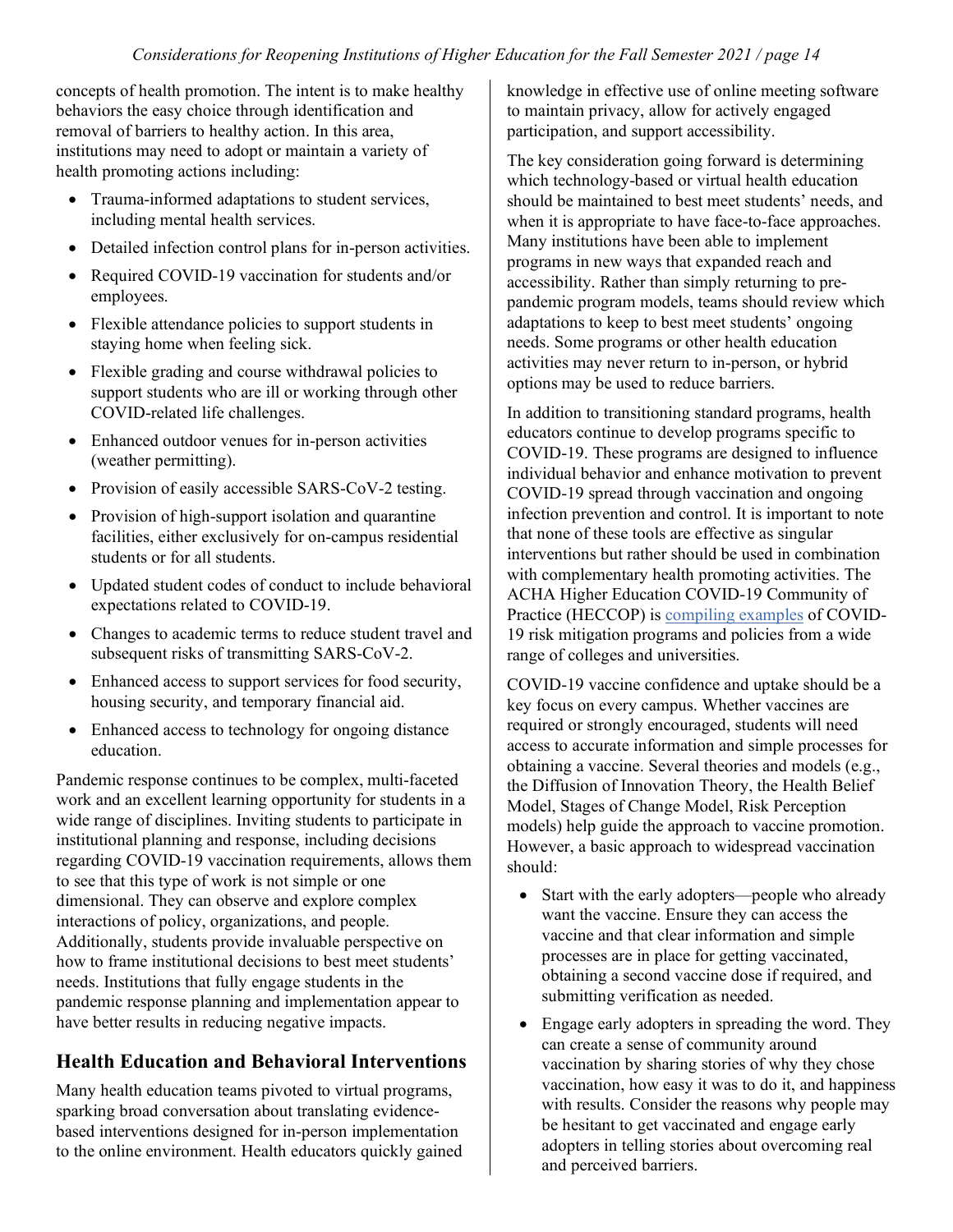- Develop a multi-pronged strategy to reach those who are contemplating vaccination but are not yet ready to do it. The strategy may include in-person and virtual activities along with communication campaigns. Consider offering incentives that are persuasive to your community. Be prepared to answer questions about safety, efficacy, and social justice, especially as COVID-19 vaccine requirements have not yet been normalized as many K-12 vaccination requirements have been. Students will need support in processing this change until it feels as standard as any other required vaccine.
- Know that some people cannot get vaccinated and/or will choose not to, regardless of public health efforts. Have clear exemption requirements and protocols in place and communicate broadly as needed.

IHEs can also utilize resources from ACHA's [Campus](https://www.acha.org/ACHA/Resources/COVID-19_Novel_Coronavirus/Campus_COVID-19_Vaccine_Initiative/ACHA/Resources/Topics/CoVAC.aspx)  [COVID-19 Vaccine \(CoVAC\) Initiative](https://www.acha.org/ACHA/Resources/COVID-19_Novel_Coronavirus/Campus_COVID-19_Vaccine_Initiative/ACHA/Resources/Topics/CoVAC.aspx)[. CoVAC is](http://www.cdc.gob/)  [providing ongoing guidance to build e](http://www.cdc.gob/)ffective, equitable, and inclusive COVID-19 vaccination strategies to yield high vaccination uptake in students, staff, and faculty.

Harm reduction emerged early in the pandemic as an approach that focuses on providing non-judgmental, noncoercive resources to reduce transmission of COVID-19 while acknowledging that the disease can cause significant harm. This approach allows opportunity for social justice, recognizing that many factors—including social inequities—affect peoples' abilities to follow some public health guidance, such as physical distancing.

As students become more fatigued with physical distancing and mask guidelines, harm reduction may still play an important role in supporting and maintaining motivation to continue following COVID-related risk mitigation practices. Aspects of harm reduction can be incorporated into conversations about coping with trauma as well as preventing spread of SARS-CoV-2.

Harm reduction in application requires a belief that students can make positive choices. It includes the provision of nonjudgmental information, with a variety of potential options for action. A principle of harm reduction is meeting people "where they are" and supporting autonomy in creating action plans. The overall goal is to recognize that some students can't meet standards or precisely follow guidelines while supporting these students in moving forward with doing what they can and are willing to do.

Health communication campaigns, often the result of collaboration between health promotion and communication professionals, including those in campus communications departments, remain a critical tool during the pandemic. Institutions have used multiple communication channels (e.g., social media, email, text messaging, etc.) to ensure all

students know physical distancing and masking guidelines and understand the facts of coronavirus transmission and to motivate students to follow guidelines.

Campaigns focused on factual repetition of public health guidelines are the easiest to implement, especially with the plethora of resources available from CDC and other public health agencies. Effective social norms and social marketing campaigns are designed to enhance both motivation and factual knowledge and require more depth of theoretical knowledge, more detailed student information, and more resources for implementation to shape campaign messaging. Collaboration with the institution's COVID-19 planning and response committee, marketing and communications leadership, and the local community are critical for tailored, cohesive, branded, unified messaging.

Every institution should be prepared to broadly communicate about COVID-19 vaccine safety and efficacy. A basic campaign would communicate vaccine information and the logistics of how to get vaccinated. Beyond that, a social norms or social marketing campaign could be used to address vaccine hesitancy.

Behavior pledges continue to be used with varying levels of success. Many institutions are using behavior pledges as an actual behavioral contract with clearly defined negative consequences if not followed. While [research](https://journals.sagepub.com/doi/full/10.1177/0033354921994899) shows that broad behavioral pledges or contracts are not effective, behavioral pledges as a social contract, with efficacy coming from the aspects of social accountability, may be more useful in smaller groups with closer ties such as classrooms, fraternity and sorority housing, and residence halls.

For the social contract approach of pledges to work, it is recommended that:

- Whenever possible, student representatives participate in the creation of their campus' behavior pledge.
- Students personalize their own pledge, consistent with their values and views of self.
- Elements of the pledge be specific (e.g., I will wear a face covering when I….) rather than general (e.g., I will physically distance from others).
- Reasons why pledging to the behavior be included, possibly even combined with a dedication to someone important to the individual (e.g., I'm doing this for because  $\qquad$ ).
- Pledges be in writing. If a written pledge is not possible, e-signing or initialing is more effective than a click or social media share.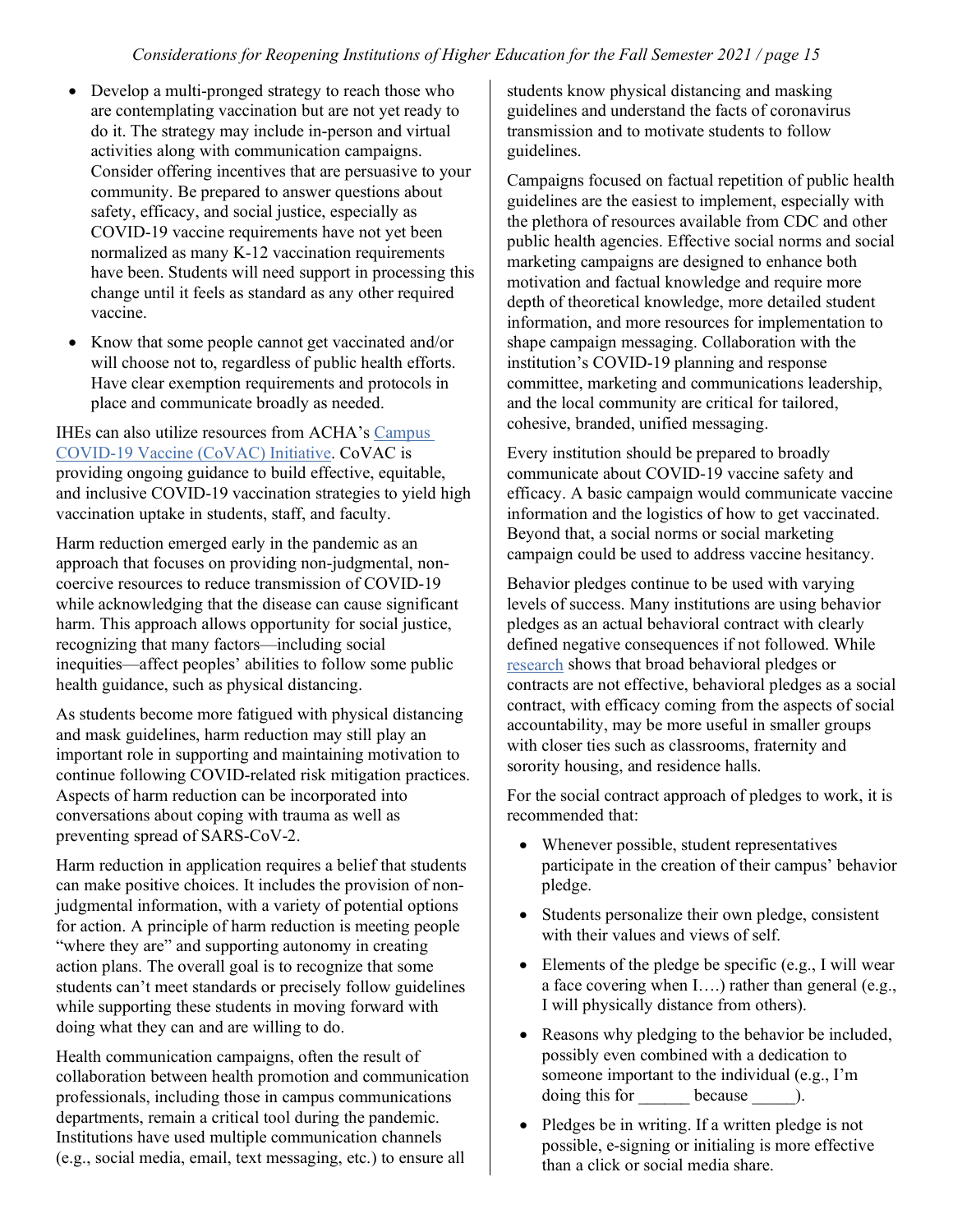- Pledges be made publicly, to combine individual as well as group accountability.
- Reminders of the commitment be systematically shared for reflection on match to behavior.
- Students receive positive reinforcement when pledge behaviors are demonstrated.

With greater vaccination rates and higher confidence that COVID-19 will become less of a daily threat, students may feel a collective desire to make up for the losses that their social lives have suffered during the pandemic. Changes in use patterns of alcohol and other drugs may require a shift in strategies to adapt to changing risks and outcomes. This may also be true for sexually transmitted infections and sexual assault. College health professionals should maintain an awareness of the social drivers of behavior and consider anticipatory guidance and education to address shifts in behavior that could put students' health at risk. HECCOP, including its active [discussion forum,](https://www.acha.org/HECCOP/Discussion_Forum/HECCOP/Discussion_Forum/About_the_Forum.aspx?hkey=c6a9174a-ef34-45d2-9293-a41f6a424c86) will evolve so that lessons learned from the response to the pandemic can be adapted to other college health challenges.

## **Health Inequity**

The pandemic has highlighted the disparities in the delivery of care in the U.S. health system for marginalized populations. Data emerged that debunked the pandemic as "a great equalizer" but instead illuminated its contribution to poorer health outcomes for marginalized populations. College health centers should consider the state of physical and mental health of incoming students from these marginalized populations. Additionally, preparations should be made to honestly assess and address the impact of systemic and institutional racism in college health which may contribute to health disparities and the disproportionate burden of illness in marginalized student populations.

The pandemic's impact on the socioeconomic fabric of marginalized populations forced many individuals to make decisions between personal health and basic survival. College health professionals should be prepared to serve students who may have experienced food insecurity, homelessness, job loss, loss of loved ones, isolation, mental fatigue, and lack of access to care due to the pandemic. In addition to addressing the impact of the collapse of the economic foundation of many families, college health professionals should be prepared to address increased anxiety and stress due to social-political unrest that has occurred during the pandemic.

When preparing for the return of students, college health professionals should consider the following to help address the effects of health inequity in marginalized populations due to the pandemic:

- College health professionals should acknowledge the pandemic created additional barriers for vulnerable populations of students, many of whom became even more unwilling to seek help from health care professionals. College health programs should examine current operations and messaging to identify potential barriers to care. Hosting listening sessions that provide an opportunity for students to offer direct feedback will better inform changes that address barriers to care. For marginalized populations, college health programs provide a safety net for students. The effectiveness of these programs can be thwarted if programs fail to undertake a critical analysis of policies and infrastructures that may contribute to inequities in student health.
- Health communication tools and resources should be reviewed critically to identify any insensitive content that could create an additional barrier to care for marginalized populations. Marginalized populations' perception of health care institutions and practitioners has been impacted by the pandemic, causing greater distrust and less reliance upon traditional sources of authority in health care. Galvanizing movements such as Black Lives Matter and the increase in anti-Asian hate provide a platform to frame an in-depth analysis and critique of content in existing and new health education materials to identify any potential barriers to care for marginalized populations.
- Students may have missed critical preventative care visits due to a change in their family's economic status or lack of access to providers, causing poorer overall health or more severe illness. Additionally, strategies to overcome possible stigma related to pandemic-related changes in socioeconomic status should be explored. College health programs that have traditionally relied upon fee-for-service or insurance revenue should create opportunities or identify resources for students to offset the costs of additional care, treatment, or services. Sponsored wellness clinics and fairs provide opportunities to increase preventative care services.
- College health programs should consider enhanced modes of service delivery for marginalized student populations. Student input should be sought regarding service delivery, outreach, and marketing. Programs should consider taking services to the students to overcome possible student avoidance of traditional health seeking behavior. Examples include offering prevention or wellness visits in residence halls through walk-in clinics, pop-up clinics, mobile clinics, or telehealth.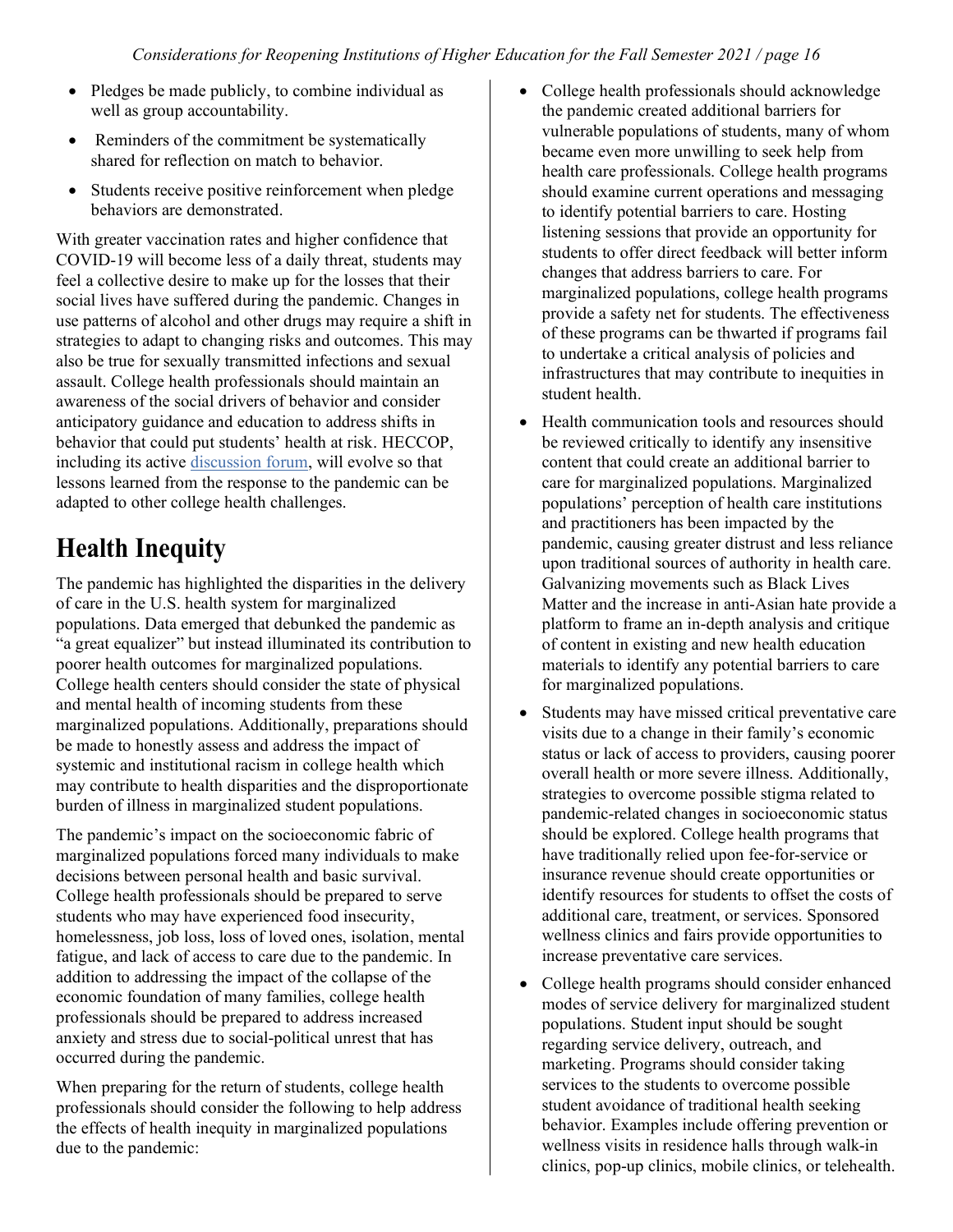• College health programs should acknowledge and address the mistrust of scientific information due to a pervasive culture of disinformation during the pandemic as well as the distrust of organized health care due to historical unethical research and practices performed on marginalized populations. New initiatives to restore students' trust and establish rapport with college health professionals must be developed.

## **Students with Disabilities**

The pandemic disproportionately affected students with disabilities. According to the [Student Experience in the](https://docs.google.com/document/d/1JrPktBoLN2cJHxwGwLorgCKFnlR86klkMBe15yPbey0/edit)  [Research University \(SERU\) Consortium COVID-19](https://docs.google.com/document/d/1JrPktBoLN2cJHxwGwLorgCKFnlR86klkMBe15yPbey0/edit)  [Survey,](https://docs.google.com/document/d/1JrPktBoLN2cJHxwGwLorgCKFnlR86klkMBe15yPbey0/edit) those with a physical, learning,

neurodevelopmental, or cognitive disability were more likely to experience financial hardships (including unexpected increases in living expenses and technology spending), food and housing insecurity, depression, and anxiety. Accessibility to on-campus housing, COVID-19 vaccine, testing and the array of campus supports including counseling, health, disability, and student success services is critical to maximize their success.

In addition to the considerations to support students with disabilities noted in the August 2020 [ACHA Guidelines:](https://www.acha.org/documents/resources/guidelines/ACHA_Supporting_Vulnerable_Populations_During_the_COVID-19_Pandemic_August2020.pdf)  [Supporting Vulnerable Populations During the COVID-19](https://www.acha.org/documents/resources/guidelines/ACHA_Supporting_Vulnerable_Populations_During_the_COVID-19_Pandemic_August2020.pdf)  [Pandemic:](https://www.acha.org/documents/resources/guidelines/ACHA_Supporting_Vulnerable_Populations_During_the_COVID-19_Pandemic_August2020.pdf)

- Ensure faculty and staff understand the available resources to support students with disabilities including testing, vaccination, housing, as well as clinical and mental health resources.
- Provide telemental health and telehealth services to ease access to care.
- Provide options for virtual instruction for those who cannot return safely to in-person classes.
- Ensure clinical and counseling staff are knowledgeable on the increased stressors experienced by students with disabilities.
- Assess patients for additional stressors and work closely and collaboratively with student support services including counseling, medical, and disability services and the office for student success.
- Establish a low threshold to refer students to counseling, health, academic, or disability services.

## **Combating Xenophobia**

Over the past year, incidents of anti-Asian hostility, violence, and racism have created increasing distress in Asian, Asian American, Native Hawaiian, and Pacific Islander communities. In addition to social stigma,

microaggressions, and racialized depictions of the virus and the pandemic, these communities have also suffered from physical violence from persons who have blamed Asian people for the pandemic itself. News coverage about violent attacks against Asians in the U.S. has generated greater public awareness of this issue. Now more than ever, leaders of colleges and universities need to address the current fears and concerns of these affected communities. Strategies include:

- Delivering campus messaging that recognizes the impact of racism on Asian, Asian American, Native Hawaiian, and Pacific Islander communities, acknowledging contemporary concerns related to the pandemic as well as acknowledging the history of anti-Asian racism that predated COVID-19.
- Hosting community conversations to provide space for communities to voice their concerns about anti-Asian racism and its impact on the communities.
- Engaging with Asian, Asian American, Native Hawaiian, and Pacific Islander members of the campus community, including students, faculty, and staff.
- Leveraging resources including Asian affinity groups, campus Pan-Asian support offices, and academic departments that focus on Asian and Asian American communities.
- Encouraging the reporting of anti-Asian harassment and violence to campus authorities (public safety, campus ombudsperson, equal employment opportunity/affirmative action office, diversity office) and organizations like [StopAAPIHate.org.](https://stopaapihate.org/)
- Reinforcing institutional shared values of mutual respect, equity, diversity, inclusion, and belonging.
- Promoting support groups and individual support through the campus counseling center and employee assistance program.
- Avoiding imagery that reinforces stereotypes about Asian people.
- Partnering with students to serve as advisory members to pertinent boards or committees to vet or contribute to policy and messaging.

## **Communications Plan**

As IHEs approach the fall of 2021, a robust and coordinated communications plan about the "new normal" is critical. Whether continuing in-person instruction or reopening the campus after a prolonged period of remote instruction, the need for both strategic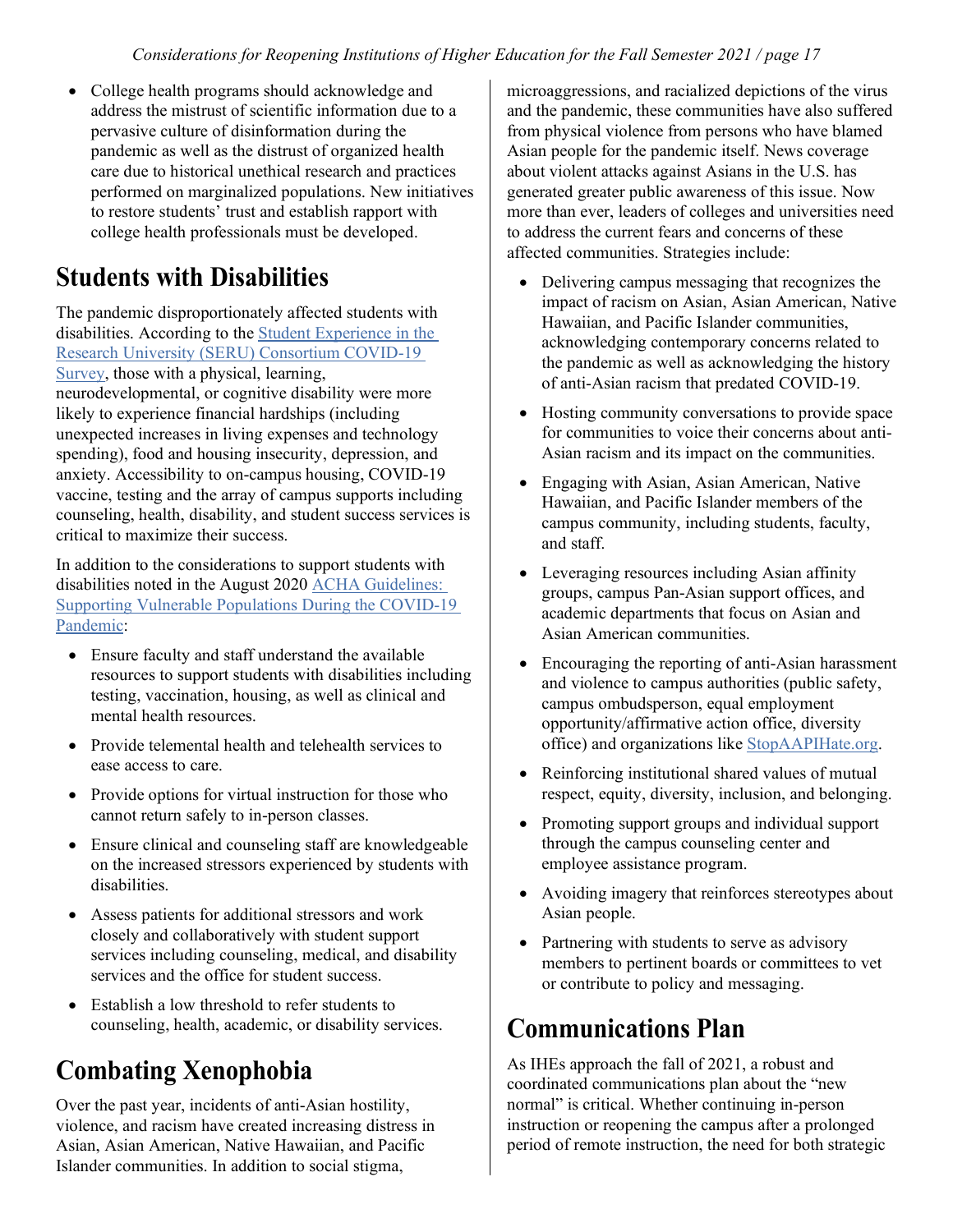and crisis communications will continue to be significant. Communications efforts will transition from crisis-oriented to normal operations. A special focus on employee and student well-being can support communities impacted by the many traumatic aspects of the pandemic.

The campus COVID-19 planning and response committee, a communications sub-committee, or the central communication/public relations team should oversee all messages, including messaging from the SHS. Student health leadership should engage early and often with the communications oversight group, as well as senior campus leadership, as they develop health and wellness messaging. The communications groups may need specialized teams who have appropriate expertise in different areas including developing strategic communications, responding to urgent needs for crisis communications, and working with the media. Membership should include health promotion specialists as well as campus individuals responsible for Clery Act compliance to ensure obligations to notify the community about COVID-19 conditions are satisfied.

Communications must support the institution's brand identity, send a unified message, and align with the core mission and values of the IHE. The communications structure must support the need to send timely messages, and information must always be credible, trustworthy, timely, and up to date. Any document containing medical, science-based, epidemiologic, and/or infection prevention and control messages should be reviewed by an individual with appropriate credentials or expertise. Information and recommendations will continue to evolve rapidly, and it is crucial to "get the science part right" in all communications.

#### **Elements of Effective Messaging and Communication**

Most or all IHEs have experience in crisis communications, and the basics of the approach will serve them well as they communicate about recovery.

Effective crisis messaging:

- Has unified content.
- Is consistent and reflects brand identity.
- Addresses the intended audiences' needs and (if appropriate) is delivered in multiple languages.
- Is timely, transparent, and clear.
- Is updated frequently and dated to reflect this timing.
- Resides on a single, easily accessible landing page on the institution's website.
- Is delivered through multiple platforms (website, social media, email, etc.).
- References additional resources (e.g., website, hotlines, FAQs for additional information).
- Is assessed and adjusted, as necessary.
- Is available in other languages consistent with the international student population.

While there are many issues to consider for communication pieces, it can be helpful to address these basic questions in all pieces:

#### **Why is this message being sent?**

Communications may serve several purposes including:

- To provide general updates about the situation.
- To delineate action steps the IHE is taking as they reopen the campus.
- To share important safety measures.
- To communicate about COVID-related impacts such as budgetary reductions.
- To describe instructions for all or subsets of the campus population (e.g., requirements for COVID-19 vaccination).
- To address misinformation such as concerns about vaccination.
- To support community wellness and build resilience.

#### **What is the message?**

- Define the main message. Limit to three or four main points per communication piece. Including too many key points into a single communication piece makes it overly complex and long, which risks reader fatigue, inattention, and loss of the message.
- Express authority but acknowledge uncertainty. Never over-assure or promise something that cannot be delivered.
- Use non-technical, positive, and empathetic language.
- Each message should include contact information for email and phone follow-up. Ensure staff are prepared to respond to concerns in a timely manner.

#### **Who is the targeted audience?**

The most effective approach will vary significantly depending upon the target audience.

• All students or only a subset of students (e.g., only undergraduates, only health science students, only student athletes)?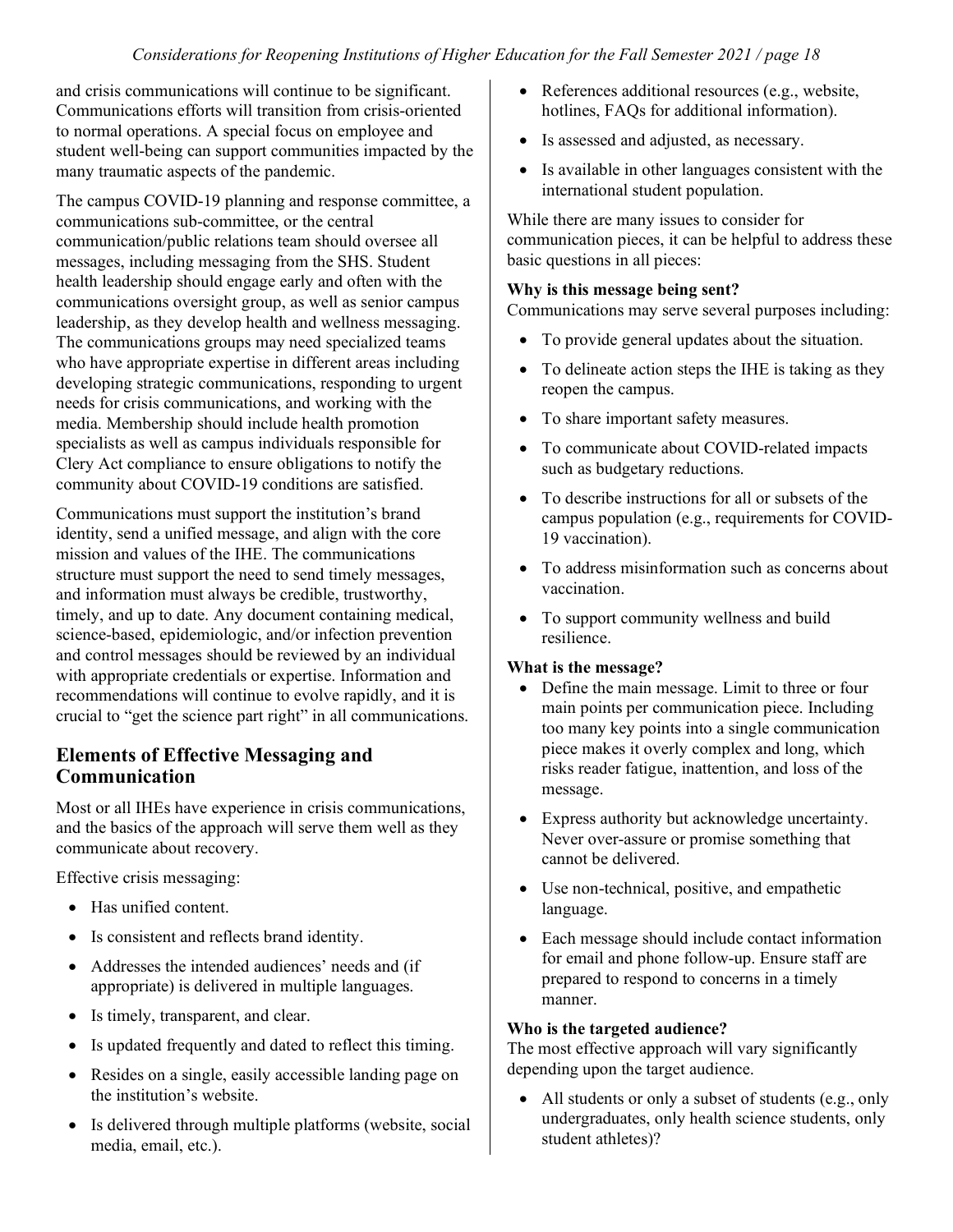- The entire campus community, including faculty and staff?
- Student families? The level of family concern about COVID-19 may be high and including them in key messaging is an excellent strategy to address their concerns and can be accomplished by inclusion in the main message or via a family-targeted version.
- Trustees?
- Alumni?
- Local hospitals, health departments, urgent care clinics?
- Visitors to campus- visiting teams, prospective students, visiting scholars and faculty, vendors, conference attendees, etc.?
- Off-site partners, community service facilities, internship locations?
- Local and national media via a press release?

#### **When should the message be sent?**

- Communications regarding policies, procedures, and strategies should be planned and scheduled for release.
- The campus plan should include ongoing, regular communications about plans for fall activities and health requirements as well as more immediate notification of audience(s) for a sudden resurgence of COVID-19 illnesses or the death of a student, faculty, or staff member from COVID-19.
- Urgent/important messages (e.g., a message in response to tragedy, such as the death of a community member) should be drafted in advance, so that the language can be crafted, appropriately vetted, and available for immediate use. To prevent delays in distribution, there should be a well-established procedure for approval of urgent messages including any needed approvals from university leadership.
- Important messages should not be sent in the late evening, at night, or on Friday afternoon. Typically, questions regarding the communication will arise, and it is important to have someone available to respond.

#### **Where will this message be housed**?

Whether the message is an email, video, or press release, it should be featured in a format and location most readily accessible to the target audience, such as the campus website or social media sites.

#### **How will feedback and questions be addressed?**

Some messages, particularly those delivered urgently, may create a flurry of responses from the community, parents, and the media. Campuses should ensure that adequate and appropriately trained staff are available to respond. Consider establishing a central email and hotline for COVIDrelated questions.

- Designate spokespersons in key areas to respond to media and individuals to answer phone and email inquiries using standardized and evidence-informed responses.
- Consider proactively engaging media (including campus, student, and local media), and prepare for contact from national press and communications organizations. This is especially important for potentially controversial policies, such as a requirement for COVID vaccination.
- Frequently asked questions (FAQs), or perhaps even recently asked questions (RAQs), can provide helpful, quickly accessible predetermined responses and should be posted prominently on the IHE's webpage.
- It is difficult to manage inaccurate information and rumors, particularly those circulating on social media. While some IHEs monitor key sites for misinformation and malicious content, many have concluded that the task is simply too big and social media is impossible to control. It is, however, worthy of discussion with the communications team.
- Consider hosting regular in-person or virtual leadership updates or town hall meetings. These updates could occur with greater frequency (weekly or bi-weekly) as conditions warrant. The president/chancellor, provost, or member of the COVID-19 response team could lead these sessions on emerging topics and continue to emphasize that the health and safety of the campus community is their highest priority.
- Enlist students and employee ambassadors from representative backgrounds to share information and education about health-related topics, such as combatting vaccine misinformation.

## **Recovery Dashboards and Metrics**

During the COVID-19 pandemic, campus recovery dashboards have become a common and key component of internal and external communications. A public recovery dashboard displays a set of metrics that the IHE will track, trend, and share with its community to inform about health guidelines and reopening decisions.

The metrics may include operational metrics (such as number of vaccines performed) as well as key performance indicators (KPIs), a metric that is tied to a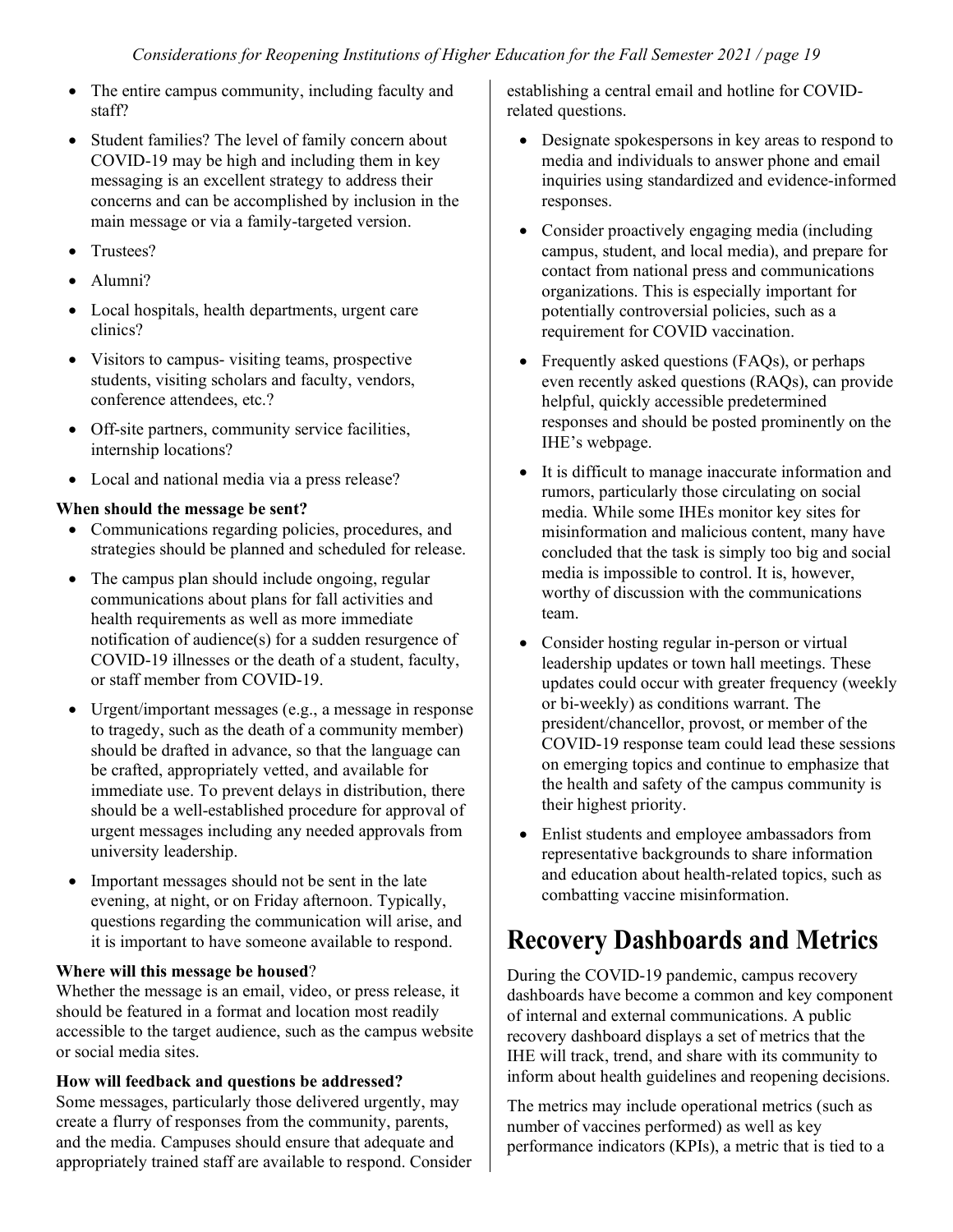specific goal or objective (such as quarantine space or personal protective equipment availability) that the IHE has set for recovery. As an IHE develops dashboards, it should consider key questions:

- What communication or operational need is the dashboard filling? The dashboard should serve to inform and/or drive decision making and resource allocation.
- Who is the audience for the dashboards(s) and what information does each audience need? In addition to a public recovery dashboard, an IHE may have multiple other dashboards for internal and external audiences. While external dashboards may help to inform the general campus community about current campus and community health conditions, internal dashboards inform leaders about operational performance and identify areas in need of additional attention and resources. Individual departments may have dashboards; the student health service may track appointment availability, or an academic department may track classroom retrofitting completed. Internal dashboards may also be created for campus leadership; senior campus leadership may track workers compensation claims or COVID-related expenses.
- Has the campus determined key performance indicators for these areas? Key performance indicators should be established when appropriate, such as employee sick time. KPIs should drive action, and performance should be easily seen on the dashboard. Consider using a simple system such as green, yellow, and red color codes to indicate if the campus is meeting its goal.
- Are there external benchmarks available? Comparing the campus to its peers can be valuable to campus leadership.
- What data is available? Be cautious in deciding to track metrics for which data is not readily available. Creating new data sources can require significant investment and should only be done for a compelling reason.
- Is the data reliable and accessible? Data integrity is important to ensure confidence among internal and external stakeholders.
- Who will be responsible for maintaining and updating the data? Make sure that there is redundancy in these positions and collection does not rely on a single individual.
- How often will the data be updated? The best dashboards are updated frequently (a minimum of one to two times a week).
- When will a given dashboard be archived? As campuses return to normal operations, an external

COVID dashboard may not be needed. Planning when and how to end this reporting can begin now.

• The dashboard should display the information in a visually appealing and easy to read format, lead with key information, and allow the user to interact with the information.

Suggested components of an external recovery dashboard include:

- Total number of cases by week, separated into employee and student cases.
- Total numbers of tests performed by week: separate into employee and student.
- Test positivity rates by week: separate into employee and student and if doing surveillance testing, by surveillance versus symptom/exposure testing.
- Number of individuals in quarantine and isolation.
- Number of COVID vaccines administered.
- Number of fully vaccinated.
- Links to local (city or county) data.

Common metrics for internal dashboards include:

- Personal protective equipment availability.
- Employee absenteeism.
- Testing policy compliance.
- Employee behavioral violations.
- Testing capacity.
- Influenza vaccine compliance.
- COVID-19 vaccine compliance for students and employees.
- Quarantine space availability.
- Workplace outbreaks under investigation.
- Student outbreaks under investigation.
- Student public health conduct violations.

### **Instruction and Learning Environments**

IHEs responded to the pandemic's disruption of the learning environment by transforming classrooms to safely deliver instruction in-person and/or adapting technology and pedagogical practices to provide classes virtually or in a hybrid format. Many IHEs have already announced their intent to resume a full in-person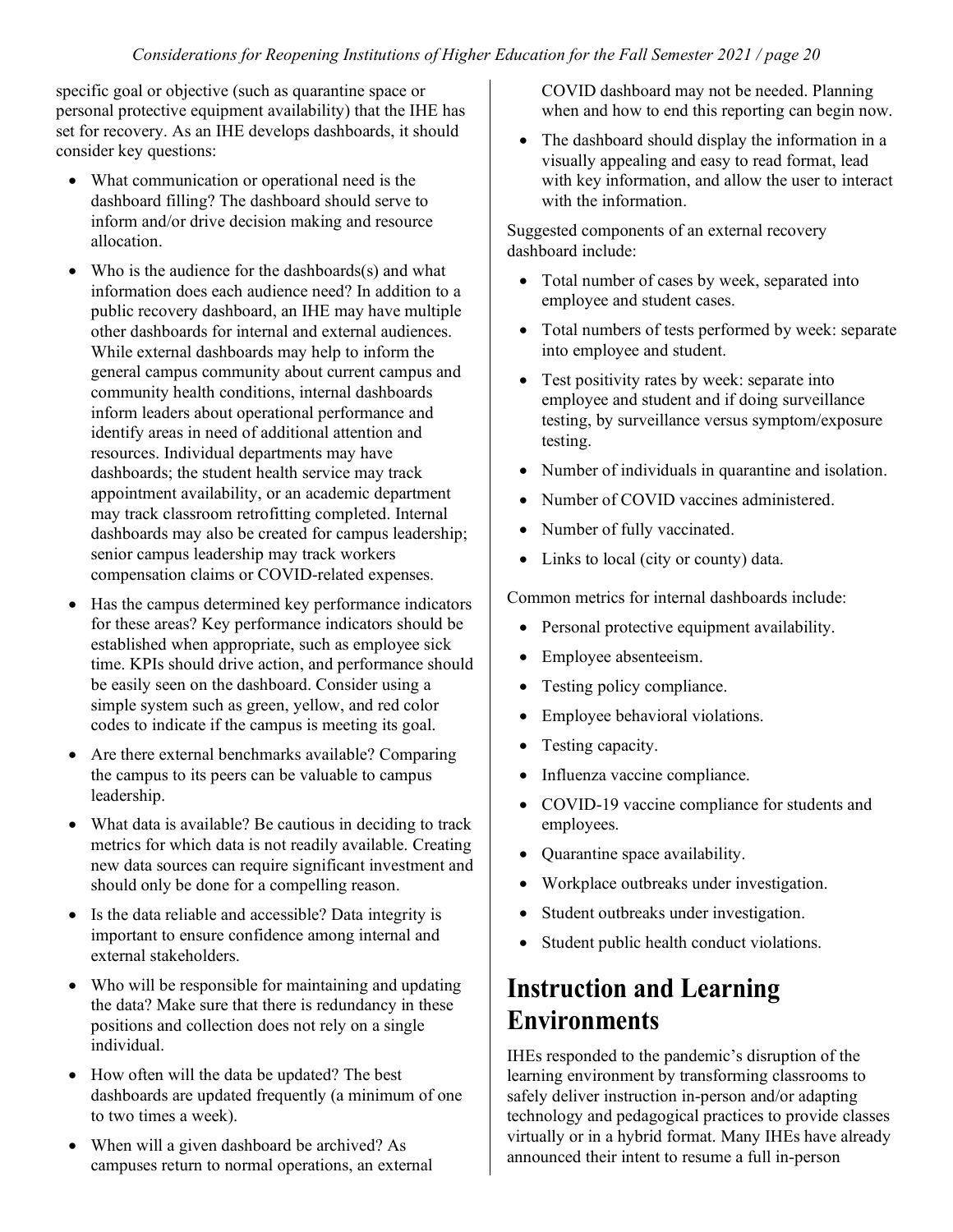learning experience for fall 2021. Planning for an in-person classroom for fall should include strategies guided by public health considerations while continuing to provide virtual options for those who cannot safely or logistically resume in-person classes, including those at higher risk of severe disease if infected with SARS CoV-2, those who won't or can't get a COVID-19 vaccination, and international students who can't reenter the U.S. **Returning to prepandemic classroom conditions should be contingent upon the level of campus vaccination.**

Though many states have eased physical distancing and capacity restrictions, it is important to develop and maintain plans for distancing, masking, and decreasing density within the classroom setting to decrease the risk of transmission of SARS-CoV-2, particularly when the rate of COVID-19 vaccination is unknown. Unless the vaccination status of each student is known, enforcement of masking and physical distancing for the unvaccinated classroom cohort is reliant on the honor system. If all classroom participants are known to be fully vaccinated, masking and physical distancing are unnecessary.

Options for campus implementation of masking and physical distancing in the classroom are outlined in the "Masking and Physical Distancing" section of these guidelines. Regardless of the option IHEs choose, classrooms, lecture halls, and labs should be optimally ventilated to reduce the risk of aerosol transmission. Ideally, ventilation occurs with clean outside air with at least 4-6 air changes per hour. In ventilation systems using recirculated air, the air should be filtered using a filter with a minimum efficiency reporting value (MERV) of 13 or higher or a high efficiency particulate (HEPA) filter.

Considerations:

- Prioritize in-person instruction for courses with academic outcomes that cannot be measured or achieved virtually, such as performance, laboratory, and clinical experiences.
- Implement a hybrid mode of instruction for the foreseeable future. Remote options should be planned for and available if a rebound in local infections necessitates continued physical distancing and to support vulnerable students and faculty/staff, students in quarantine or isolation, and students and faculty/staff who cannot physically return to campus.
- Limit the number of attendees for in-person courses/sections based on ventilation, air exchange, physical distancing measurements, and room capacity. Consider creating multiple sections/shifts to reduce numbers.
- Implement monitoring and tracking of in-person attendance and seating arrangements to facilitate contact tracing in the event of an exposure.
- Develop a physical distancing plan for each course. Physical distancing plans should be consistent with the most current CDC and health department guidance for IHE classroom settings and include:
	- number of students and faculty present in each session.
	- length of session.
	- nature of activities.
	- **public health practices: masking, physical** distancing, cough/sneeze etiquette, hand hygiene.
	- **•** provisions for hand sanitizer and enhanced cleaning.
	- **Exercise instructions to participants on the course**specific physical distancing protocol.
	- availability of remote options.
- Develop specialized plans for students who are at increased risk due to the occupational nature of their studies. Examples include health professional students and students engaged in out-of-classroom or community-based instruction. Ensure students are provided with adequate personal protective equipment (PPE), supervision, and other protections based on their risk.
- Develop specialized plans for courses and instruction that do not permit physical distancing, involve aerosol generation and/or involve other activities of higher risk. Examples include dance, theater, and performing arts.
- Develop attendance and excuse policies that acknowledge and support students who become ill without creating barriers. Encourage facultystudent communication regarding health status and any changes in the ability to complete coursework and academic responsibilities.
- Expand simulation experiences to create clinical scenarios for health professional students to practice technical, diagnostic, and exam skills.
- Identify resources for students with learning, physical, or mental disabilities or difficulties with remote learning platforms.
- Create a vaccination requirement for students, faculty, and staff who participate in education abroad, the health professions, dance, theater, performing arts, and all those whose classroom or service-learning activities do not permit physical distancing or place them at higher risk of infection.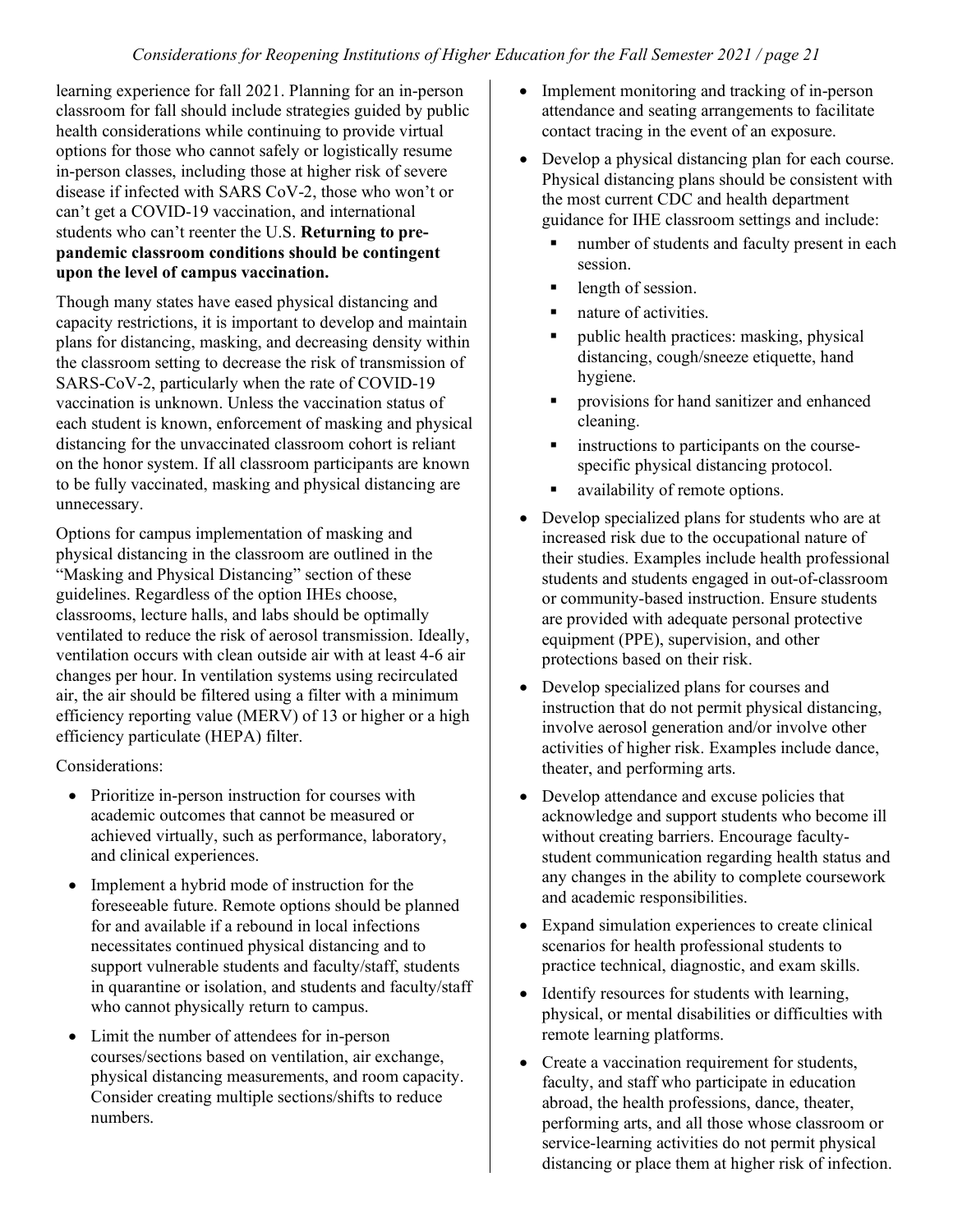## **The Workforce**

Campuses will repopulate with faculty, staff, and students, but the fall 2021 semester will not be the same as prepandemic semesters. The rumored "new" normal will take several years to evolve. Even during fall 2021, there will likely be significant regional differences in disease prevalence and restrictions, which will affect campus operations, workforce availability, and workforce satisfaction.

Campus human resources (HR) leadership should continue to evaluate and modify policies and accommodations based on updated guidance from CDC and state, territorial, tribal, and local public health authorities. Faculty and staff, particularly those on the front line providing in-person services/instruction, must continue to have access to appropriate personal protective equipment (PPE), even where local restrictions have eased. The pandemic-fueled economic downturn, social isolation, and "Zoom fatigue" have exacerbated stress levels, anxiety, and burnout, particularly in health, counseling, and health promotion staff and those faculty and staff who have shouldered the frontfacing, day-to-day activities of the in-person campus. At a minimum, the IHE should ensure all faculty and staff have access to employee assistance programs and other wellness resources. Opportunities for open dialogue must exist to reassure staff that their health and safety are paramount.

Considerations for the workforce:

- Plan an all-campus moment of reflection early in the fall to acknowledge the health and economic impact of the pandemic; community members and their loved ones whose lives were lost due to the disease; and the overlaying trauma of racial violence, racism, and political divisiveness.
- Update COVID-19 safety education and training materials to include new campus policies and safety guidelines.
- Have faculty, staff, and students review the updated education and training materials in a timely manner, ideally within the first two weeks of return to campus.
- Normalize voluntary use of well-fitted face masks, even where no longer required.
- Seek opportunities to leverage the expertise of student counseling staff to assist the entire campus workforce with a trauma-informed approach to working with each other and with students.
- Review and update HR policies and employee accommodations based on current CDC guidance.
- Develop plans for alternative or flexible work assignments for high-risk staff.
- Conduct meetings electronically, even when working on campus.
- Develop employee health program protocols for management of exposed and ill staff members.
- Develop return to work protocols for staff who have become ill or were exposed to COVID-19.
- Strongly encourage both flu vaccination and COVID-19 vaccination for faculty, staff, and contractors on campus. Consider implementing a requirement for active declination of either or both vaccines.
- Ensure employees receive adequate time off from work to get vaccinated.
- Host a mobile or on-site vaccine clinic.
- Address faculty/staff mental wellness and provide resources such as employee assistance programs, financial literacy information, mindfulness teachings, and "care for the caregiver" programs.
- Provide coaches and mentors and/or workshops to assist faculty with technology and innovative instructional tools.
- Continue daily symptom checking and reinforce messages to stay home or leave work if sick.
- Continue to provide frequent, transparent communication to the workforce regarding disease prevalence on campus, ongoing or discontinued mitigation strategies, status of vaccination uptake in the community and opportunities to be vaccinated.

## **Off-Campus Students**

During the 2020–2021 academic year, many student outbreaks were associated with students living in offcampus, non-university-controlled housing, including Greek Life-affiliated residences. At many universities, these private residences house much of the student population and are geographically contiguous to campus. The IHE may have limited ability to control conditions such as housing density, requirements for testing, and monitoring of social gatherings within these residences. Students living in university-controlled residences may visit these areas to socialize, increasing the risk to the on-campus student population. Strategies to address these residences include:

• Meet proactively with management companies and owners prior to student move-in to collaborate in setting behavioral expectations and communication.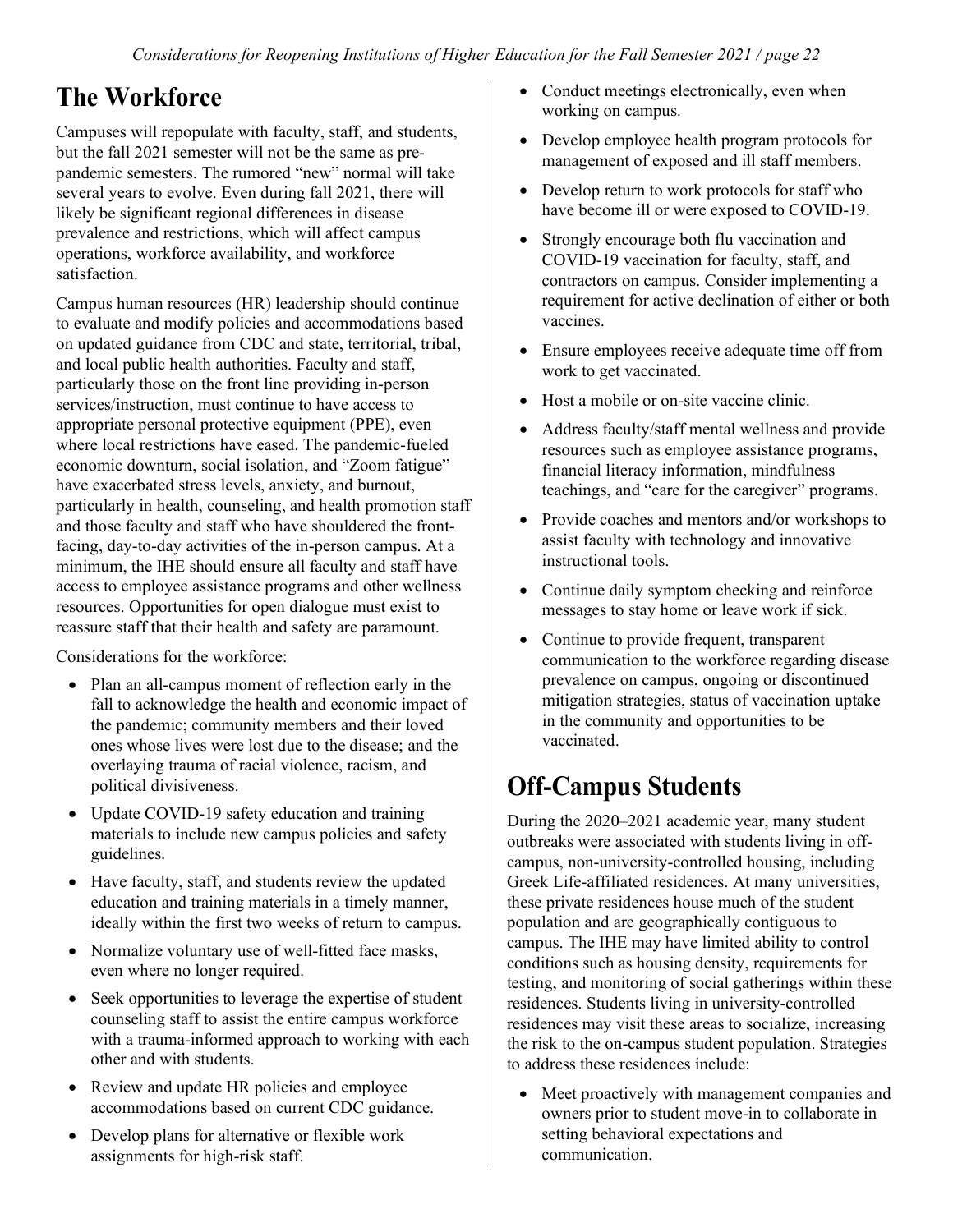- Request or, when possible, require Greek-affiliated housing to share housing rosters with campus contact tracing programs in advance in case of outbreaks.
- Extend university-provided quarantine/isolation housing to off-campus students.
- Extend campus testing programs to off-campus students.
- Recruit student ambassadors from Greek Life and offcampus residences to provide education and setting of community standards.
- Meet with local public health and local residences to discuss limits of enforcement and delineate responsibilities. Local public health and law enforcement may overestimate the IHE's level of access, control, and influence over student behavior in private off-campus residences.
- Review student judicial processes to determine options for behavioral enforcement off campus and clearly communicate these expectations to students.
- Communicate with families/guarantors in conjunction with private management companies.

## **Housing and Residence Life**

Careful preparation remains the key to an organized, effective, safety-focused, and medically informed reopening and management of college and university housing in fall 2021. Reducing density to one student per room and/or providing individual bathrooms was deemed the lowest risk approach in both fall 2020 and spring 2021. However, many IHEs were unable to reduce the density of their residential facilities to this level. Consequently, students arriving from low incidence and high incidence communities and countries shared residential spaces. This was particularly challenging on smaller campuses that traditionally have high residential living requirements and/or those that are situated in more remote locations, including many private liberal arts colleges.

Therefore, in fall 2020 and spring 2021 semesters, many campuses chose to utilize early campus arrival (with modified quarantine), combined with rigorous SARS-CoV-2 testing programs (of either all students or a random sampling). Though resource intensive, the approach often succeeded in lowering numbers of active cases and reducing the need for isolation and quarantine space. Wastewater surveillance was also utilized on some campuses to provide early identification of SARS-CoV-2 in the residence halls.

Many campuses with apartment-style shared suites (which usually feature smaller bathroom facilities shared by fewer residents) were able to "cohort" these students. Some

campuses created cohorts by grouping more traditional residence hall two-person rooms into "pods" or "bubbles." This approach allowed IHEs to define quarantine groups more easily in the event of a COVID-19 case, and even "quarantine-in-place" in the cohort space. Although it is likely the numbers of COVID-19 cases in fall 2021 will be lower, particularly for those campuses with a COVID-19 vaccine requirement, these strategies may once again prove beneficial.

Virtually all campus residence halls and other oncampus housing required routine masking and physical distancing in common areas. In addition, students were repeatedly reminded (verbally and through posters, videos) to practice hand hygiene and cough and sneeze etiquette, and they were provided hand sanitizer and disinfectant wipes for use in common areas.

Implementing CDC's updated masking and physical distancing recommendations with indistinguishable cohorts of vaccinated and unvaccinated individuals will be challenging in a congregate living setting. Mandatory COVID-19 vaccination for those who wish to live in campus housing is a potential option to be considered in addition to those described in the "Masking and Physical Distancing" section of these guidelines.

Considerations for fall 2021 include:

- Residence life and housing staff should promote vaccination through all available communication venues including meetings, newsletters, posters, video monitors.
- On campuses with a fall 2021 COVID-19 vaccination requirement, residence life and housing staff will need to work with campus administration to enforce the requirement and obtain documentation of vaccination prior to fall 2021 move-in.
- Even in a situation in which the IHE does not require vaccination for all faculty and staff, serious consideration should be given to requiring COVID-19 vaccination for residence life staff living and working in on-campus housing facilities. These staff will remain at an increased risk of exposure to SARS-CoV-2 because they reside and work in a congregate setting.
- IHEs must decide upon an approach to on-campus housing for students who are unvaccinated, whether due to medical or religious exemptions on a campus with a vaccine requirement, or due to students choosing to forgo vaccination on a campus without a requirement. Questions to be answered include: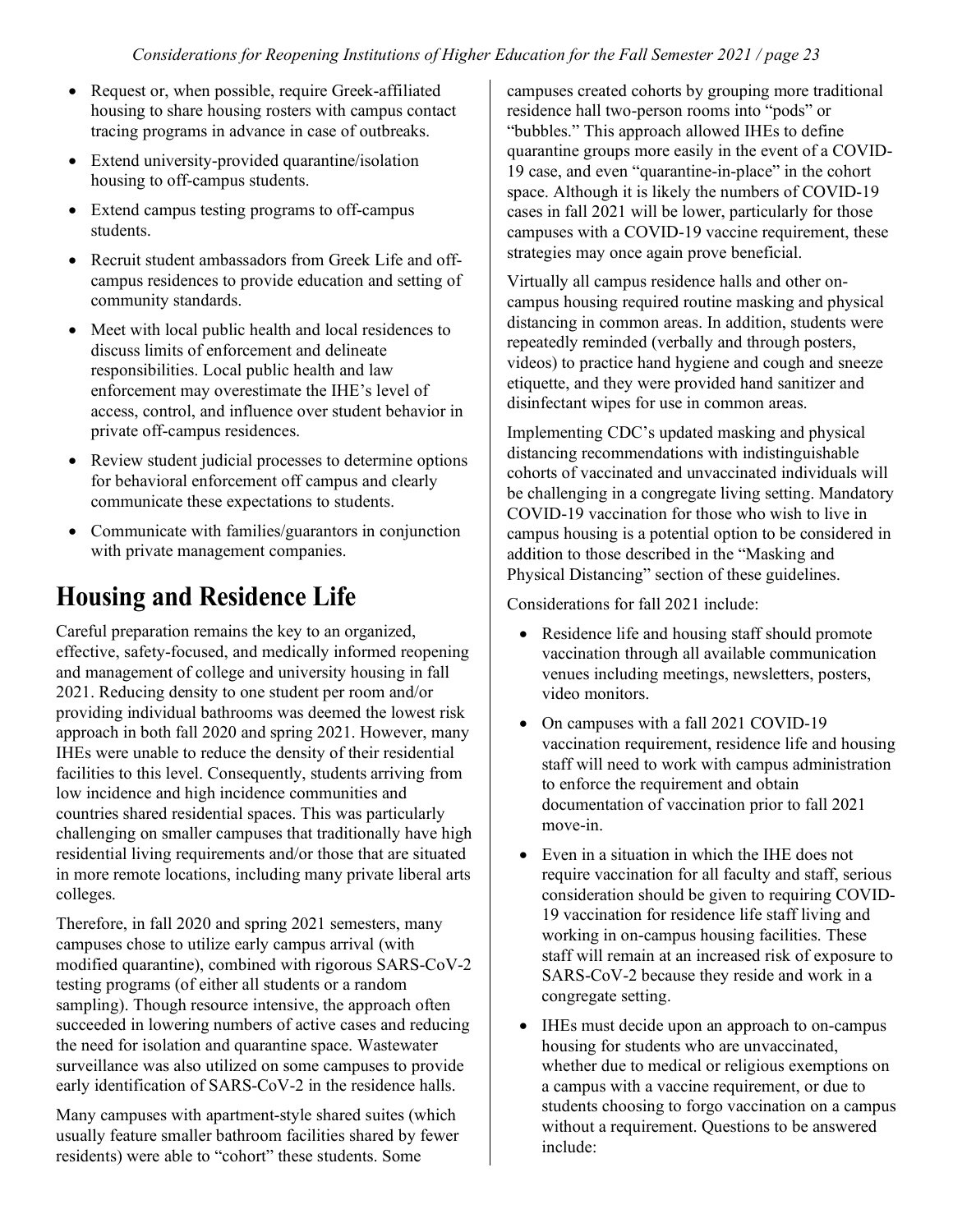- Will unvaccinated students be allowed to reside in on-campus housing? If so, will these students be cohorted together, or will they be allowed to share rooms, cohort pods, and restroom facilities with vaccinated students?
- If restrictions are to be placed on the housing of unvaccinated students, including those with medical and religious exemptions, how will this be accomplished in ways to protect the rights, dignity, and privacy of these students, while limiting the risk presented by an unvaccinated cohort of students at the beginning of the semester and throughout the academic year?
- If it is determined (ideally by infectious diseases and public health experts) that community (herd) immunity exists on campus and/or in on-campus housing, will this allow for unrestricted housing status and access for unvaccinated students?
- Campuses should continue to meet the needs of vulnerable and marginalized campus residential populations, including (but not exclusive to) students at higher risk for complications from COVID-19 and students with disabilities. Such students may benefit from enhanced priority for single rooms if this can be accomplished without stereotyping, stigmatizing, or isolating the student. Additional recommendations can be found in the August 202[0 ACHA Guidelines:](https://www.acha.org/documents/resources/guidelines/ACHA_Supporting_Vulnerable_Populations_During_the_COVID-19_Pandemic_August2020.pdf)  [Supporting Vulnerable Campus Populations during the](https://www.acha.org/documents/resources/guidelines/ACHA_Supporting_Vulnerable_Populations_During_the_COVID-19_Pandemic_August2020.pdf)  [COVID-19 Pandemic.](https://www.acha.org/documents/resources/guidelines/ACHA_Supporting_Vulnerable_Populations_During_the_COVID-19_Pandemic_August2020.pdf)
- Even if an IHE has an improved incidence of active COVID-19 infection in fall 2021, it should ensure that custodial and residence life staff have ongoing access to sufficient and appropriate personal protective equipment (PPE). Staff should review PPE donning and doffing procedures prior to the start of fall 2021 semester.
- Surface transmission of COVID-19 is possible. Hightouch surfaces should be cleaned and disinfected regularly, and all residents strongly encouraged to practice meticulous hand hygiene.
- Despite the likelihood of an improved COVID-19 risk situation in fall 2021, the professional and student staff living in the residence halls will remain susceptible to mental, emotional, and physical exhaustion. These staff will continue to need defined work schedules with time off as per institutional policies, regular exercise and break opportunities, and psychological/counseling support as needed.

These guidelines were developed in collaboration with the Association of College and University Housing Officers-

International (ACUHO-I). Please visit the [ACUHO-I](https://www.acuho-i.org/covid19)  [website](https://www.acuho-i.org/covid19) for additional COVID-19 resources for residence life administrators and staff.

## **Dining Services**

Prior to the COVID-19 pandemic, most campus dining services had students as well as faculty, staff and visitors queue up to enter indoor dining spaces, choose food options, and pay or swipe meal cards. Dining areas were often large and chaotic, with closely spaced tables and chairs and both sustained and episodic interpersonal interactions. As a result, significant changes were necessary in fall 2020 and spring 2021 to institute physical distancing and other infection prevention and control measures. Even on a campus with extensive or required COVID-19 vaccination in fall 2021, it will be advisable to continue many of the modifications made to campus dining.

Considerations for dining services:

- Require all dining facility staff to always wear face masks and gloves while working and interacting with the public.
- Require employees to follow infection prevention guidelines including:
	- Staying home when ill.
	- Practicing physical distancing whenever possible at work.
	- Washing hands often with soap and water for at least 20 seconds, especially after nose blowing, coughing, or sneezing. Covering coughs and sneezes with a tissue (or arm if not available).
	- If soap and water are not readily available, using hand sanitizer that contains at least 60% alcohol, covering all surfaces of hands and rubbing them together until they feel dry.
	- Avoiding touching the eyes, nose, and mouth with unwashed hands.
	- Cleaning and disinfecting frequently touched surfaces throughout the workday.
- Require all unvaccinated customers/diners to wear personal face masks while in the facility, other than when eating and drinking.
- Limit the number of individuals dining in an indoor facility at one time. The number should be chosen with the goal to achieve the capacity restrictions currently recommended by the local, state, territorial, or tribal public health authorities.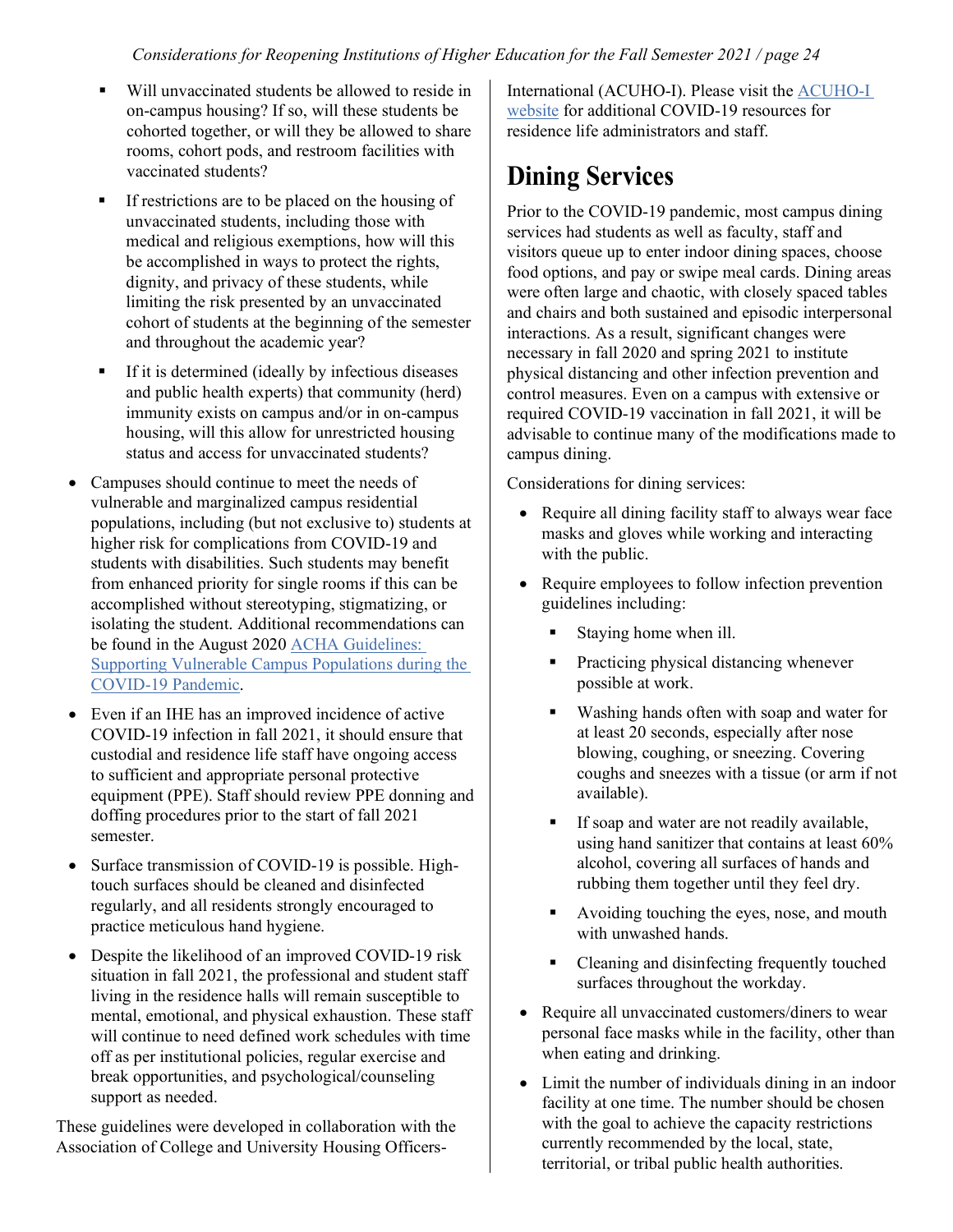Successful approaches in fall 2020 and spring 2021 included:

- Access control: once the target number is reached, customers/diners are only allowed to enter when a diner/customer leaves the facility.
- Cohort dining: having set dining times, with a cohort of customers/diners admitted, and no other entries until that dining period is completed.
- Physically spaced (6-foot) floor markers for waiting lines outside and inside the facility.
- Limiting the numbers of tables and appropriately spacing chairs per table.
- Work with campus services and physical plant personnel to maximize ventilation and air exchange in all indoor campus dining spaces.
- Weather permitting, maximize covered and uncovered outdoor dining spaces.
- Continue providing a bagged, take-out meal option at every meal, allowing students to eat outdoors, in their rooms or homes, or in other physically distanced locations. Consider offering take-out meals with kosher, vegetarian, vegan, and gluten-free options, as requested or appropriate to the student, faculty, staff, visitor customer base.
- Arrange to deliver food to students in isolation or quarantine.
- Provide custodial services with appropriate PPE (as per current [CDC guidelines\)](https://www.cdc.gov/coronavirus/2019-ncov/community/disinfecting-building-facility.html) for cleaning and disinfecting common, non-clinical spaces.

## **Athletics**

After suspending most college athletic competitions in the fall, the spring saw the return of almost all sports, and fall, winter, and spring sports occurred simultaneously. This presented many challenges, such as coordination of travel, provision of appropriate medical coverage at all events, and complicated testing schedules for teams. With vaccinations becoming widely available, guidelines are changing to reflect the appearance of more fully vaccinated individuals. Many lessons regarding athletics were learned throughout this pandemic:

• Individual decisions about adherence to COVID-19 prevention protocols can profoundly impact the health and safety of the entire team and/or program.

- While there were many incidences of COVID-19 infection and exposure in athletic departments, proven transmission between teams *during* an athletic competition appears to have been rare, even in indoor and contact sports. Most exposure among athletic teams occurred due to social interactions outside of practices and competitions.[2](#page-24-0)
- Testing, isolation, contact tracing, quarantine, and cancellation of athletic competition when necessary, appears to have been effective in reducing risk of transmission during sports competitions.
- CDC has continued to report that the primary mode of transmission of COVID-19 is aerosolization of the virus rather than fomites. Therefore, the sharing of equipment such as balls is not a significant concern.
- Indoor spaces are more risky than outdoor spaces. The spread of COVID-19 is most likely with prolonged close contact in an indoor area with poor ventilation. These facts are important for both indoor sports training and sport competition planning.
- Testing prior to travel has been important for all sports because physical distancing can be difficult on flights, buses, and other means of transportation.

Many of the considerations included in ACHA's previous reopening guidelines continue to apply for upcoming intercollegiate athletics and sports medicine programs in fall 2021. Many of these recommendations were developed in collaboration with the [National Athletic](https://www.nata.org/professional-interests/job-settings/college-university)  [Trainers Association Intercollegiate Council for Sports](https://www.nata.org/professional-interests/job-settings/college-university)  [Medicine](https://www.nata.org/professional-interests/job-settings/college-university) (NATA-ICSM) and included guidance from [NCAA guidelines.](https://ncaaorg.s3.amazonaws.com/ssi/COVID/SSI_ResocializationDevelopingStandardsSecondEdition.pdf) Additional NCAA guidance is expected.

#### Considerations:

- Continue to align department policies, procedures, and communication guidelines with institutional guidelines and CDC, federal, state, tribal, territorial, or local public health guidelines and requirements (see [CDC's guidance for colleges and universities\)](https://www.cdc.gov/coronavirus/2019-ncov/community/colleges-universities/considerations.html).
- Continue operations of the athletics COVID-19 action team, working committee, or task force, with input from college health and counseling services. Revised recommendations from CDC, NCAA, and other sports medicine professional organizations should be reviewed and any action plans should be updated accordingly.

<span id="page-24-0"></span> $^2$  In thi[s January 8, 2021, CDC MMWR,](https://www.cdc.gov/mmwr/volumes/70/wr/mm7001a2.htm?s_cid=mm7001a2_w) data show that "despite the potential risk for transmission from frequent, close contact associated with athletic activities (4), more athletes reported exposure to COVID-19 at social gatherings (40.7%) and from roommates (31.7%) than they did from exposures associated with athletic activities (12.7%)."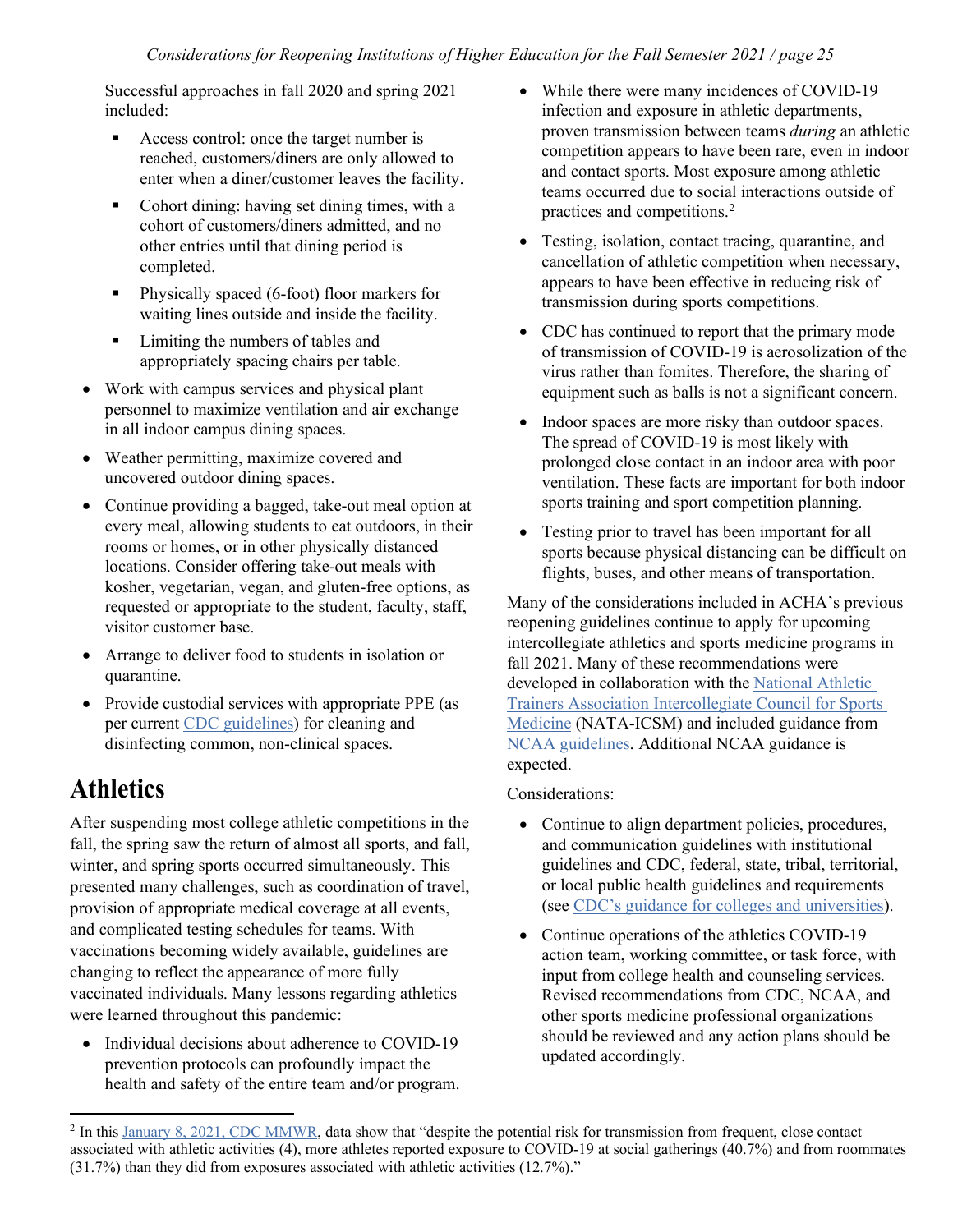- Testing, contact tracing, and quarantine recommendations continue to be in place for those student-athletes who are not yet fully vaccinated.
- Provide updated CDC recommendations about COVID-19 and infectious disease education for student athletes, athletic trainers, coaches, strength and conditioning professionals, administration, facilities management, and other departmental staff, including:
	- Changes to any recommendations or guidelines (e.g., quarantine length, situations of highest risk, changes regarding vaccinated people, etc.).
	- Responsibility for personal conduct, infection prevention, and safety practices.
	- Review of COVID-19 signs and symptoms and the need to immediately isolate and notify medical personnel in the event of illness.
	- Reinforcement of infection prevention and control concepts, including vaccination, physical distancing, and masking when appropriate.
- Update pre-participation screening, assess vaccination status, and screen student-athletes who have recovered from COVID-19. Although recent data suggest cardiac issues may be less common than initially thought, cardiac evaluation should follow a tiered approach:
	- For asymptomatic and mild illnesses, medical evaluation is recommended before returning to exercise. Any further cardiac testing should be based on clinical concern or institutional requirement.
	- For moderate to severe illnesses, electrocardiogram (ECG), echocardiogram, and troponin should be considered before returning to exercise with referral to cardiology for further work-up if initial evaluation is abnormal.
- Review adherence to NCAA governing body and sports medicine consensus recommendations for transition and acclimatization to activity following extended inactivity periods, especially for athletes who may not have competed at all during the previous year.
- Review team practice considerations, including:
	- Requiring masks when needed based on vaccination status, practice location, and rate of community spread.
- Modifying practice to limit the number of athletes affected if a team member tests positive for SARS CoV-2.
- Utilizing outdoor spaces whenever possible.
- Ensure that vaccination, isolation, and quarantine guidelines for athletes are consistent with campus and CDC guidelines and procedures and include approaches for onset of illness and/or exposure during athletics-related travel and competition.
- Stay up to date on testing strategies, which continue to evolve.
- Review travel policies and remain current on local and state recommendations and requirements for arrival and return.
- Continue educating student athletes, coaches, and support staff about the importance, efficacy, and safety of the SARS CoV-2 vaccine. Assist studentathletes in accessing COVID-19 vaccination and be prepared to address concerns they may have.

### **Recreation Programs and Facilities, Including Club and Intramural Sports**

Most campuses have recreation centers for students, faculty, and staff, and many include extensive indoor and outdoor facilities. In a typical year, many campuses have thousands of students participating in club and intramural sports, fitness classes, aquatics, and other opportunities for physical activity. As noted in the previous ACHA reopening guidelines, research has shown positive effects of exercise on the immune system and direct impacts on many chronic diseases that place individuals into higher risk groups for COVID-19 (including diabetes, obesity, and heart disease). There are also positive impacts on the psychological well-being of the exercising individual. However, these recreation centers and programs carry many of the same enhanced COVID-19 transmission risks that are potentially present in intercollegiate sports and local health clubs. Minimal transmission of the virus was seen in campus recreation centers that adhered to posted health and safety requirements.

#### Considerations:

• Align recreation services policies, procedures, and communication guidelines with institutional guidelines and CDC, federal, state, tribal, territorial and/or local public health guidelines and requirements.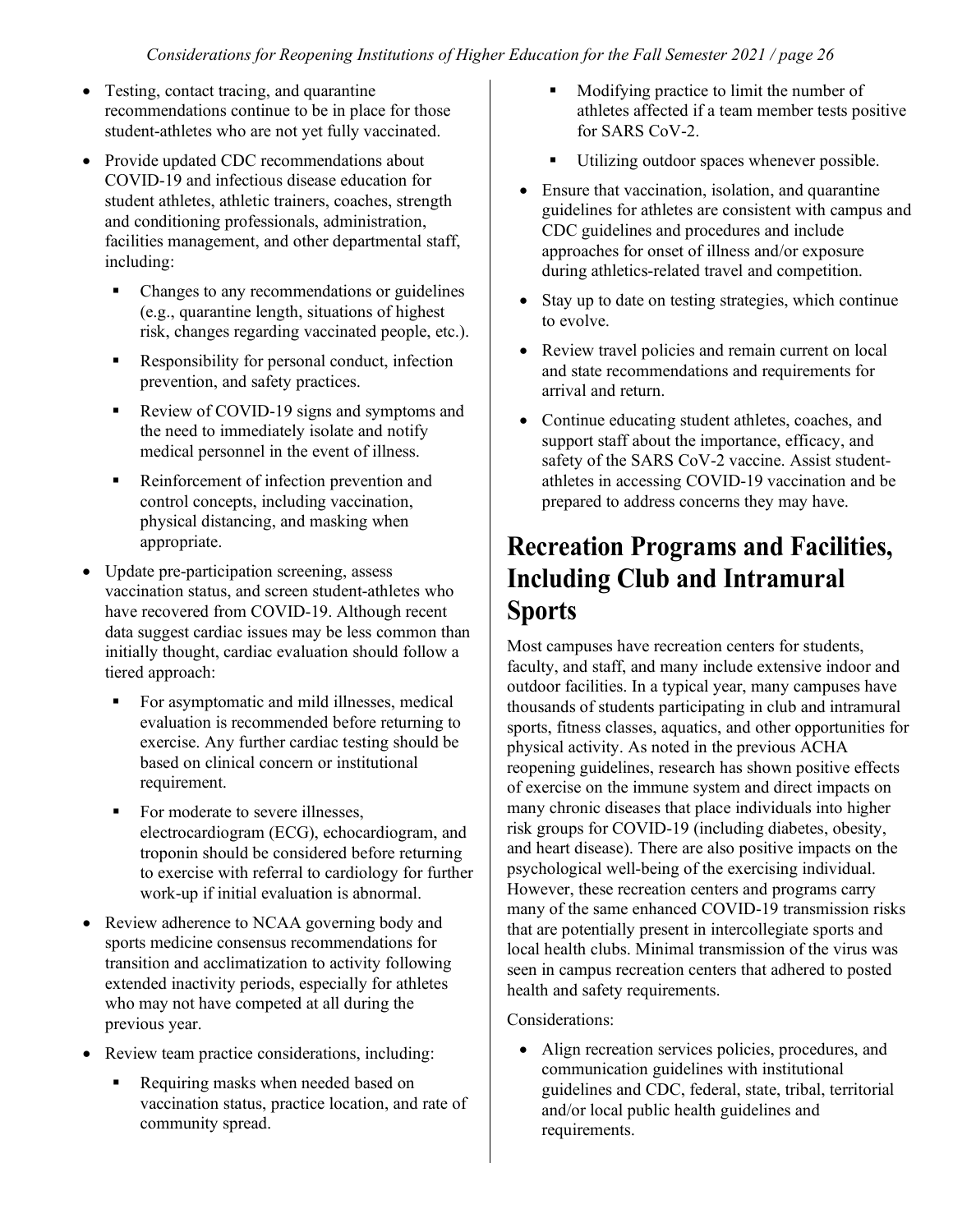- Consider a phased return of sports and recreation programs based upon potential risk of transmission in each activity.
- Consider continuing to offer hybrid options that have been developed during this year as we begin to enter the "new" normal.
- Require the use of face masks when appropriate.
- Review and enforce physical distancing principles in indoor and outdoor facilities.
- Increase the availability of hand sanitation stations (providing access to soap and water or 60% alcoholbased rub) throughout the facilities, especially in high touch areas.

### **International Travel**

International travel guidelines continue to evolve as we enter the second year of the COVID-19 pandemic. U.S. authorities currently advise against most nonessential international travel. As of April 19, 2021, the U.S. Department of State has dramatically revised its Travel Advisory system to better reflect CDC Travel Warning Levels. This has resulted in approximately 80% of countries currently designated as "Travel Advisory Level 4: Do Not Travel" destinations, which carries very significant consequences on multiple levels. Consideration of universal risks of international travel in the COVID-19 era as well as consideration of risks at each specific destination continue to be crucial. Detailed information may be found at the [U.S. State Department International](https://travel.state.gov/content/travel/en/international-travel.html)  [Travel website](https://travel.state.gov/content/travel/en/international-travel.html) and the [CDC International Travel During](https://www.cdc.gov/coronavirus/2019-ncov/travelers/international-travel-during-covid19.html)  [COVID-19 website.](https://www.cdc.gov/coronavirus/2019-ncov/travelers/international-travel-during-covid19.html)

The global COVID-19 landscape continues to evolve daily. Internationally, significant developments regarding multiple COVID-19 vaccines, rates of vaccine uptake, SARS-CoV-2 variants, testing options, and many other elements are important issues to consider when contemplating international travel complexities at this time.

Looking ahead to when international travel for IHE constituents resumes on a broader scale, protecting the health and safety of the individual traveler as well as campus and local communities is of paramount importance. The following elements should be considered for all students, faculty, and staff embarking on IHErelated international travel.

• All IHEs should establish comprehensive institutionwide policies regarding international travel recommendations, restrictions, and requirements for both outbound and incoming travelers.

- The establishment of a standing group of key parties to assist in developing policies for IHE-related international travel is invaluable. The composition of the group will be unique for every college or university; participants may include representatives from student health services, office of international programs, administration including president, provost, and dean's offices, safety and risk management, general counsel, faculty, university communications, residential life, diversity, equity and inclusion office, health promotion etc. Representatives from higher education commissions, board of regents, and others may be invited as well. Representatives from local, state, tribal, territorial health departments should be consulted and involved as appropriate.
- Policies should be created collaboratively with the IHE-wide international travel group as described above. Final decision-making authority must be defined and known to all involved.
- Policies should pertain to all students, faculty, and staff who are planning outbound or incoming IHEaffiliated international travel.
- Policies should be easily accessible, well-known to all affected parties, and enforceable.
- Due to the variability of the global COVID-19 situation, policies should be reviewed regularly and revised as appropriate.
- Frequent, detailed communication among all involved parties as indicated is essential.

#### **Outbound IHE-Affiliated International Travel**

- A travel registry should be established for all IHErelated international travel. Enrollment in the registry must be mandatory. This should include two emergency contacts. Plans for reliable intra-travel communication and ability to identify travelers' locations are vitally important. These elements must be in place prior to travel.
- Specific guidance regarding the planning, submission, approval, and exception consideration process for any IHE-related international travel should be in place; modifications to reflect current COVID-19 travel guidelines and restrictions need to be clear. The potential for any travel to be canceled without warning needs to be clear to all parties.
- Detailed travel plans, purposes of travel, and destination contacts should be fully disclosed to appropriate IHE parties by travelers prior to departure.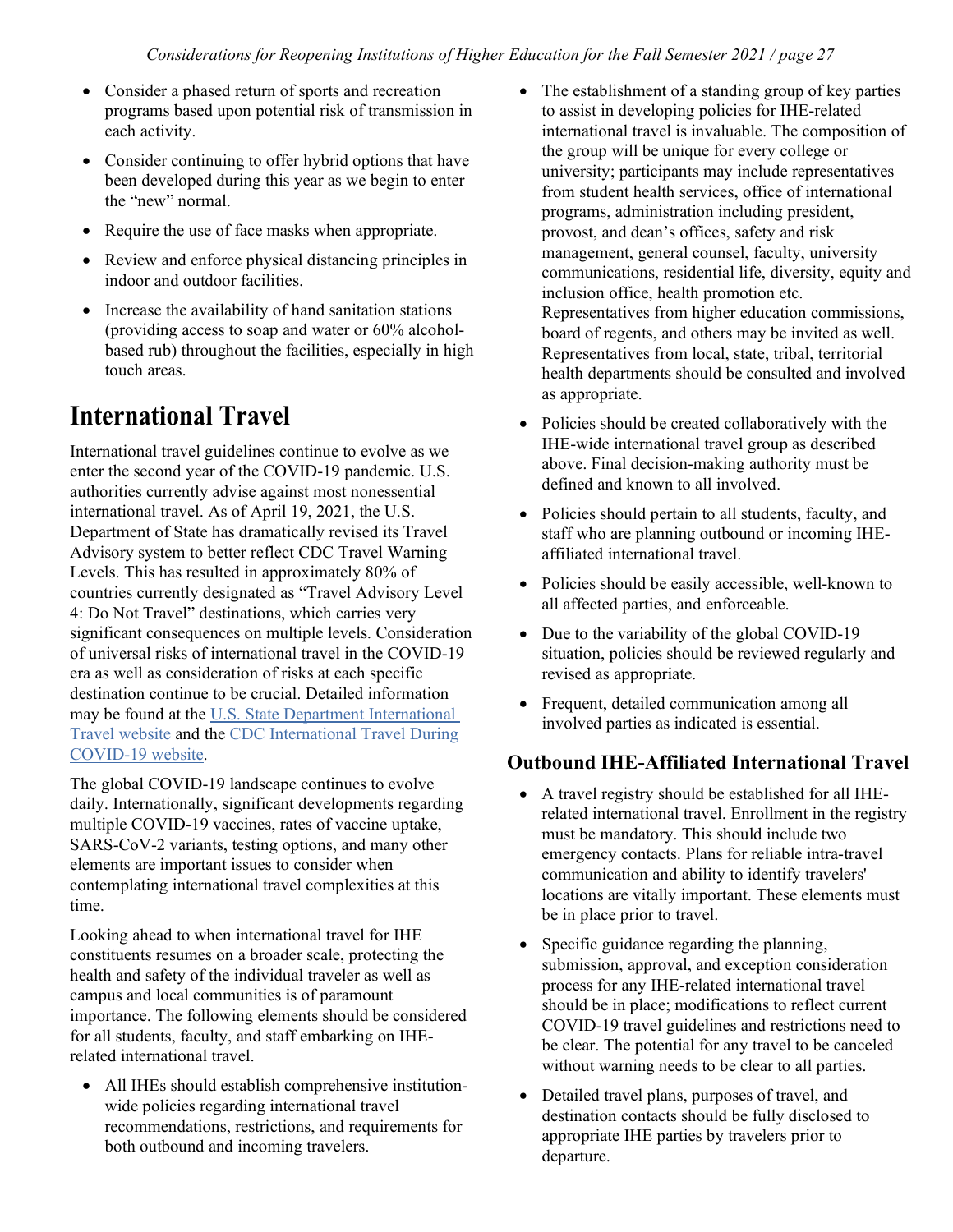- Current, reliable, relevant resources must be provided to travelers prior to departure, and their use encouraged. Emphasis on the need to remain current on this very changeable information is vital.
- Pre-travel orientations for all parties (students, faculty, and staff) are essential and should be mandatory. Orientations should contain robust current and relevant safety and health information, including emergency protocols as per usual. Relevant and thorough COVID-related education should be provided, including the following:
	- All travelers should bring adequate supplies of essentials in their carry-on, along with back up supplies if they have checked baggage. This should include but is not limited to:
		- Multiple appropriate masks: include disposable masks and washable face coverings. Consider at least one N-95 due to unknown risks during travel and at destination.
		- A generous supply of hand sanitizer and disinfectant wipes for travel as well as destination use.
		- A thermometer.
		- An antipyretic of choice (acetaminophen or NSAIDs).
		- Essentials unrelated to the COVID pandemic as per usual.
	- All travelers should have at minimum a basic understanding of COVID-19 and SARS-CoV-2, including, but not limited to:
		- Personal risk factors and effect on travel advisability, including physical and mental health considerations.
		- COVID-19 vaccination, testing, quarantine, and isolation recommendations and requirements for all destinations, intermediate stopovers, and destinations as well as re-entry to the U.S.
		- The greater COVID-19 risks associated with travel, including transportation means and hubs (e.g., airports, train stations), crowds and close contact indoors, areas with high variant load, etc., and associated recommendations for enhanced personal protective measures such as using face coverings at appropriate times.
- Basic protective measures (appropriate face masks and their care, physical distancing, hand hygiene and appropriate sanitizers, etc.) and the importance of continuing these with international travel even if fully vaccinated.
- COVID-19 test types and availability.
- COVID-19 symptoms and appropriate actions to take if these develop.
- Appropriate care if ill, including red flags indicating critical illness and need to seek care.
- Isolation and quarantine guidelines and plans.
- Contingency plans in case of suspension of travel due to health issues.
- Arrival requirements at destination.
- Appropriate COVID-19 vaccination(s) should be administered prior to international travel, with the final dose given a minimum of two weeks prior to departure. COVID-19 vaccines and other vaccines may be [co-administered.](https://www.cdc.gov/vaccines/covid-19/info-by-product/clinical-considerations.html#Coadministration) Continue to monitor ACIP recommendations.
- Greater consideration should be given to pre-travel physical and mental health screenings due to increased health risks related to the COVID-19 pandemic, including questions of health care accessibility at the destination for all-cause needs due to strain on systems related to ongoing pandemic issues.
- Transportation logistics, especially air travel, must be evaluated and appropriate arrangements made. This is an extremely variable set of considerations. This might include requirements for negative NAAT/PCR testing and documentation within a specified period prior to travel, "Documentation of Recovery" (a copy of positive COVID-19 test within the last 90 days together with a letter from a health care provider stating that the isolation period has been completed and no COVID-related health concerns remain), evidence of COVID-19 vaccination(s) within a specified time frame prior to travel, or other documentation. Appropriate preparation must be undertaken well prior to any international travels.
- Appropriate and adequate health insurance for duration of travel should be mandatory for all travelers, including adequate evacuation coverage. Travelers and IHEs should carefully review the details of insurance policies to ensure adequate coverage for planned activities as well as an absence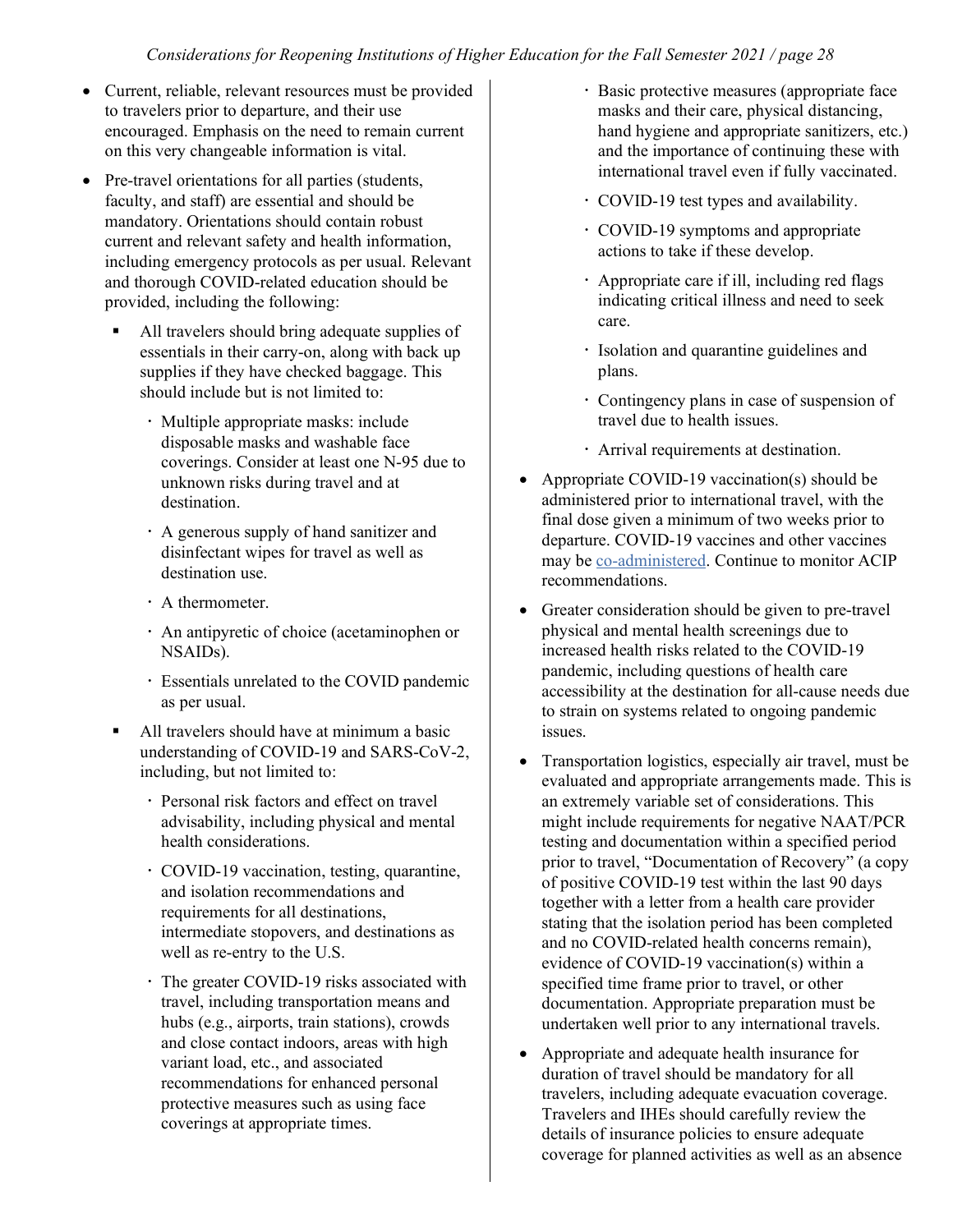of pandemic exclusions and exclusions due to U.S. Department of State Level 4 Travel Advisories. CFAR (Cancel For Any Reason) insurance may be considered.

#### **Arrival on Campus from International Point of Origin**

Many complex variables are currently at play for those arriving to campus following international travel including international students, faculty, scholars, and guests planning activities involving international travel. Domestic students, faculty, and staff arriving from international destinations after personal or IHE-related international travel must also have access to appropriate information regarding return to campus recommendations or requirements. For those arriving on campus, the following information should be considered. Excellent and clear communication is critical, as is easy access to support as questions or needs arise.

- It is crucial to inform everyone arriving on campus from an international destination of relevant, reliable, and current travel health and safety resources and to encourage the serious consideration of current recommendations in travel planning stages well in advance of travel. Travelers should be encouraged to access relevant information regularly as it frequently changes and may have significant consequences for their planned travels. The potential for major alterations in plans, including cancelation at any time, should be discussed.
- Every international student, faculty, and staff member is in a unique situation, which warrants individually tailored recommendations.
- All new or returning international travelers should prepare, with assistance from their host institution, for arrival at their U.S. destination. Resources and considerations to provide to travelers may include but are not limited to:
	- [CDC returning traveler guidance](https://www.cdc.gov/coronavirus/2019-ncov/travelers/after-travel-precautions.html) and [U.S](https://travel.state.gov/content/travel/en/international-travel.html)  [Department of State guidance.](https://travel.state.gov/content/travel/en/international-travel.html)
	- **CDC's "Travelers Prohibited from Entry to the** [U.S."](https://www.cdc.gov/coronavirus/2019-ncov/travelers/from-other-countries.html)
	- Local, state, territorial, or tribal and IHE guidance and requirements for arriving international travelers regardless of travel reasons.
	- Testing information: where, when, type, who pays, and documentation needed.
- Quarantine indications and arrangements: currently all unvaccinated travelers from international locations must quarantine for a minimum of seven days after arrival in the United States, although state, local, tribal, territorial, and IHE requirements may differ substantially from CDC recommendations. Specific quarantine arrangements regarding lodging, food, remote learning, and support for any physical or mental health concerns should be made well in advance.
- Isolation indications and arrangements.
- Notification of travel plans and updates by incoming persons to clearly identified host institution faculty or staff.
- Vaccination information, including which COVID-19 vaccines are accepted by the IHE, valid forms of documentation/proof of vaccination, definition of fully vaccinated, where to get vaccinated after arrival, etc. Information regarding standard vaccinations required or recommended by the IHE (e.g., MMR, meningococcal vaccines) and TB testing should also be provided as necessary.
- IHE preparation for incoming international travelers should include detailed planning for accommodations made well in advance of arrival of international travelers and should include arrangements for lodging, food, and remote learning. The IHE should also provide the incoming traveler with:
	- **Information regarding quarantine/isolation** behavior guidelines.
	- A strong support framework during quarantine or isolation.
	- Clear information regarding health care (mental and physical) options and how to access services or assistance.
	- Easily available support and resources if experiences of xenophobia, isolation, or other issues arise and encouragement to utilize these resources.
	- COVID-related information as noted in the section on outbound travel.
	- Easy access to COVID-related supplies such as masks, hand sanitizer, etc.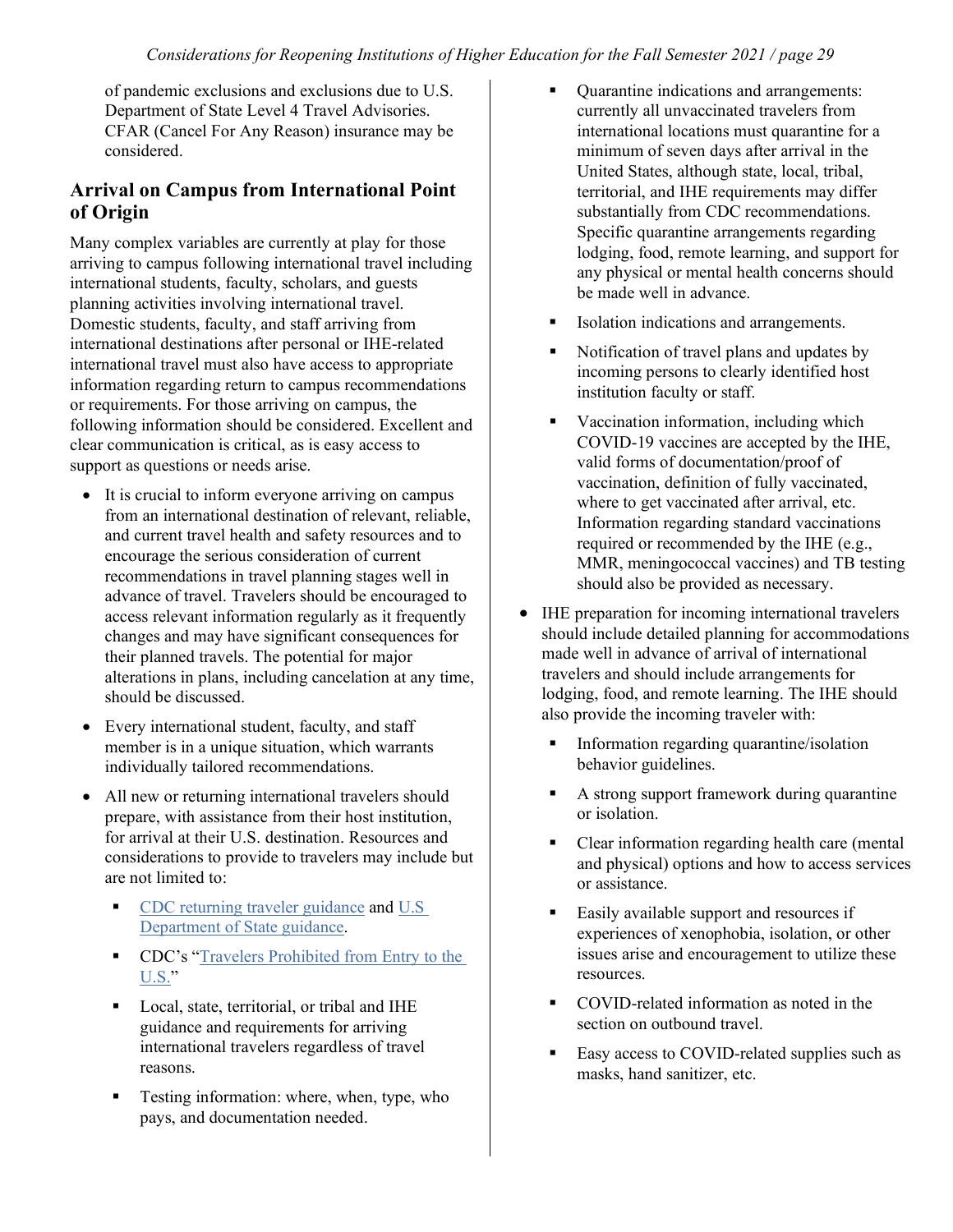#### **International Students, Faculty, and Staff Present on Campus**

International students, faculty, and staff currently at an IHE in the U.S. who are considering travel to their home countries should review global travel restrictions as noted by the U.S. State Department and CDC. Relevant testing or vaccination requirements should be addressed well in advance of anticipated travel. Faculty, staff, and students contemplating travel with subsequent return to the U.S. for IHE-related work or study should be encouraged or required to communicate their intentions with identified contacts at their institutions in order to receive relevant critical information well in advance of their anticipated return. Travel interruption could significantly impact the traveler's IHE-related plans and responsibilities.

Those contemplating international travel must seriously consider:

- Current COVID-19 travel health risks and the possibility of significant unexpected changes in risks during their travels.
- Detailed COVID-19 vaccination recommendations and requirements for destinations and re-entry to U.S.
- Potential for abrupt disruption, cancellation, or other serious complications of planned return to the U.S. due to the COVID-19 pandemic.
- Rapidly changeable re-entry restrictions (including at any intermediate points in itinerary).
- Testing, quarantine, and isolation requirements after return from international travel. This is described earlier in the section "Arrival on Campus from International Point of Origin."
- IHE and local, state, tribal, territorial, and national recommendations and requirements as appropriate. They should also be familiar with current CDC guidelines. At this time, recommendations vary significantly by location; all parties must know how to ascertain the current relevant requirements that pertain to them. Refer to directories of [local and](https://www.cdc.gov/publichealthgateway/healthdirectories/healthdepartments.html)  [tribal health departments](https://www.cdc.gov/publichealthgateway/healthdirectories/healthdepartments.html) and [CDC returning traveler](https://www.cdc.gov/coronavirus/2019-ncov/travelers/after-travel-precautions.html)  [guidelines.](https://www.cdc.gov/coronavirus/2019-ncov/travelers/after-travel-precautions.html)

International travel is an evolving situation. Many IHEs in the U.S. have canceled or prohibited international travel for any university-affiliated reasons through Summer 2021. Fall 2021 study abroad programs and other IHErelated travel are being scrutinized at an individual institutional level, and many have thus far postponed making definitive decisions. Incoming international students, faculty, and staff are faced with a multitude of unknowns as well, and challenges and uncertainties

abound in both host and home institutions and countries. Considering the myriad of unknown factors involved with the COVID-19 pandemic, knowledge and resources to inform new international travel guidelines will continue to emerge in the coming months. Students, faculty, and staff considering international travel—both outbound and incoming—should continue to monitor U.S. State Department and CDC websites, and discussions involving institutions and other relevant entities as previously described should be intentional, active, and ongoing. Excellent communication to include all involved parties is crucial as IHE-affiliated international travel gradually resumes.

## **Restoring and Sustaining the Mission**

For 18 months, many IHEs have been operating in all-day, every-day pandemic mode. Planned initiatives were derailed. Many students, faculty, and staff may have seen their career trajectories altered. Projects and upgrades to facilities were postponed or cancelled, budgets were upended, and supplies and resources were exhausted. As we enter fall 2021, many institutions plan to have all students back on campus and expect relatively normal operations. This brings urgency to restore the institutional mission, especially as it pertains to supporting student health and wellness as part of overall student well-being, and the opportunity to emerge from the pandemic better and stronger.

- If not already in place, immediately seat a multidisciplinary "re-start" committee that includes or advises leadership about steps toward a fully functional fall.
- Reassess pre-pandemic projects and initiatives—what still matters? Which priorities have shifted? What new opportunities have become evident?
- If there have been layoffs or budget cuts, is there a path for stabilization to sustain core student health and wellness functions now that the campus is fully re-populated, and is there a path for strategic restoration?
- If accreditation or other forms of program review were put on hold, negotiate with senior administration to determine a path for moving forward.
- Resume quality assurance and quality improvement programs; for patient care or other programs compromised during the haste and drama of the pandemic, consider a process for lessons learned and future mitigation.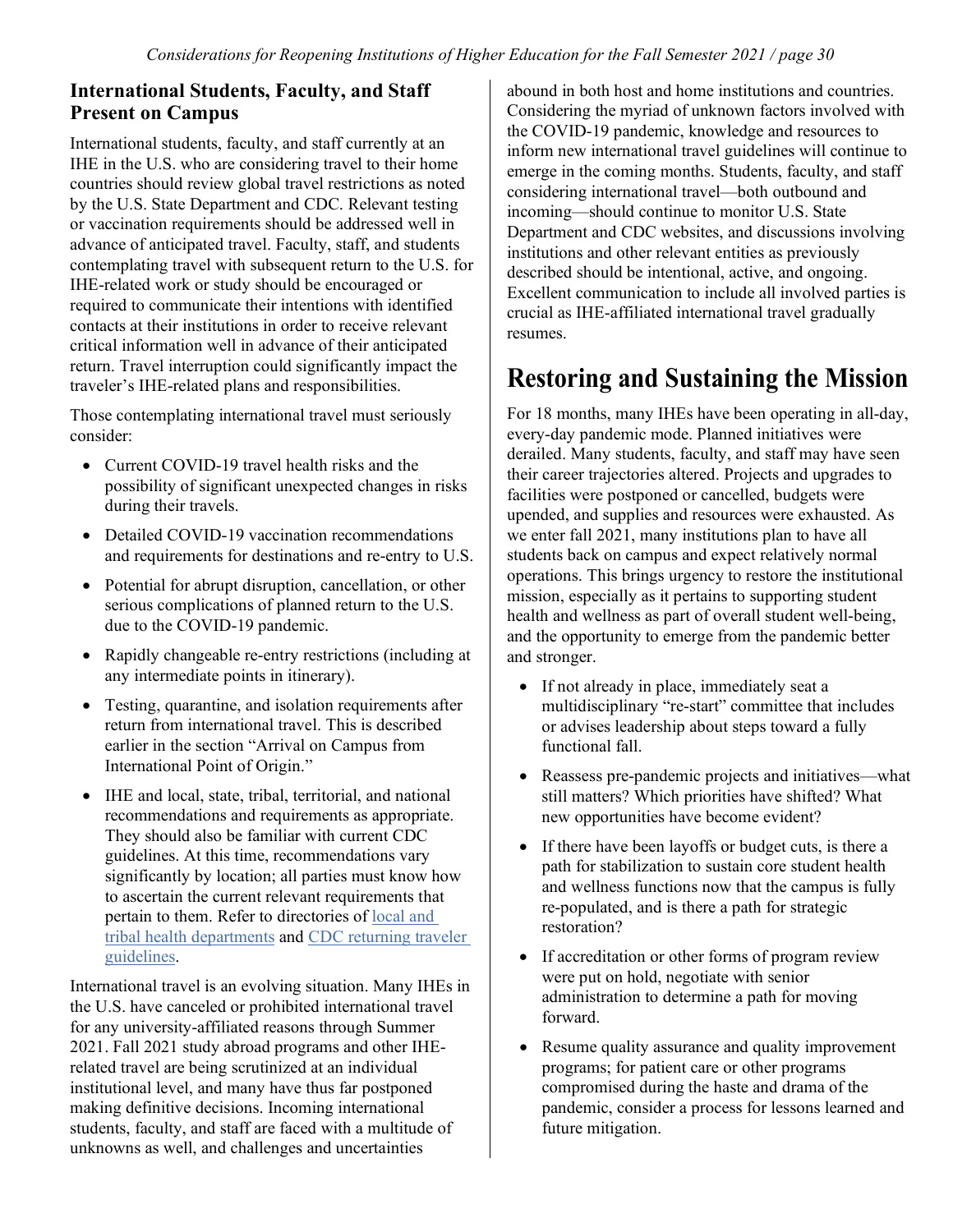- As pandemic distractions and crises fade, resume participation on divisional and institutional committees.
- Leverage the new intra-institutional relationships necessitated by the pandemic to achieve political (e.g., budget advocacy and relationships with deans) and technical (e.g., data security for work-from-home or accessing Registrar data) gains.
- Leverage enhanced inter-university relationships (e.g., with public health authorities) to explore invigorated and new collaborations.
- Although new to many at the start of the pandemic, virtual services will be part of a new normal; step back now and commit to intentional trainings and standards around delivery of virtual services.
- Be thoughtful and intentional in determining and marketing a new blend of in-person and virtual services, not just clinical but also prevention and health promotion services, staff meetings, and so forth. Which activities will benefit from a blended platform (virtual and in-person) to become more inclusive (e.g., all-staff meetings that might now better accommodate staff with non-standard schedules [including ongoing work-from-home] and staff in multiple campus locations)? Distinguish between virtual and asynchronous options.
- Review if/how virtual and work-from-home arrangements have resulted in increased availability of physical spaces previously reserved for single-use private offices and creative uses for this new space.
- Recommit to professional development for all members of the health and wellness services staff, acknowledging that for budgetary and other reasons, there will be greatly increased reliance on remote and virtual content delivery for the foreseeable future.

### **Conclusion**

Early in the pandemic, the scientific, medical, and public health community braced itself for a marathon, not a sprint. The past 18 months consumed the nation in a race to develop treatments and vaccinations; produce PPE, ventilators, and diagnostic tests; create surveillance systems and contact tracing programs; and transition to remote classrooms, exam rooms, and care sites. Vaccination has changed the course of the pandemic in this country, resulting in decreasing case counts, hospitalizations, and deaths and a new optimism that this chapter of COVID-19 is coming to a close.

These guidelines address how campuses can begin to resume core care, treatment, and services that were paused or limited as IHEs pivoted to crisis management. Now in the home stretch of the pandemic, the outcome of the race between vaccinations and variants will significantly influence campus reopening plans this fall. Planning must include the possibility that we might not reach sufficient community (herd) immunity on campus. With the finish line in sight, IHEs, in partnership with their campus health and wellness services, must continue to create opportunities, expand communication, enlist trusted messengers and partners, and advocate for a fully vaccinated campus and a healthy campus community.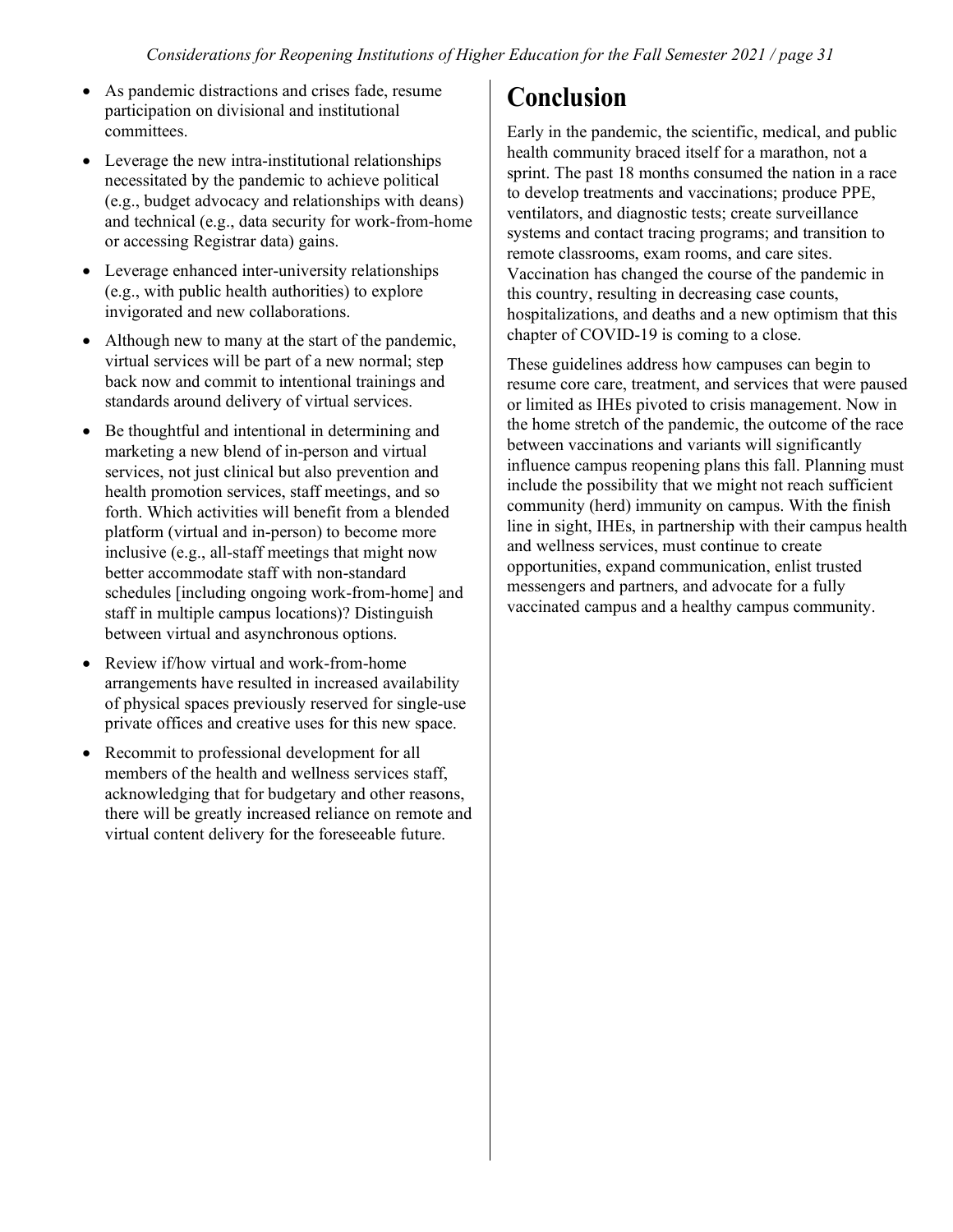### **Additional Resources**

#### **Higher Education COVID-19 Community of Practice (HECCOP)**

ACHA's [Higher Education COVID-19 Community of Practice \(HECCOP\)](https://www.acha.org/heccop) is a collaboration of diverse disciplines within higher education. HECCOP leverages the expertise and resources of its members to create and cultivate a community of practice for institutions of higher education (IHEs) on the topic of COVID-19 behavioral mitigation efforts. Through peer-to-peer collaborative activities, members of HECCOP come together virtually to share information, build knowledge, develop expertise, and solve problems aimed at reducing SARS-CoV-2.

HECCOP focuses on COVID-19 behavioral mitigation efforts, such as masking, handwashing, physical distancing, and testing. The community includes students and college health and wellness professionals as well as those in residence life, dining services, student affairs, athletics, recreation, facilities, and more.

### **Campus COVID-19 Vaccine Initiative (CoVAC)**

ACHA's [Campus COVID-19 Vaccine Initiative \(CoVAC\)](https://www.acha.org/ACHA/Resources/COVID-19_Novel_Coronavirus/Campus_COVID-19_Vaccine_Initiative/ACHA/Resources/Topics/CoVAC.aspx) will build vaccine confidence, increase vaccination visibility, and combat vaccine misinformation in college campus communities. This important project will include the development and dissemination of a vaccine confidence toolkit for faculty and staff, a social media toolkit, and a national student social media campaign.

ACHA seeks to build trust in students and other campus stakeholders by providing them with relevant, credible, accurate information on the importance of getting vaccinated, vaccine safety, and where to get vaccinated. The initiative will include student leaders, influencers, and other trusted sources, leveraging existing relationships to reach all those on campus who may be considering forgoing vaccination against COVID-19. This initiative is in the formative stages and will continue to grow as the needs of campus communities evolve.

*The Higher Education COVID-19 Community of Practice (HECCOP) and the Campus COVID-19 Vaccine Initiative (CoVAC) are supported by the Centers for Disease Control and Prevention (CDC) Cooperative Agreement, CDC-RFA-CK20-2003. Program content is solely the responsibility of ACHA and does not necessarily reflect the official views of CDC.*

## **COVID-19 Task Force: Reopening Guidelines Committee**

These guidelines were developed by the Reopening Guidelines Committee, part of ACHA's COVID-19 Task Force. A special thanks to the committee members: Jean Chin, MD, MBA, FACP, FACHA (Committee Chair); Anita Barkin, DrPH, MSN, NP-C, FACHA, and Geraldine Taylor, MS, APRN-BC, FACHA (Task Force Chairs); Paula Adams, MA; Michael Deichen, MD, MPH, FACHA; Catherine Ebelke, PA-C, CTH, FACHA; Joy Himmel, PsyD, LCPC, NCC, RN, FACHA; Jessica Higgs, MD, FAAFP, FACHA; James Jacobs, MD, PhD; Michael Huey, MD, FACHA; Cheryl Hug-English, MD, MPH; Rachel Mack, BA; Tondra Moore, PhD, JD, MPH; Giang Nguyen, MD, MPH, MSCE, FAAFP; and Sarah Van Orman, MD, MMM, FACHA.

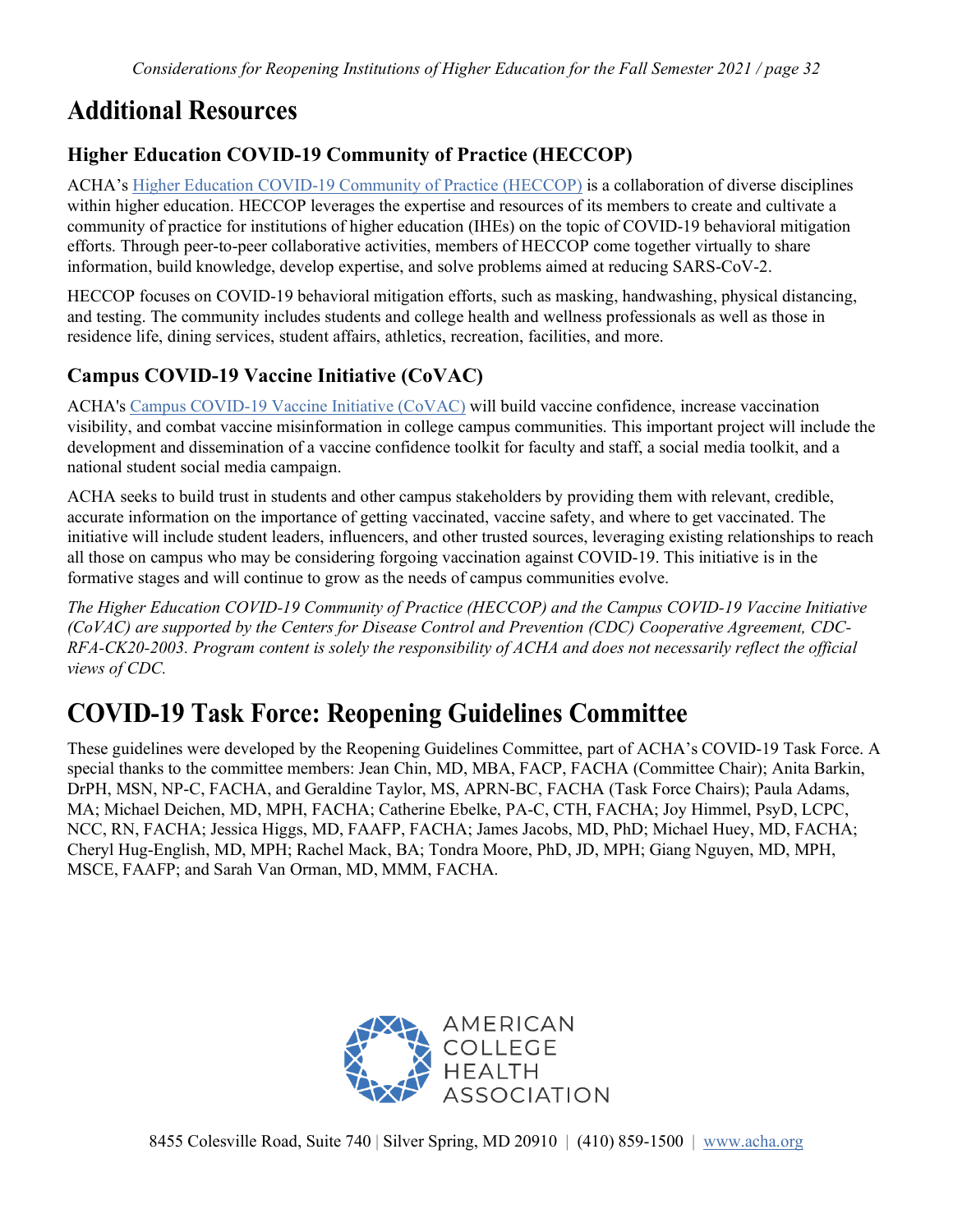## **Appendix A. Trauma-Informed Care**

Providing trauma-informed or trauma-sensitive care requires a universal understanding and consistent approach to help students thrive as they return to campus. [According to the Trauma and Learning Policy Initiative \(TLPI\),](https://traumasensitiveschools.org/frequently-asked-questions/) "a traumasensitive school is one in which all students feel safe, welcomed, and supported and where addressing trauma's impact on learning on a school-wide basis is at the center of its educational mission. An ongoing inquiry-based process allows for the necessary teamwork, coordination, creativity, and sharing of responsibility for all students."

#### **Collective Trauma**

In its 2014 publication ["Concept of Trauma and Guidance for a Trauma-Informed Approach,](https://ncsacw.samhsa.gov/userfiles/files/SAMHSA_Trauma.pdf)" the U.S. Department of Health and Human Services, Substance Abuse and Mental Health Services Administration (SAMHSA) states that "individual trauma results from an event, series of events, or set of circumstances that is experienced by an individual as physically or emotionally harmful or life threatening and that has lasting adverse effects on the individual's functioning and mental, physical, social, emotional, or spiritual well-being". Additionally, SAMHSA (2014) describes the three "Es" of trauma: "event(s)", the "experience of the event(s)," and the "effect of the event(s)." Events can be actual or the extreme threat of harm.

Collective trauma means that there is a shared experience of helplessness and negative emotional impact related to loss among a group of people. There is a shared identity, although we know that even given the same experiences, an individual's perceived meaning-making will differ. This is why some individuals are affected much more severely than others.

There have been changes to the way an individual sees themself, others, and the world around them and which has caused a sense of despair or anxiety. Stress transitions into trauma when resiliency is not sufficient.

#### **Implementing a Trauma-Informed Organizational Framework**

Trauma-informed care (TIC) has become a widely recognized paradigm for creating safe spaces and supporting engaged environments of care and compassion. It is an organizational framework that:

- realizes the widespread impact of trauma and understands potential paths for recovery,
- recognizes the signs and symptoms of trauma in students, faculty, and staff,
- responds by fully integrating knowledge about trauma into policies, procedures, and practices, and
- seeks to actively resist behaviors that re-traumatize.

Implementation of a trauma-informed organizational framework includes:

- **Assess the organization**: An organizational assessment will help determine which areas need improvement and which are already thriving. The prime focus areas include:
	- Leadership's investment in the change process.
	- Development of policies with a trauma-informed approach.
	- Physical environment that promotes a sense of safety and collaboration.
	- **EXECUTE:** Level of inclusiveness with input and feedback venues.
	- **Interdepartmental and cross sector collaboration.**
	- Screening, assessment, and treatment services-trained practitioners.
	- Training and workforce development- on-going training with incorporation of trauma-informed principles
- **Shift the paradigm:** The transition to a trauma-informed campus community must involve all levels of the organization. Establish a strength-based approach which provides an institutional reframe with a lens that filters all interactions, policies, practices, and procedures.